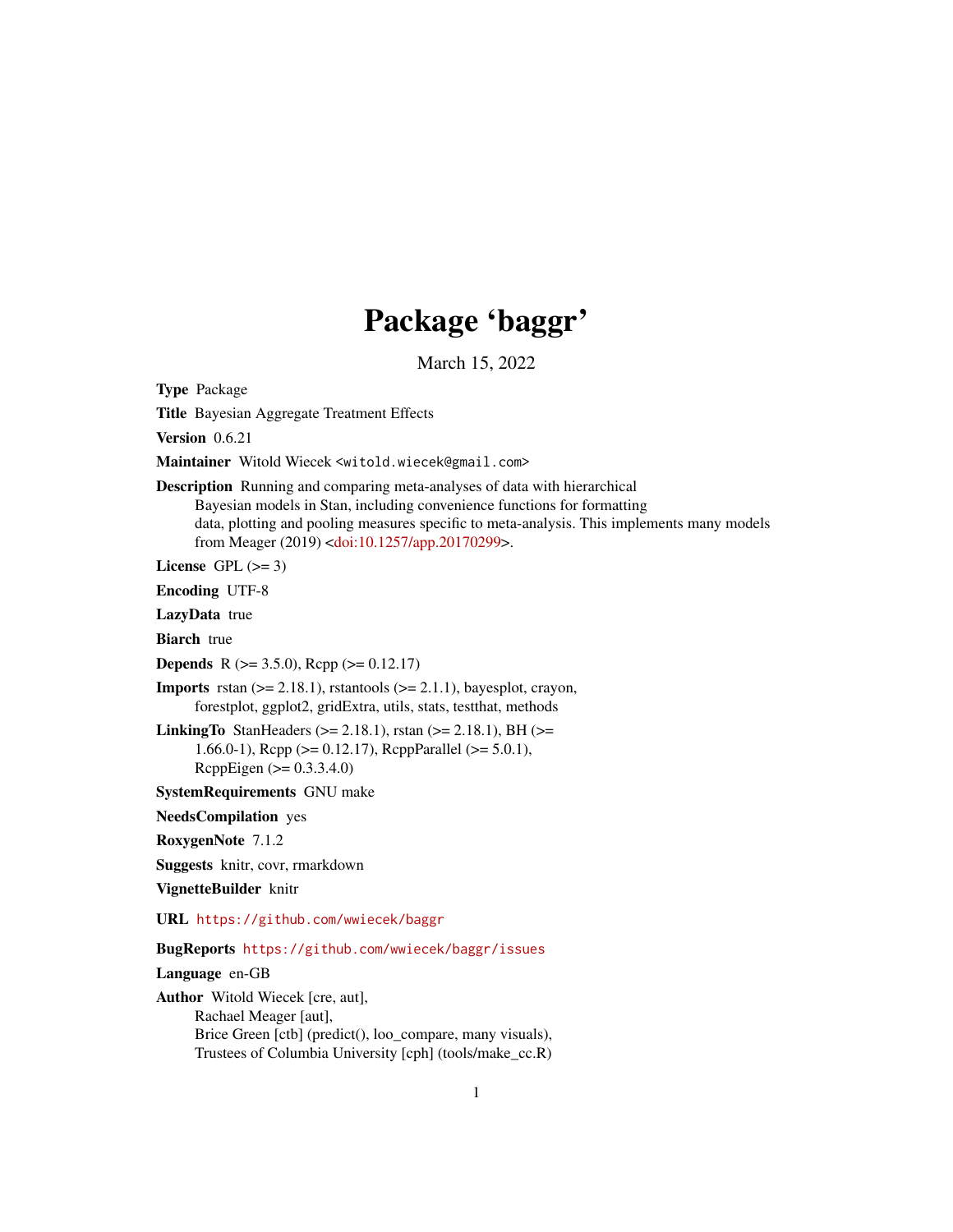Repository CRAN Date/Publication 2022-03-15 11:10:02 UTC

# R topics documented:

| 3                                                                                                               |
|-----------------------------------------------------------------------------------------------------------------|
| 4<br>baggr                                                                                                      |
| 8                                                                                                               |
| 10                                                                                                              |
| 12                                                                                                              |
| 13                                                                                                              |
| 14                                                                                                              |
| -15                                                                                                             |
| -16                                                                                                             |
| 16                                                                                                              |
| 18                                                                                                              |
| 19                                                                                                              |
| <b>20</b>                                                                                                       |
| 21                                                                                                              |
| 21                                                                                                              |
|                                                                                                                 |
|                                                                                                                 |
| - 23                                                                                                            |
| 24                                                                                                              |
| 25                                                                                                              |
|                                                                                                                 |
| 27                                                                                                              |
| - 28                                                                                                            |
| 28                                                                                                              |
| 29                                                                                                              |
| 29<br>$plot.baggr\_compare \ldots \ldots \ldots \ldots \ldots \ldots \ldots \ldots \ldots \ldots \ldots \ldots$ |
| -31                                                                                                             |
| -31                                                                                                             |
| 32                                                                                                              |
| - 34                                                                                                            |
| 35                                                                                                              |
| -36                                                                                                             |
| 36                                                                                                              |
| 37                                                                                                              |
| 37                                                                                                              |
| 38                                                                                                              |
| - 40                                                                                                            |
| -41                                                                                                             |
|                                                                                                                 |
|                                                                                                                 |
|                                                                                                                 |
| 43                                                                                                              |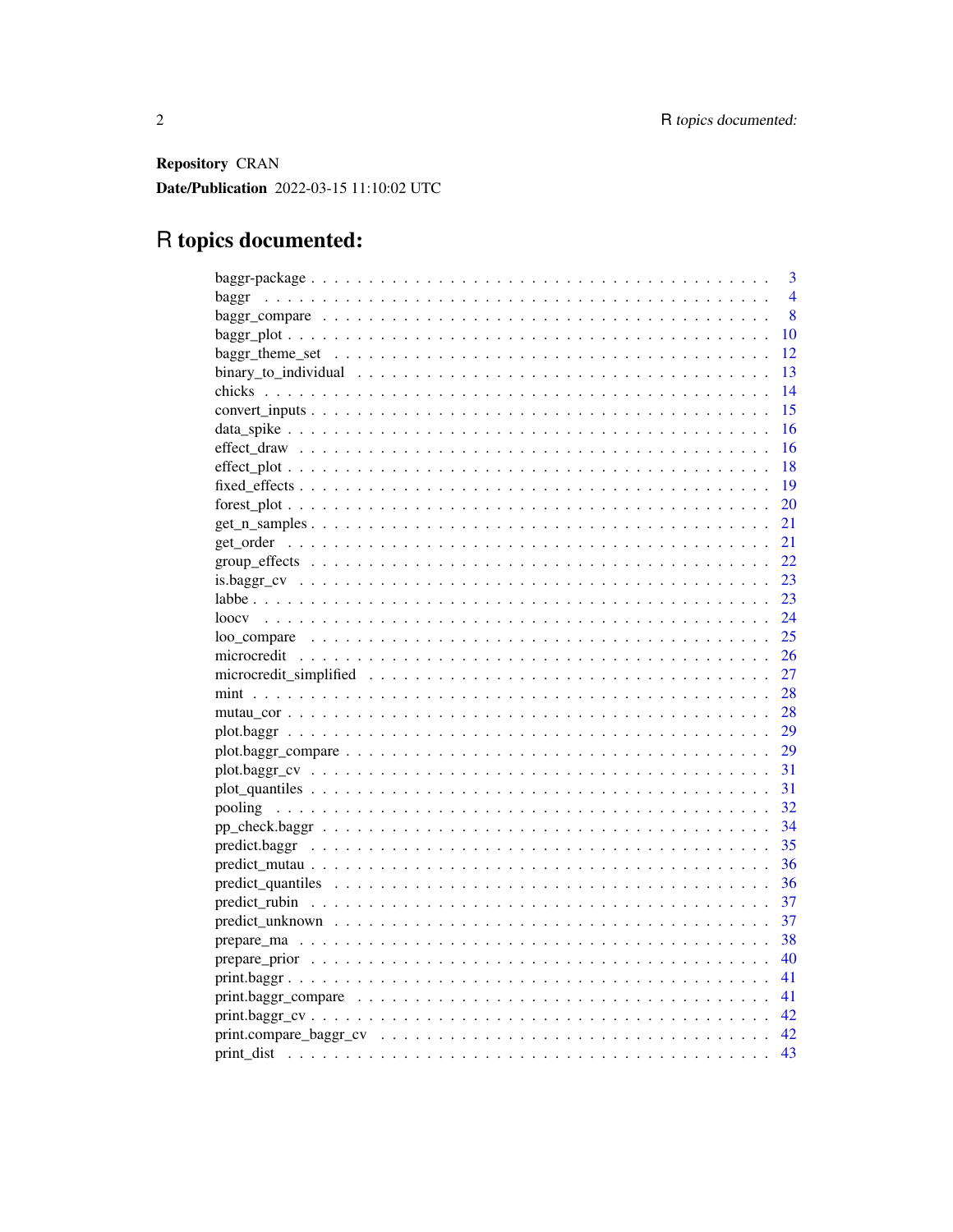## <span id="page-2-0"></span>baggr-package 3

| Index |  |
|-------|--|
|       |  |
|       |  |
|       |  |
|       |  |
|       |  |
|       |  |
|       |  |
|       |  |

<span id="page-2-1"></span>baggr-package *baggr - a package for Bayesian meta-analysis*

#### Description

This is *baggr* (pronounced as *bagger* or *badger*), a Bayesian meta-analysis package for R that uses [Stan](https://mc-stan.org/) to fit the models. *Baggr* is intended to be user-friendly and transparent so that it's easier to understand the models you are building and criticise them.

#### Details

*Baggr* package provides a suite of models that work with both summary data and full data sets, to synthesise evidence collected from different groups, contexts or time periods. The [baggr](#page-3-1) command automatically detects the data type and, by default, fits a partial pooling model (which you may know as [random effects models\)](https://stats.stackexchange.com/questions/4700/what-is-the-difference-between-fixed-effect-random-effect-and-mixed-effect-mode) with weakly informative priors by calling [Stan](https://mc-stan.org/) to carry out Bayesian inference. Modelling of variances or quantiles, standardisation and transformation of data are also possible.

#### Getting help

This is only a simple package help file. For documentation of the main function for conducting analyses see [baggr.](#page-3-1) For description of models, data types and priors available in the package, try the built-in vignette (vignette("baggr")).

#### References

Stan Development Team (2020). RStan: the R interface to Stan. R package version 2.21.2. https://mc-stan.org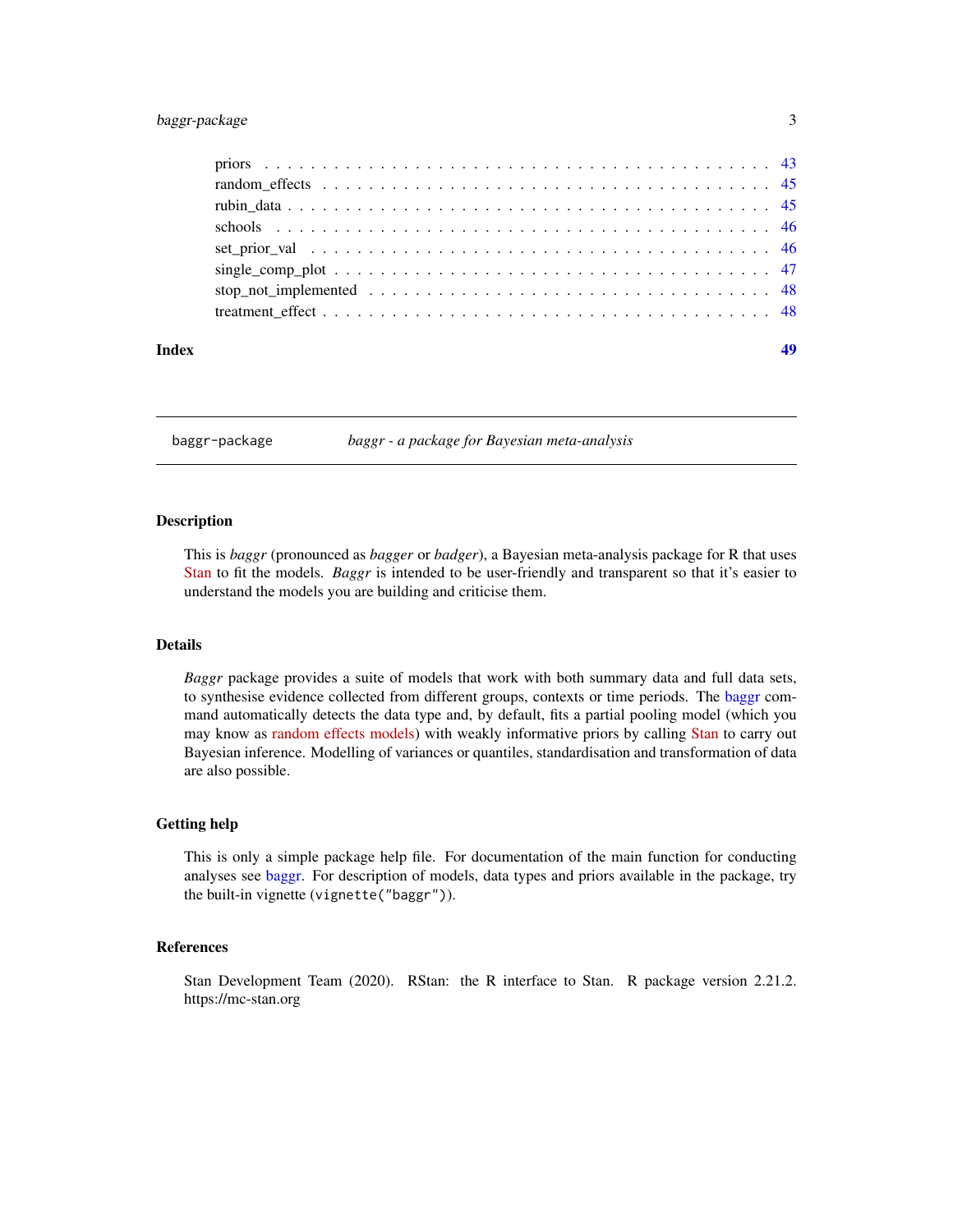<span id="page-3-1"></span><span id="page-3-0"></span>Bayesian inference on parameters of an average treatment effects model that's appropriate to the supplied individual- or group-level data, using Hamiltonian Monte Carlo in Stan. (For overall package help file see [baggr-package\)](#page-2-1)

## Usage

```
baggr(
  data,
  model = NULL,pooling = c("partial", "none", "full"),
 effect = NULL,
  covariates = c(),
  prior_hypermean = NULL,
  prior_hypersd = NULL,
  prior_hypercor = NULL,
  prior_beta = NULL,
 prior_control = NULL,
 prior_control_sd = NULL,
  prior_sigma = NULL,
  prior = NULL,
 ppd = FALSE,pooling_control = c("none", "partial"),
  test_data = NULL,
  quantiles = seq(0.05, 0.95, 0.1),
  outcome = "outcome",
  group = "group",treatment = "treatment",
  silent = FALSE,
  wan = TRUE,...
\mathcal{E}
```
## Arguments

| data    | data frame with summary or individual level data to meta-analyse; see Details<br>section for how to format your data                                                                                               |
|---------|--------------------------------------------------------------------------------------------------------------------------------------------------------------------------------------------------------------------|
| model   | if NULL, detected automatically from input data otherwise choose from "rubin",<br>"mutau", "rubin_full", "quantiles" (see Details).                                                                                |
| pooling | Type of pooling; choose from "none", "partial" (default) and "full". If you<br>are not familiar with the terms, consult the vignette; "partial" can be understood<br>as random effects and "full" as fixed effects |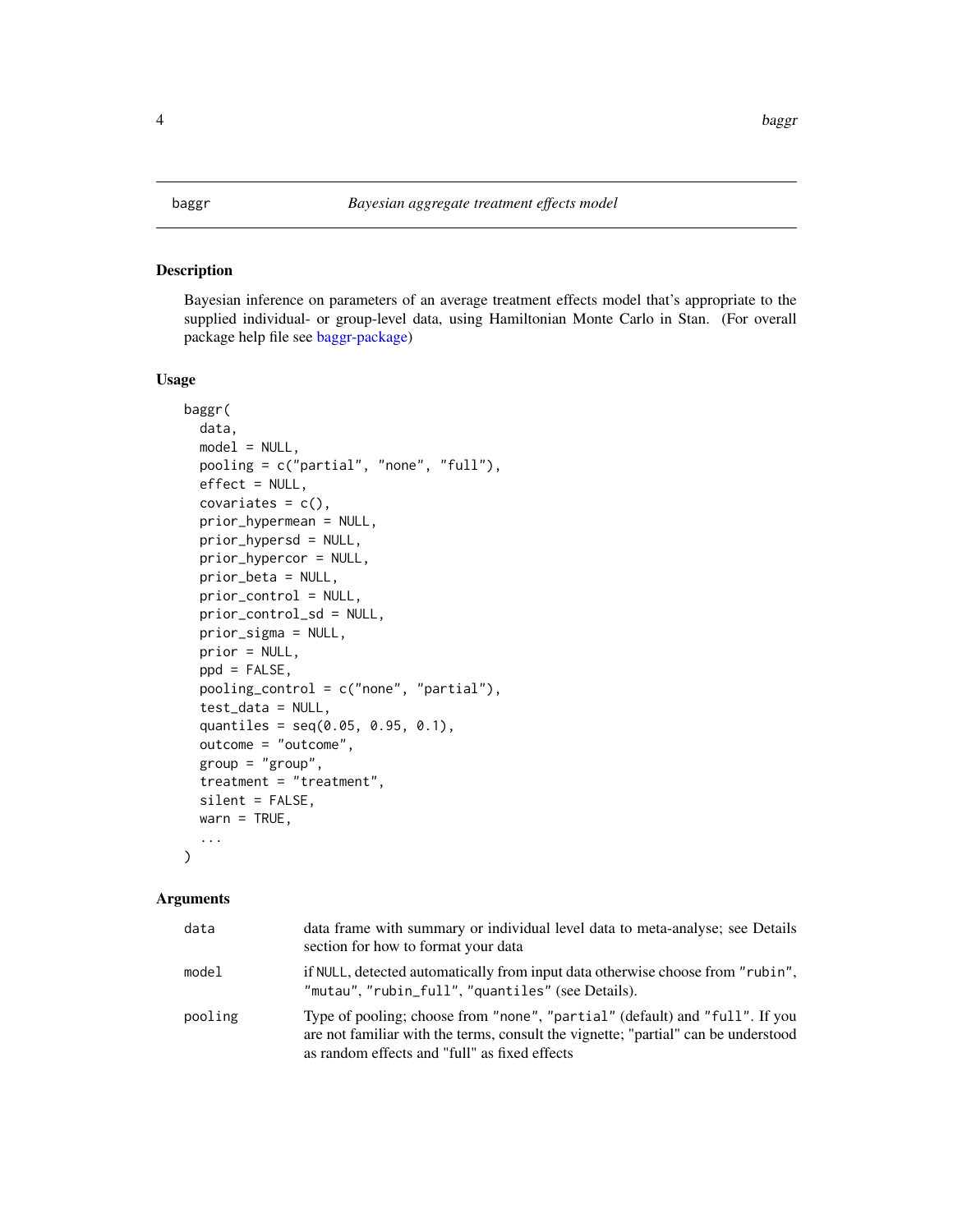#### <span id="page-4-0"></span>baggr 55 to 1999 to 1999 to 1999 to 1999 to 1999 to 1999 to 1999 to 1999 to 1999 to 1999 to 1999 to 1999 to 19

| effect           | Label for effect. Will default to "mean" in most cases, "log OR" in logistic<br>model, quantiles in quantiles model etc. These labels are used in various print<br>and plot outputs. Comparable models (e.g. in baggr_compare) should have same<br>effect.                                                                                                                                     |
|------------------|------------------------------------------------------------------------------------------------------------------------------------------------------------------------------------------------------------------------------------------------------------------------------------------------------------------------------------------------------------------------------------------------|
| covariates       | Character vector with column names in data. The corresponding columns are<br>used as covariates (fixed effects) in the meta-regression model (in case of aggre-<br>gate data). In the case of individual level data the model does not differentiate<br>between group-level variables (same values of the covariate for all rows related<br>to a given group) and individual-level covariates. |
| prior_hypermean  |                                                                                                                                                                                                                                                                                                                                                                                                |
|                  | prior distribution for hypermean; you can use "plain text" notation like prior_hypermean=normal(0,100<br>or uniform(-10, 10). See <i>Details: Priors</i> section below for more possible spec-<br>ifications. If unspecified, the priors will be derived automatically based on data<br>(and printed out in the console).                                                                      |
| prior_hypersd    | prior for hyper-standard deviation, used by Rubin and "mutau" models; same<br>rules apply as for _hypermean;                                                                                                                                                                                                                                                                                   |
| prior_hypercor   | prior for hypercorrelation matrix, used by the "mutau" model                                                                                                                                                                                                                                                                                                                                   |
| prior_beta       | prior for regression coefficients if covariates are specified; will default to ex-<br>perimental normal(0, 10^2) distribution                                                                                                                                                                                                                                                                  |
| prior_control    | prior for the mean in the control arm (baseline), currently used in "logit" model<br>only; if pooling_control = "partial", the prior is hyperprior for all baselines,<br>if "none", then it is an independent prior for all baselines                                                                                                                                                          |
| prior_control_sd |                                                                                                                                                                                                                                                                                                                                                                                                |
|                  | prior for the SD in the control arm (baseline), currently used in "logit" model<br>only; this can only be used if pooling_control = "partial"                                                                                                                                                                                                                                                  |
| prior_sigma      | prior for error terms in linear regression models ("rubin_full" or "mutau_full")                                                                                                                                                                                                                                                                                                               |
| prior            | alternative way to specify all priors as a named list with hypermean, hypersd,<br>hypercor, beta, analogous to prior_arguments above, e.g. prior = list(hypermean<br>$= normal(0, 10)$ , beta = uniform(-50,50))                                                                                                                                                                               |
| ppd              | logical; use prior predictive distribution? $(p.p.d.)$ If ppd=TRUE, Stan model will<br>sample from the prior distribution(s) and ignore data in inference. However,<br>data argument might still be used to infer the correct model (if model=NULL)<br>and to set the default priors, therefore you must specify it.                                                                           |
| pooling_control  |                                                                                                                                                                                                                                                                                                                                                                                                |
|                  | Pooling for group-specific control mean terms in models using individual-level<br>data. Either "none" or "partial".                                                                                                                                                                                                                                                                            |
| test_data        | data for cross-validation; NULL for no validation, otherwise a data frame with<br>the same columns as data argument. See "Cross-validation" section below.                                                                                                                                                                                                                                     |
| quantiles        | if model $=$ "quantiles", a vector indicating which quantiles of data to use (with<br>values between 0 and 1)                                                                                                                                                                                                                                                                                  |
| outcome          | character; column name in (individual-level) data with outcome variable values                                                                                                                                                                                                                                                                                                                 |
| group            | character; column name in data with grouping factor; it's necessary for individual-<br>level data, for summarised data it will be used as labels for groups when display-<br>ing results                                                                                                                                                                                                       |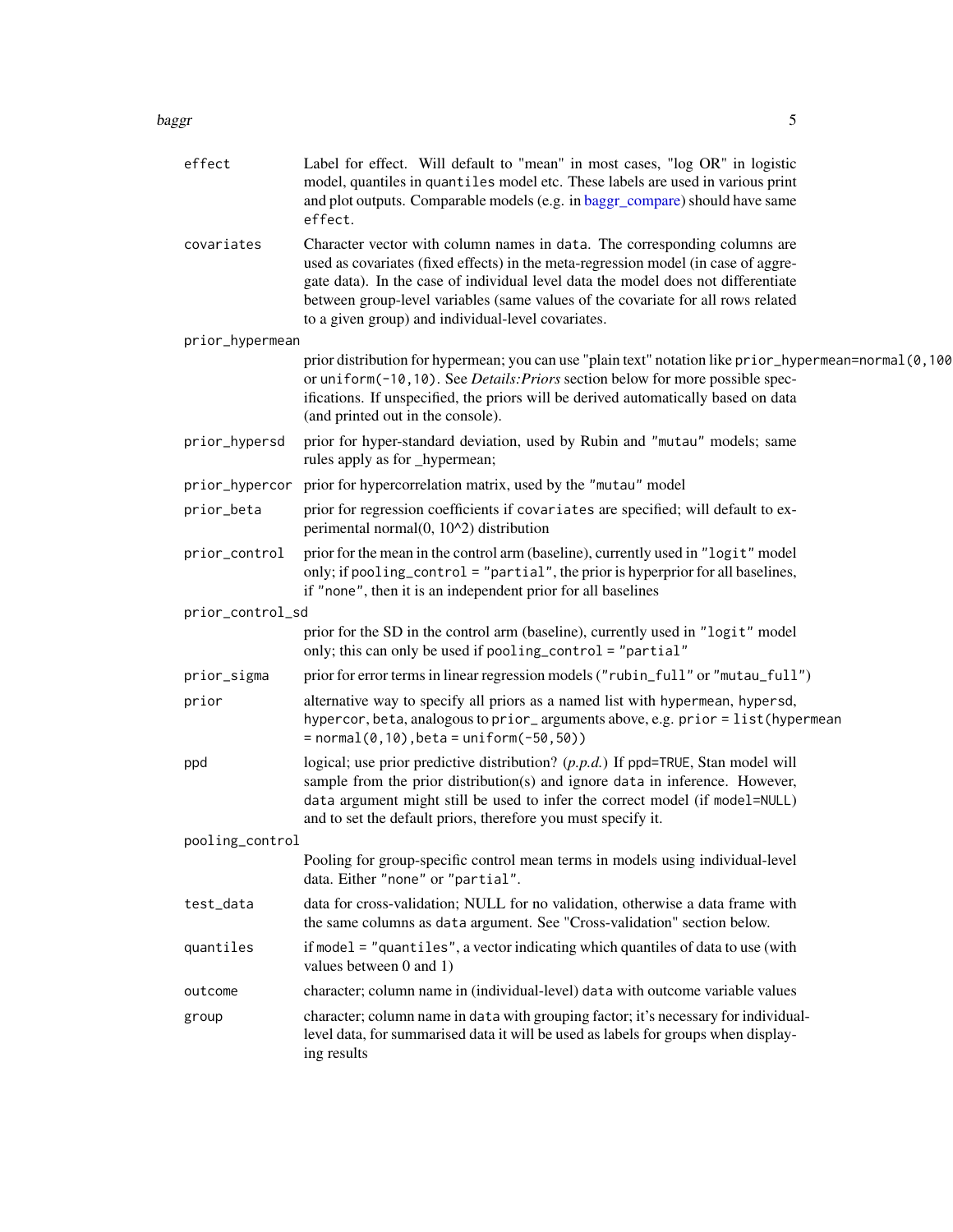<span id="page-5-0"></span>6 bagging the control of the control of the control of the control of the control of the control of the control of the control of the control of the control of the control of the control of the control of the control of th

| treatment | character; column name in (individual-level) data with treatment factor;                                        |
|-----------|-----------------------------------------------------------------------------------------------------------------|
| silent    | Whether to silence messages about prior settings and about other automatic be-<br>haviour.                      |
| warn      | print an additional warning if Rhat exceeds 1.05                                                                |
| .         | extra options passed to Stan function, e.g. control = $list(adapt\_delta =$<br>0.99), number of iterations etc. |

## Details

Below we briefly discuss 1/ data preparation, 2/ choice of model, 3/ choice of priors. All three are discussed in more depth in the package vignette, vignette("baggr").

Data. For aggregate data models you need a data frame with columns tau and se (Rubin model) or tau, mu, se.tau, se.mu ("mu & tau" model). An additional column can be used to provide labels for each group (by default column group is used if available, but this can be customised – see the example below). For individual level data three columns are needed: outcome, treatment, group. These are identified by using the outcome, treatment and group arguments.

Many data preparation steps can be done through a helper function [prepare\\_ma.](#page-37-1) It can convert individual to summary-level data, calculate odds/risk ratios (with/without corrections) in binary data, standardise variables and more. Using it will automatically format data inputs to work with baggr().

Models. Available models are:

- for the **continuous variable** means: "rubin" model for average treatment effect (using summary data), "mutau" version which takes into account means of control groups (also using summary data), "rubin\_full", which is the same model as "rubin" but works with individual-level data
- for continuous variable quantiles: '"quantiles"" model (see Meager, 2019 in references)
- for *mixture data*: "sslab" (experimental)
- for **binary data**: "logit" model can be used on individual-level data; you can also analyse continuous statistics such as log odds ratios and logs risk ratios using the models listed above; see vignette("baggr\_binary") for tutorial with examples

If no model is specified, the function tries to infer the appropriate model automatically. Additionally, the user must specify type of pooling. The default is always partial pooling.

Covariates. Both aggregate and individual-level data can include extra columns, given by covariates argument (specified as a character vector of column names) to be used in regression models. We also refer to impact of these covariates as *fixed effects*.

Two types of covariates may be present in your data:

- In "rubin" and "mutau" models, covariates that change according to group unit. In that case, the model accounting for the group covariates is a [meta-regression](https://handbook-5-1.cochrane.org/chapter_9/9_6_4_meta_regression.htm) model. It can be modelled on summary-level data.
- In "logit" and "rubin\_full" models, covariates that **change according to individual unit**. Then, such a model is commonly referred to as a [mixed model](https://stats.stackexchange.com/questions/4700/what-is-the-difference-between-fixed-effect-random-effect-and-mixed-effect-mode/252888). It has to be fitted to individuallevel data. Note that meta-regression is a special case of a mixed model for individual-level data.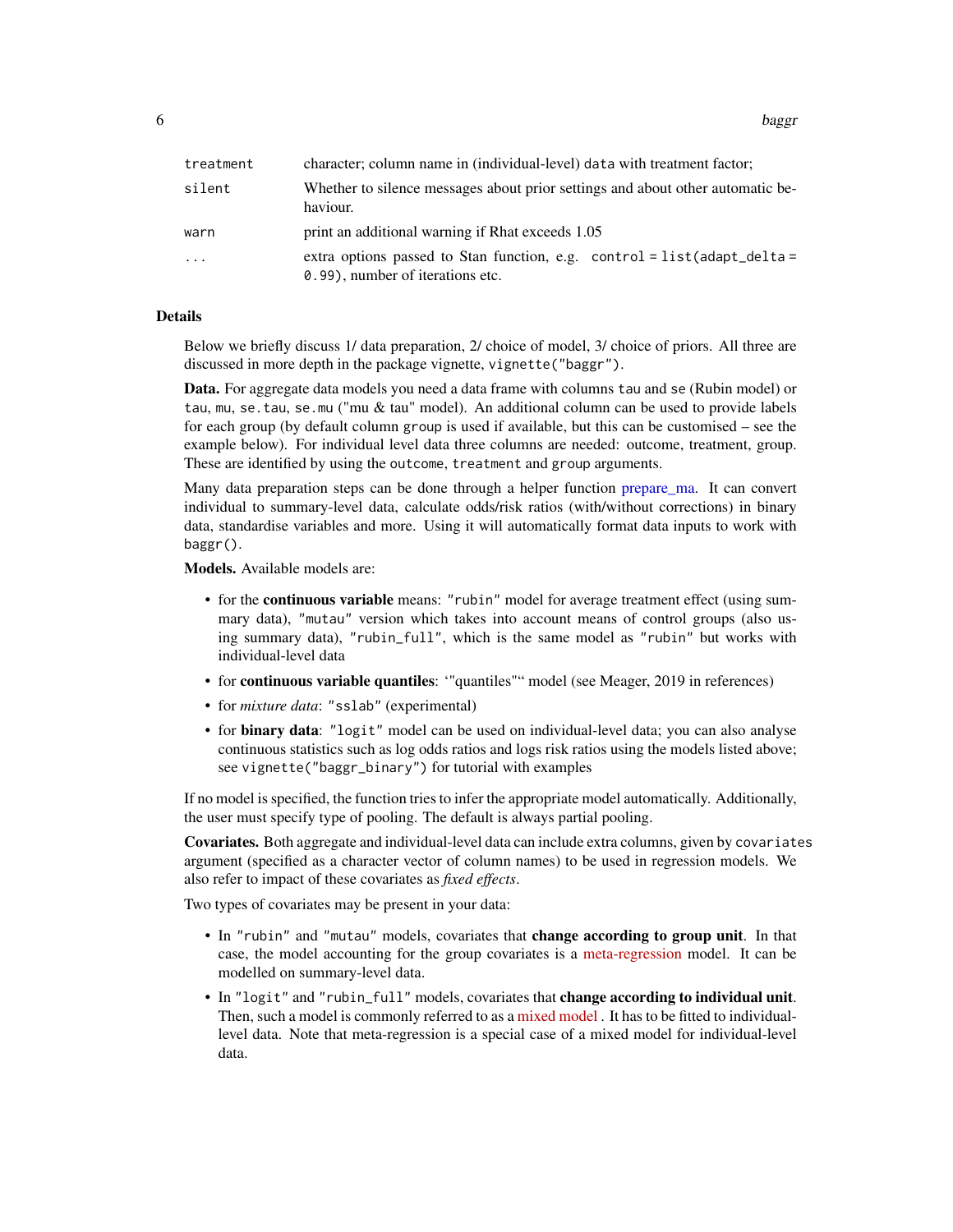#### <span id="page-6-0"></span>baggr 7

**Priors.** It is optional to specify priors yourself, as the package will try propose an appropriate prior for the input data if you do not pass a prior argument. To set the priors yourself, use prior\_ arguments. For specifying many priors at once (or re-using between models), a single prior = list(...) argument can be used instead. Meaning of the prior parameters may slightly change from model to model. Details and examples are given in vignette("baggr"). Setting ppd=TRUE can be used to obtain prior predictive distributions, which is useful for understanding the prior assumptions, especially useful in conjunction with effect plot. You can also [baggr\\_compare](#page-7-1) different priors by setting baggr\_compare(...,compare="prior").

Cross-validation. When test\_data are specified, an extra parameter, the log predictive density, will be returned by the model. (The fitted model itself is the same regardless of whether there are test\_data.) To understand this parameter, see documentation of [loocv,](#page-23-1) a function that can be used to assess out of sample prediction of the model using all available data. If using individual-level data model, test\_data should only include treatment arms of the groups of interest. (This is because in cross-validation we are not typically interested in the model's ability to fit heterogeneity in control arms, but only heterogeneity in treatment arms.) For using aggregate level data, there is no such restriction.

Outputs. By default, some outputs are printed. There is also a plot method for *baggr* objects which you can access via [baggr\\_plot](#page-9-1) (or simply  $plot()$ ). Other standard functions for working with baggr object are

- treatment effect for distribution of hyperparameters
- [group\\_effects](#page-21-1) for distributions of group-specific parameters
- [fixed\\_effects](#page-18-1) for coefficients in (meta-)regression
- [effect\\_draw](#page-15-1) and [effect\\_plot](#page-17-1) for posterior predictive distributions
- [baggr\\_compare](#page-7-1) for comparing multiple baggr models
- loocy for cross-validation
- [pp\\_check](#page-33-1) for posterior predictive checks

#### Value

baggr class structure: a list including Stan model fit alongside input data, pooling metrics, various model properties. If test data is used, mean value of -2\*lpd is reported as mean\_lpd

## Author(s)

Witold Wiecek, Rachael Meager

#### Examples

```
df_pooled <- data.frame("tau" = c(1, -1, .5, -.5, .7, -.7, 1.3, -1.3),
                        "se" = rep(1, 8),"state" = datasets::state.name[1:8])
baggr(df_pooled) #baggr automatically detects the input data
# same model, but with correct labels,
# different pooling & passing some options to Stan
baggr(df_pooled, group = "state", pooling = "full", iter = 500)
# model with non-default (and very informative) priors
```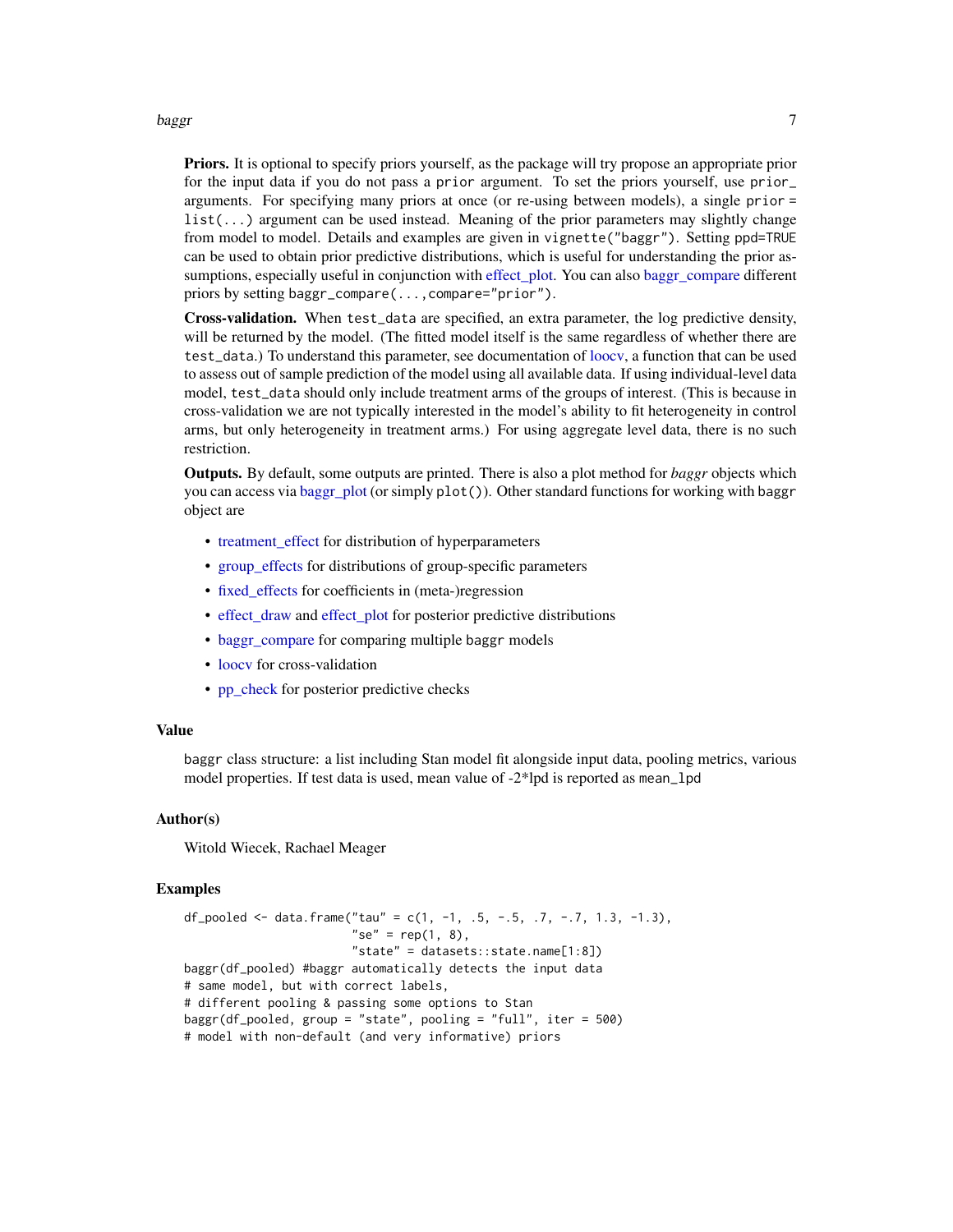```
baggr(df_pooled, prior_hypersd = normal(0, 2))
# "mu & tau" model, using a built-in dataset
# prepare_ma() can summarise individual-level data
ms <- microcredit_simplified
microcredit_summary_data <- prepare_ma(ms, outcome = "consumption")
baggr(microcredit_summary_data, model = "mutau",
      iter = 500, #this is just for illustration -- don't set it this low normally!
      pooling = "partial", prior_hypercor = lkj(1),
      prior_{hypersd} = normal(0,10),
      prior_hypermean = multinormal(c(0, 0), matrix(c(10, 3, 3, 10), 2, 2)))
```
<span id="page-7-1"></span>baggr\_compare *(Run and) compare multiple baggr models*

## Description

Compare multiple [baggr](#page-3-1) models by either providing multiple already existing models as (named) arguments or passing parameters necessary to run a [baggr](#page-3-1) model.

#### Usage

```
baggr_compare(
  ...,
 what = "pooling",
  compare = c("groups", "hyperpars", "effects"),
  transform = NULL,
 prob = 0.95,
 plot = FALSE
)
```
#### Arguments

| $\cdots$ | Either some (at least 1) objects of class baggr (you should name your objects,<br>see the example below) or the same arguments you'd pass to baggr. In the latter<br>case you must specify what to compare.               |
|----------|---------------------------------------------------------------------------------------------------------------------------------------------------------------------------------------------------------------------------|
| what     | One of "pooling" (comparison between no, partial and full pooling) or "prior"<br>(comparison between prior and posterior predictive). If pre-existing baggr mod-<br>els are passed to $\dots$ , this argument is ignored. |
| compare  | When plotting, choose between comparison of "groups" (default), "hyperpars"<br>(to omit group-specific estimates) or (predicted) "effects". The "groups" op-<br>tion is not available when what $=$ "prior".              |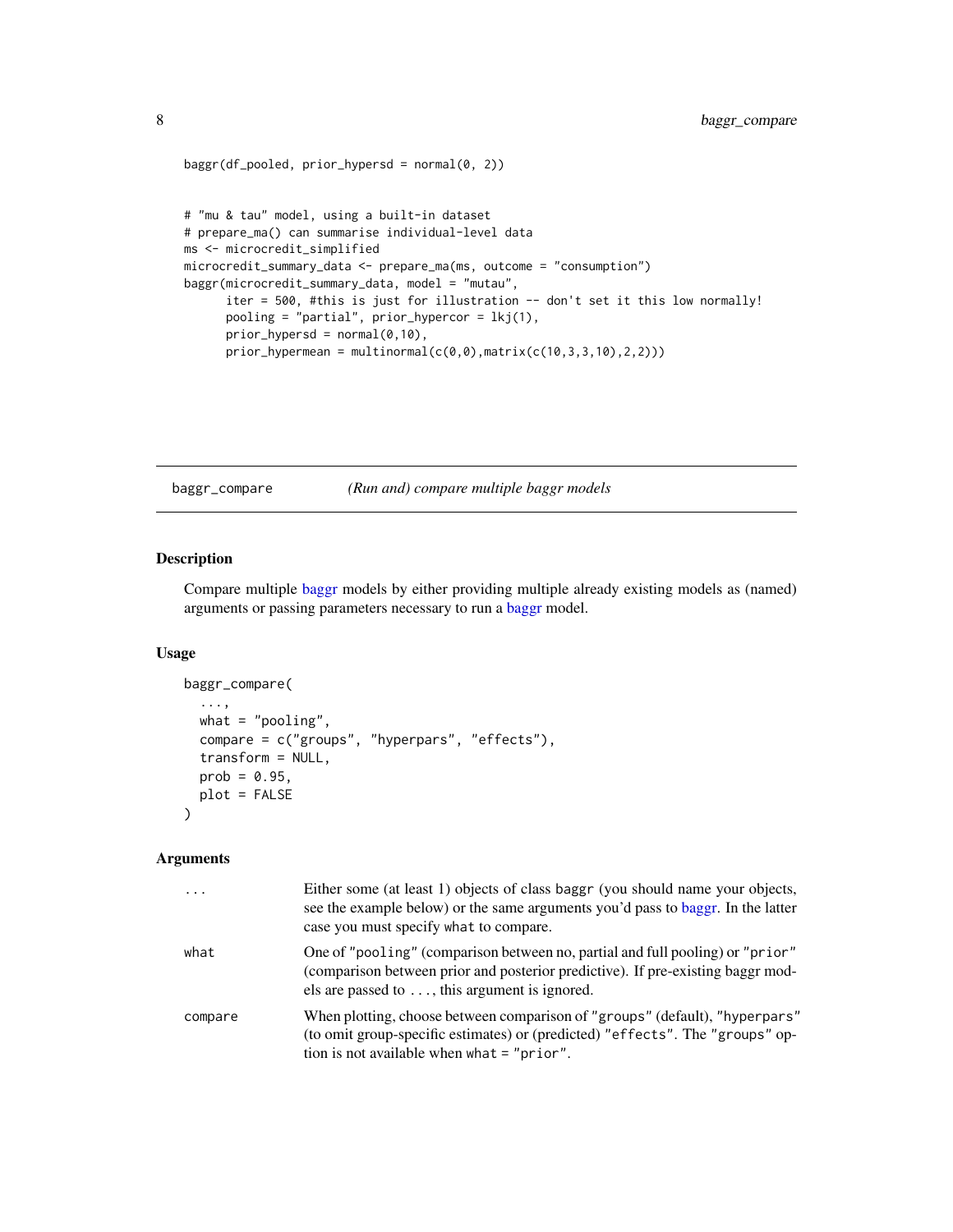## <span id="page-8-0"></span>baggr\_compare 9

| transform | a function (e.g. $exp($ ), $log($ ) to apply to the the sample of group (and hyper, if |
|-----------|----------------------------------------------------------------------------------------|
|           | hyper=TRUE) effects before plotting; when working with effects that are on log         |
|           | scale, exponent transform is used automatically, you can plot on log scale by          |
|           | setting transform $=$ identity                                                         |
| prob      | Width of uncertainty interval (defaults to 95%)                                        |
| plot      | logical; calls plot.baggr_compare when running baggr_compare                           |

## Details

If you pass parameters to the function you must specify what kind of comparison you want, either "pooling", which will run fully/partially/un-pooled models and then compare them, or "prior" which will generate estimates without the data and compare them to the model with the full data. For more details see [baggr,](#page-3-1) specifically the ppd argument.

## Value

an object of class baggr\_compare

## Author(s)

Witold Wiecek, Brice Green

#### See Also

[plot.baggr\\_compare](#page-28-1) and [print.baggr\\_compare](#page-40-1) for working with results of this function

#### Examples

```
# Most basic comparison between no, partial and full pooling
# (This will run the models)
# run model with just prior and then full data for comparison
# with the same arguments that are passed to baggr
prior_comparison <-
 baggr_compare(schools,
               model = 'rubin',
               #this is just for illustration -- don't set it this low normally!
               iter = 500,
               prior_hypermean = normal(0, 3),
               prior_hypersd = normal(0,2),
               prior_hypercor = lkj(2),
               what = "prior")# print the aggregated treatment effects
prior_comparison
# plot the comparison of the two distributions
plot(prior_comparison)
# Now compare different types of pooling for the same model
pooling_comparison <-
 baggr_compare(schools,
               model = 'rubin',
                #this is just for illustration -- don't set it this low normally!
```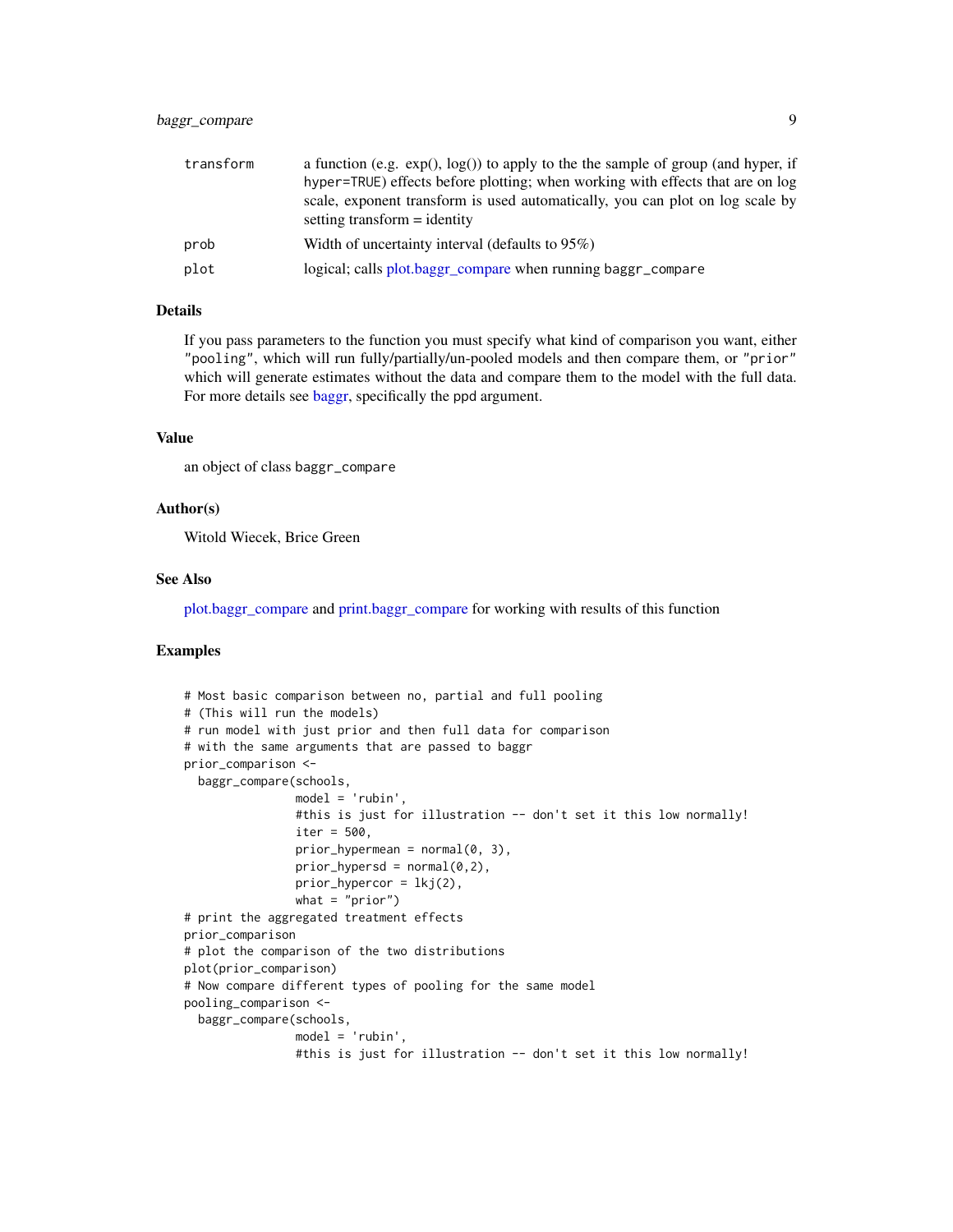```
iter = 500,
                prior_{hypermean} = normal(0, 3),prior_{hypersd} = normal(0, 2),
                prior_{hypercor} = lkj(2),
                what = "pooling",# You can automatically plot:
                plot = TRUE)
# Compare existing models (you don't have to, but best to name them):
bg1 <- baggr(schools, pooling = "partial")
bg2 <- baggr(schools, pooling = "full")
baggr_compare("Partial pooling model" = bg1, "Full pooling" = bg2)
#' ...or simply draw from prior predictive dist (note ppd=T)
bg1 <- baggr(schools, ppd=TRUE)
bg2 <- baggr(schools, prior_hypermean = normal(0, 5), ppd=TRUE)
baggr_compare("Prior A, p.p.d."=bg1,
              "Prior B p.p.d."=bg2,
              compare = "effects")
# Compare how posterior predictive effect varies with e.g. choice of prior
bg1 <- baggr(schools, prior_hypersd = uniform(0, 20))
bg2 \leftarrow baggr(schools, prior_hypersd = normal(0, 5))baggr_compare("Uniform prior on SD"=bg1,
                   "Normal prior on SD"=bg2,
                   compare = "effects", plot = TRUE)
# Models don't have to be identical. Compare different subsets of input data:
bg1_small <- baggr(schools[1:6,], pooling = "partial")
baggr_compare("8 schools model" = bg1, "First 6 schools" = bg1_small,
              plot = TRUE)
```
<span id="page-9-1"></span>baggr\_plot *Plotting method in baggr package*

#### Description

Extracts study effects from the baggr model and sends them to one of bayesplot package plotting functions.

#### Usage

```
baggr_plot(
 bg,
  hyper = FALSE,
  style = "intervals",
  transform = NULL,
  prob = 0.5,
  prob_outer = 0.95,
```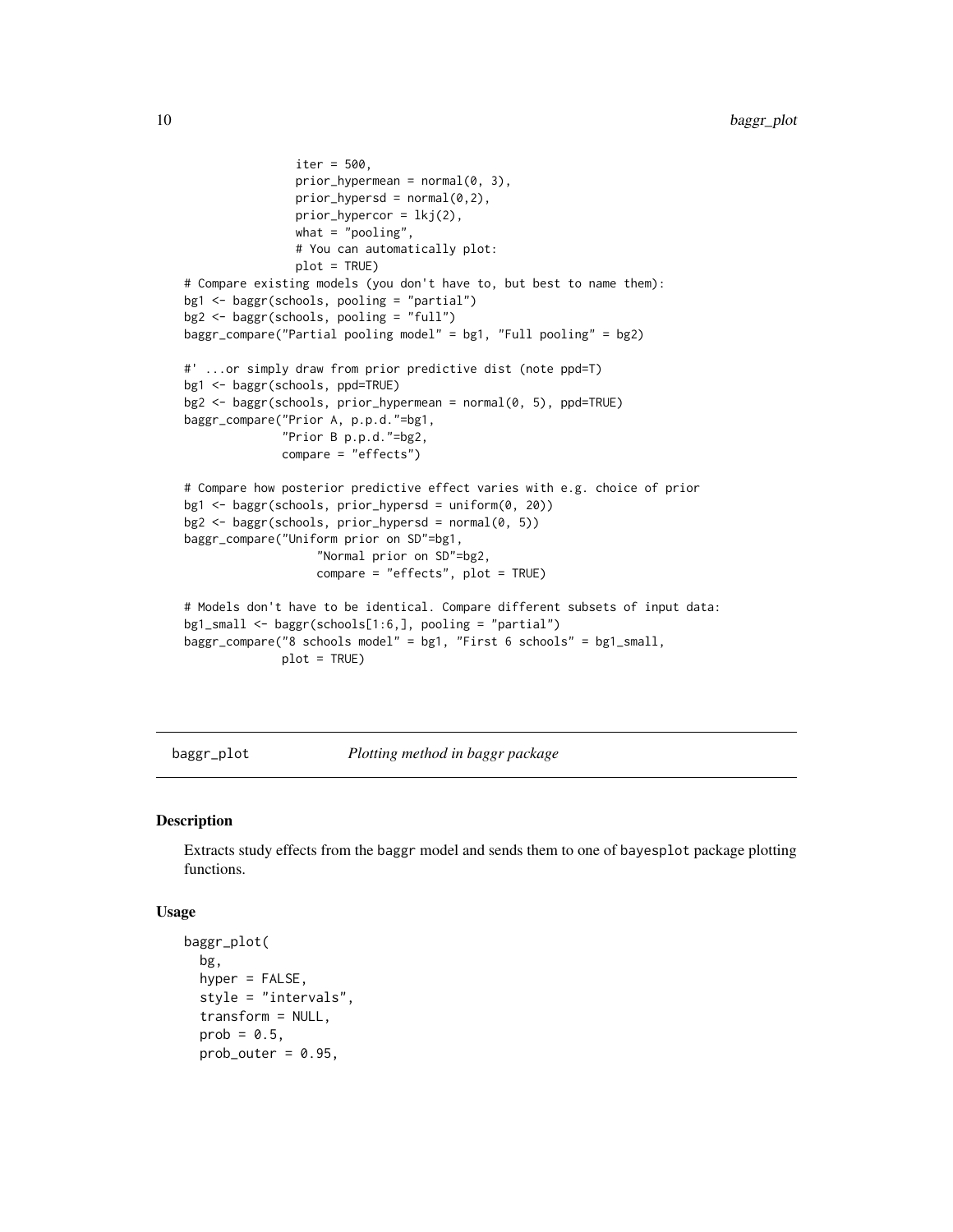## <span id="page-10-0"></span>baggr\_plot 11

```
vline = FALSE,
  order = TRUE,
  ...
\mathcal{L}
```
## Arguments

| bg         | object of class baggr                                                                                                                                                                                                                                                                  |
|------------|----------------------------------------------------------------------------------------------------------------------------------------------------------------------------------------------------------------------------------------------------------------------------------------|
| hyper      | logical; show hypereffect as the last row of the plot?                                                                                                                                                                                                                                 |
| style      | either "intervals" or "areas"                                                                                                                                                                                                                                                          |
| transform  | a function (e.g. $exp($ ), $log($ )) to apply to the values of group (and hyper, if<br>hyper=TRUE) effects before plotting; when working with effects that are on log<br>scale, exponent transform is used automatically, you can plot on log scale by<br>setting transform = identity |
| prob       | Probability mass for the inner interval in visualization                                                                                                                                                                                                                               |
| prob_outer | Probability mass for the outer interval in visualization                                                                                                                                                                                                                               |
| vline      | logical; show vertical line through 0 in the plot?                                                                                                                                                                                                                                     |
| order      | logical; sort groups by magnitude of treatment effect?                                                                                                                                                                                                                                 |
| $\cdots$   | extra arguments to pass to the bayesplot functions                                                                                                                                                                                                                                     |

## Value

ggplot2 object

## Author(s)

Witold Wiecek; the visual style is based on *bayesplot* package

## See Also

[bayesplot::MCMC-intervals](#page-0-0) for more information about *bayesplot* functionality; [forest\\_plot](#page-19-1) for a typical meta-analysis alternative; [effect\\_plot](#page-17-1) for plotting treatment effects for a new group

## Examples

```
fit <- baggr(schools, pooling = "none")
plot(fit)
plot(fit, style = "areas", order = FALSE)
```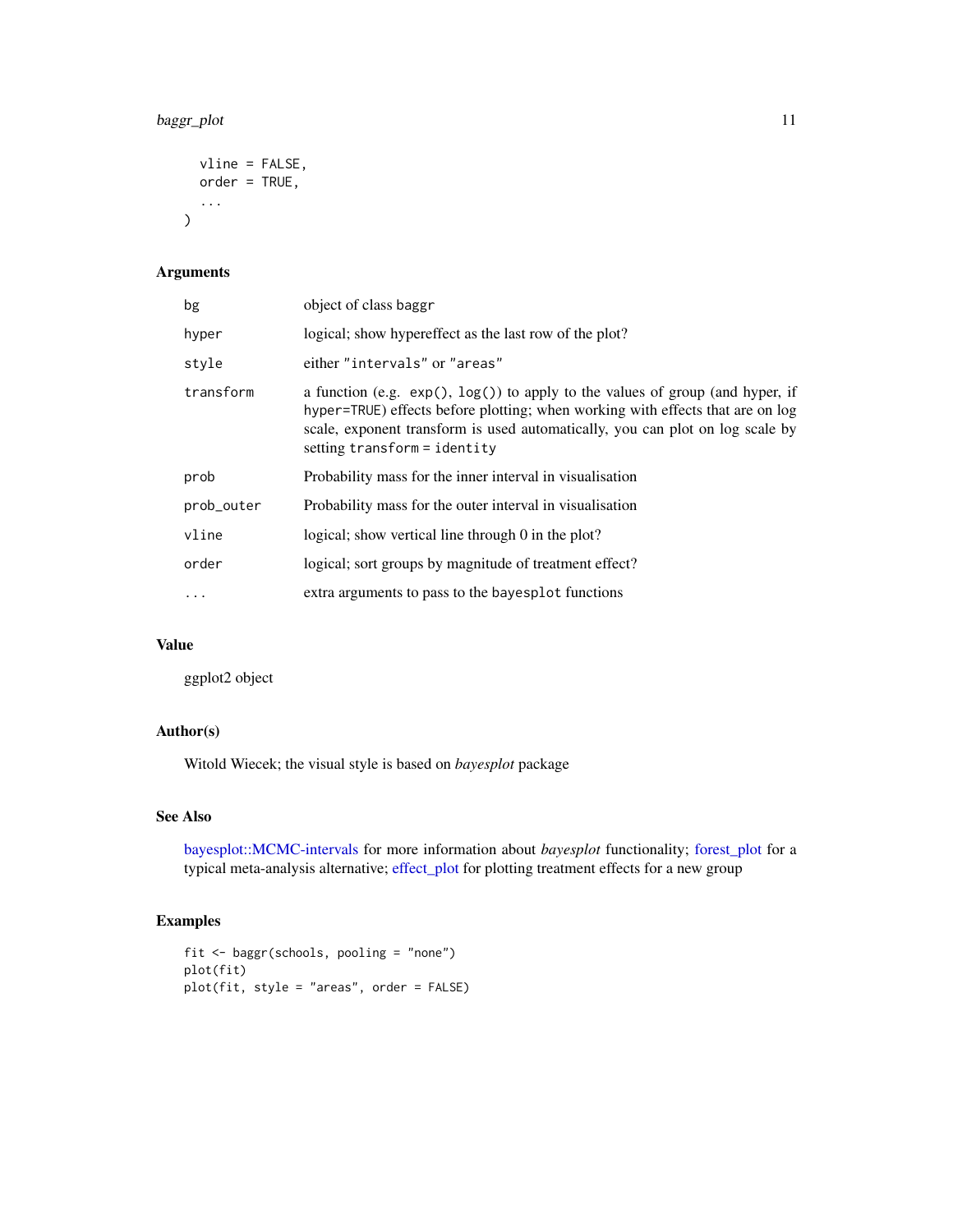These functions get, set, and modify the ggplot2 themes of the baggr plots. baggr\_theme\_get() returns a ggplot2 theme function for adding themes to a plot. baggr\_theme\_set() assigns a new theme for all plots of baggr objects. baggr\_theme\_update() edits a specific theme element for the current theme while holding the theme's other aspects constant. baggr\_theme\_replace() is used for wholesale replacing aspects of a plot's theme (see ggplot2:: theme\_get()).

#### Usage

```
baggr_theme_set(new = bayesplot::theme_default())
```
baggr\_theme\_get()

baggr\_theme\_update(...)

baggr\_theme\_replace(...)

#### Arguments

| new      | New theme to use for all baggr plots |
|----------|--------------------------------------|
| $\cdots$ | A named list of theme settings       |

#### Details

Under the hood, many of the visualizations rely on the bayesplot package, and thus these leverage the [bayesplot::bayesplot\\_theme\\_get\(\)](#page-0-0) functions. By default, these match the bayesplot's package theme to make it easier to form cohesive graphs across this package and others. The trickiest of these to use is baggr\_theme\_replace; 9 times out of 10 you want baggr\_theme\_update.

#### Value

The get method returns the current theme, but all of the others invisibly return the old theme.

#### See Also

[bayesplot::bayesplot\\_theme\\_get](#page-0-0)

## Examples

# make plot look like default ggplots

library(ggplot2)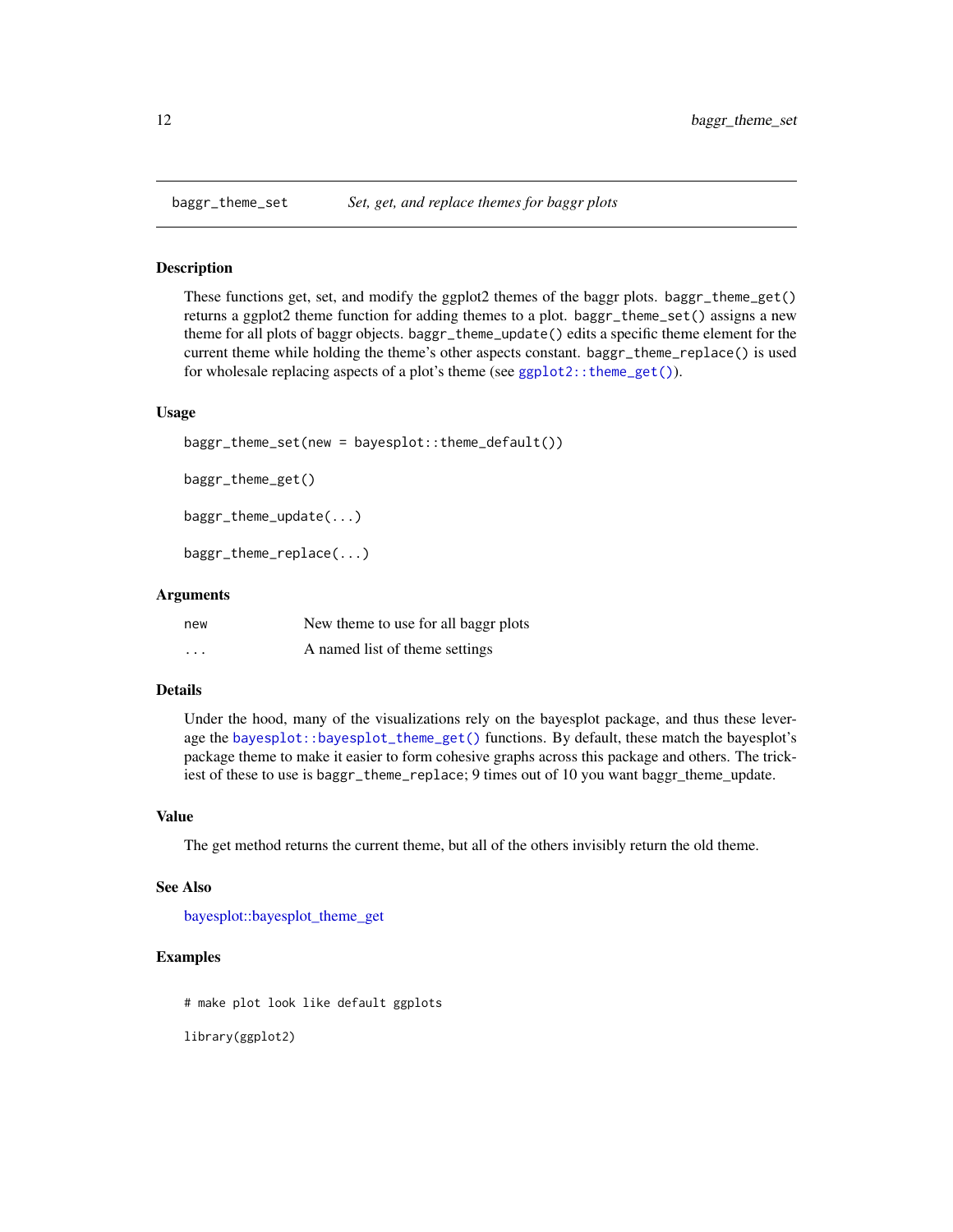```
fit <- baggr(schools)
baggr_theme_set(theme_grey())
baggr_plot(fit)
# use baggr_theme_get to return theme elements for current theme
qplot(mtcars$mpg) + baggr_theme_get()
# update specific aspect of theme you are interested in
baggr_theme_update(text = element_text(family = "mono"))
# undo that silliness
baggr_theme_update(text = element_text(family = "serif"))
# update and replace are similar, but replace overwrites the
# whole element, update just edits the aspect of the element
# that you give it
# this will error:
# baggr_theme_replace(text = element_text(family = "Times"))
# baggr_plot(fit)
# because it deleted everything else to do with text elements
```
binary\_to\_individual *Generate individual-level binary outcome data from an aggregate statistics*

#### Description

This is a helper function that is typically used automatically by some of *baggr* functions, such as when running model="logit" in [baggr,](#page-3-1) when summary-level data are supplied.

#### Usage

```
binary_to_individual(data, group = "group", rename_group = TRUE)
```
## Arguments

| data         | A data frame with columns a, c and $b/n1$ , $d/n2$ . (You can also use ai, ci, n1i,<br>n2i instead.)         |
|--------------|--------------------------------------------------------------------------------------------------------------|
| group        | Column name storing group                                                                                    |
| rename_group | If TRUE (default), this will rename the grouping variable to "group", making it<br>easier to work with baggr |
|              | See vignette ("baggr_binary") for an example of use and notation details.                                    |

#### Value

A data frame with columns group, outcome and treatment.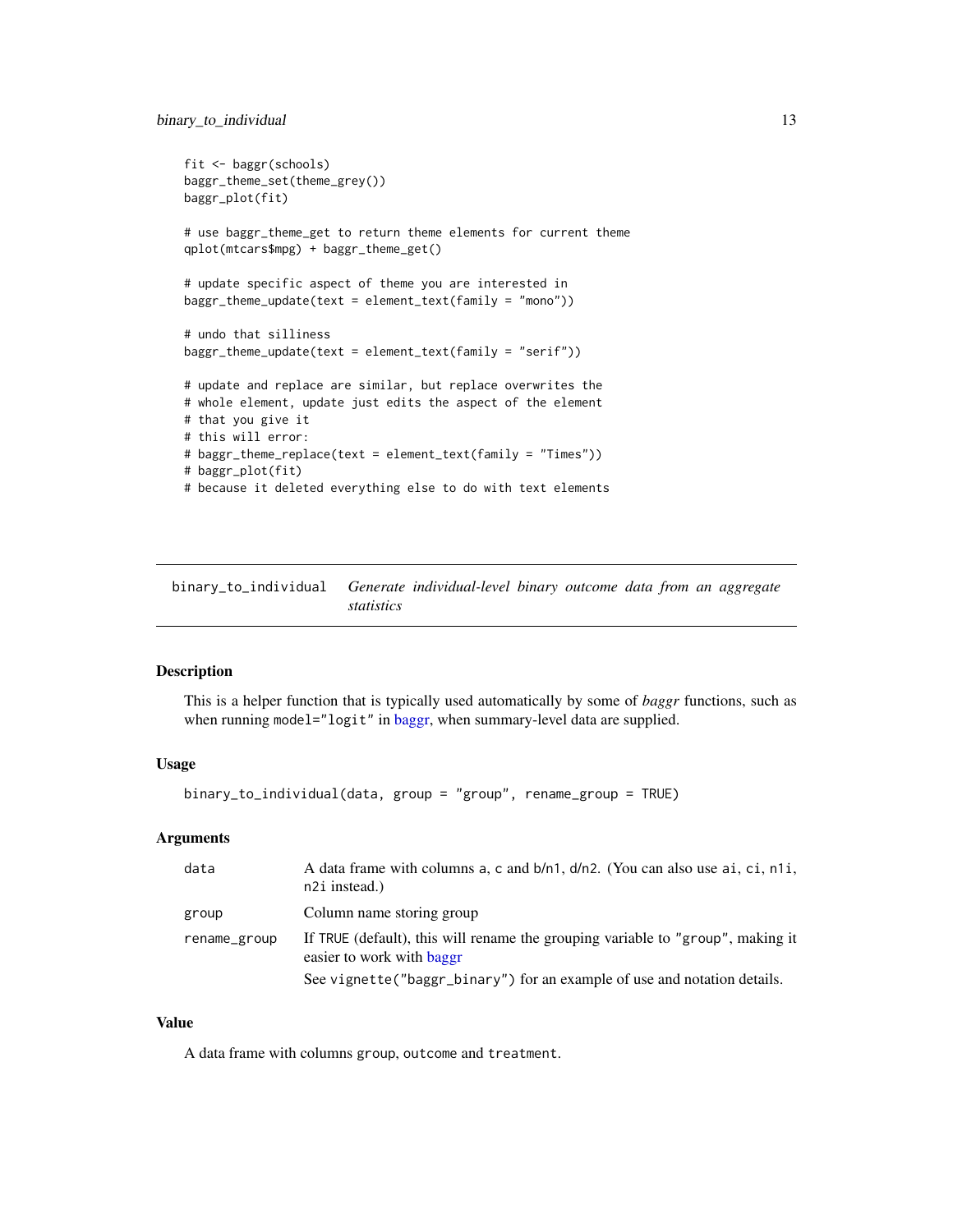<span id="page-13-0"></span>14 chicks chicks and the chicks of the chicks of the chicks of the chicks of the chicks of the chicks of the chicks of the chicks of the chicks of the chicks of the chicks of the chicks of the chicks of the chicks of the c

#### See Also

[prepare\\_ma](#page-37-1) uses this function

#### Examples

```
df_yusuf <- read.table(text="
 trial a n1i c n2i
 Balcon 14 56 15 58
 Clausen 18 66 19 64
 Multicentre 15 100 12 95
 Barber 10 52 12 47
 Norris 21 226 24 228
 Kahler 3 38 6 31
 Ledwich 2 20 3 20
 ", header=TRUE)
bti <- binary_to_individual(df_yusuf, group = "trial")
head(bti)
# to go back to summary-level data
prepare_ma(bti, effect = "logOR")
# the last operation is equivalent to simply doing
prepare_ma(df_yusuf, group="trial", effect="logOR")
```
chicks *Chickens: impact of electromagnetic field on calcium ion efflux in chicken brains*

#### Description

An experiment conducted by Blackman et al. (1988) and documented in the following [GitHub](https://github.com/VMatthijs/Slamming-the-sham) [repository](https://github.com/VMatthijs/Slamming-the-sham) by Vakar and Gelman. The dataset consists of a large number of experiments (tau, se.tau) repeated at varying wave frequencies. Sham experiments (mu, se.mu) are also included, allowing us to compare performance of models with and without control measurements.

## Usage

chicks

## Format

An object of class data. frame with 38 rows and 7 columns.

## References

Blackman, C. F., S. G. Benane, D. J. Elliott, D. E. House, and M. M. Pollock. "Influence of Electromagnetic Fields on the Efflux of Calcium Ions from Brain Tissue in Vitro: A Three-Model Analysis Consistent with the Frequency Response up to 510 Hz." Bioelectromagnetics 9, no. 3 (1988): 215–27.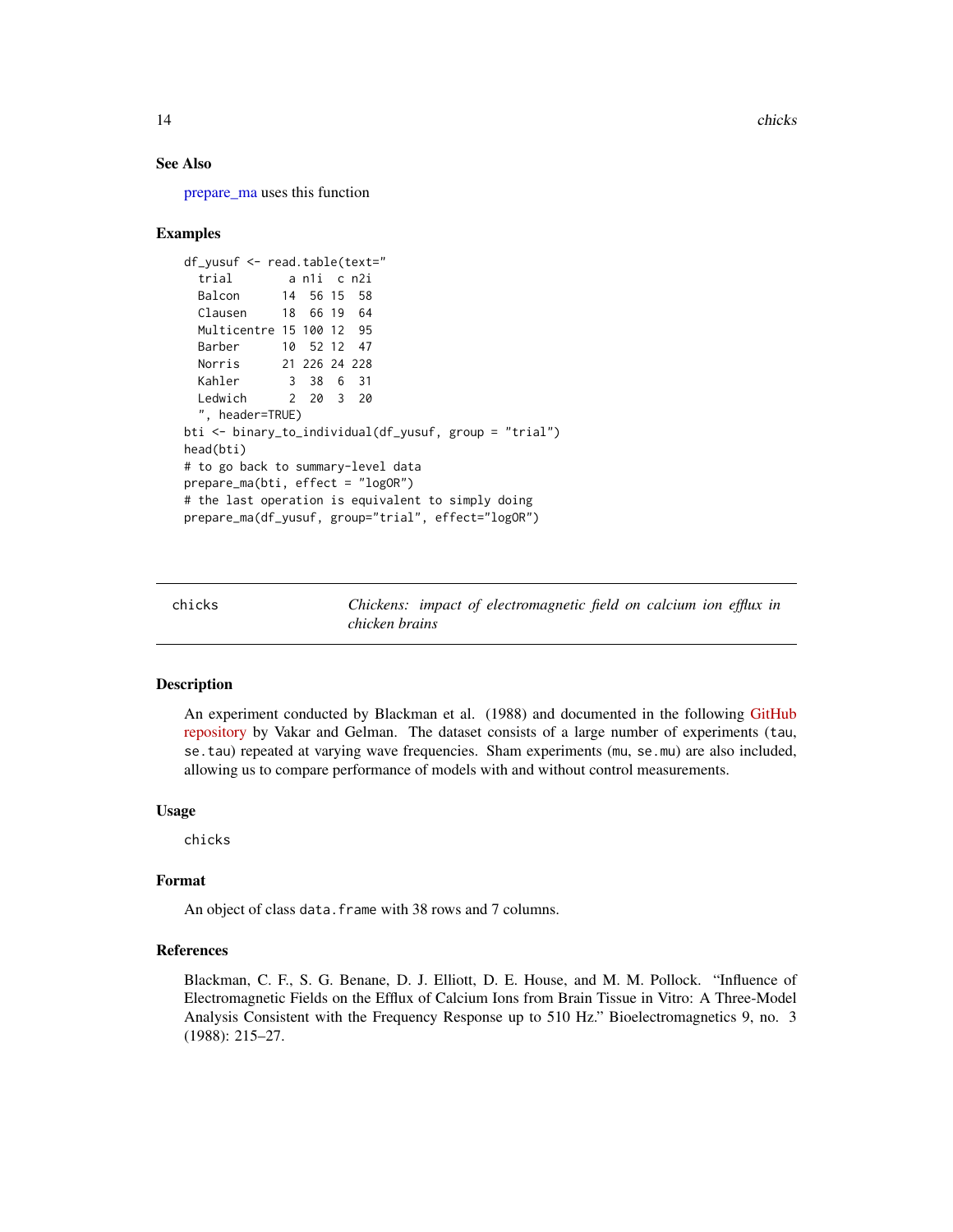<span id="page-14-1"></span><span id="page-14-0"></span>

Converts data to a list of inputs suitable for Stan models, checks integrity of data and suggests the appropriate default model if needed. Typically all of this is done automatically by [baggr,](#page-3-1) so this function is only for debugging or running models "by hand".

#### Usage

```
convert_inputs(
  data,
  model,
  quantiles,
  group = "group",outcome = "outcome",
  treatment = "treatment",
  covariates = c(),
  test_data = NULL,
  silent = FALSE
)
```
## Arguments

| data       | 'data.frame" with desired modelling input                                                                                                       |
|------------|-------------------------------------------------------------------------------------------------------------------------------------------------|
| model      | valid model name used by baggr; see baggr for allowed models if model = NULL,<br>this function will try to find appropriate model automatically |
| quantiles  | vector of quantiles to use (only applicable if model = "quantiles")                                                                             |
| group      | name of the column with grouping variable                                                                                                       |
| outcome    | name of column with outcome variable (designated as string)                                                                                     |
| treatment  | name of column with treatment variable                                                                                                          |
| covariates | Character vector with column names in data. The corresponding columns are<br>used as covariates (fixed effects) in the meta-regression model.   |
| test_data  | same format as data argument, gets left aside for testing purposes (see baggr)                                                                  |
| silent     | Whether to print messages when evaluated                                                                                                        |

#### Details

Typically this function is only called within [baggr](#page-3-1) and you do not need to use it yourself. It can be useful to understand inputs or to run models which you modified yourself.

#### Value

R structure that's appropriate for use by [baggr](#page-3-1) Stan models; group\_label, model and n\_groups are included as attributes and are necessary for [baggr](#page-3-1) to work correctly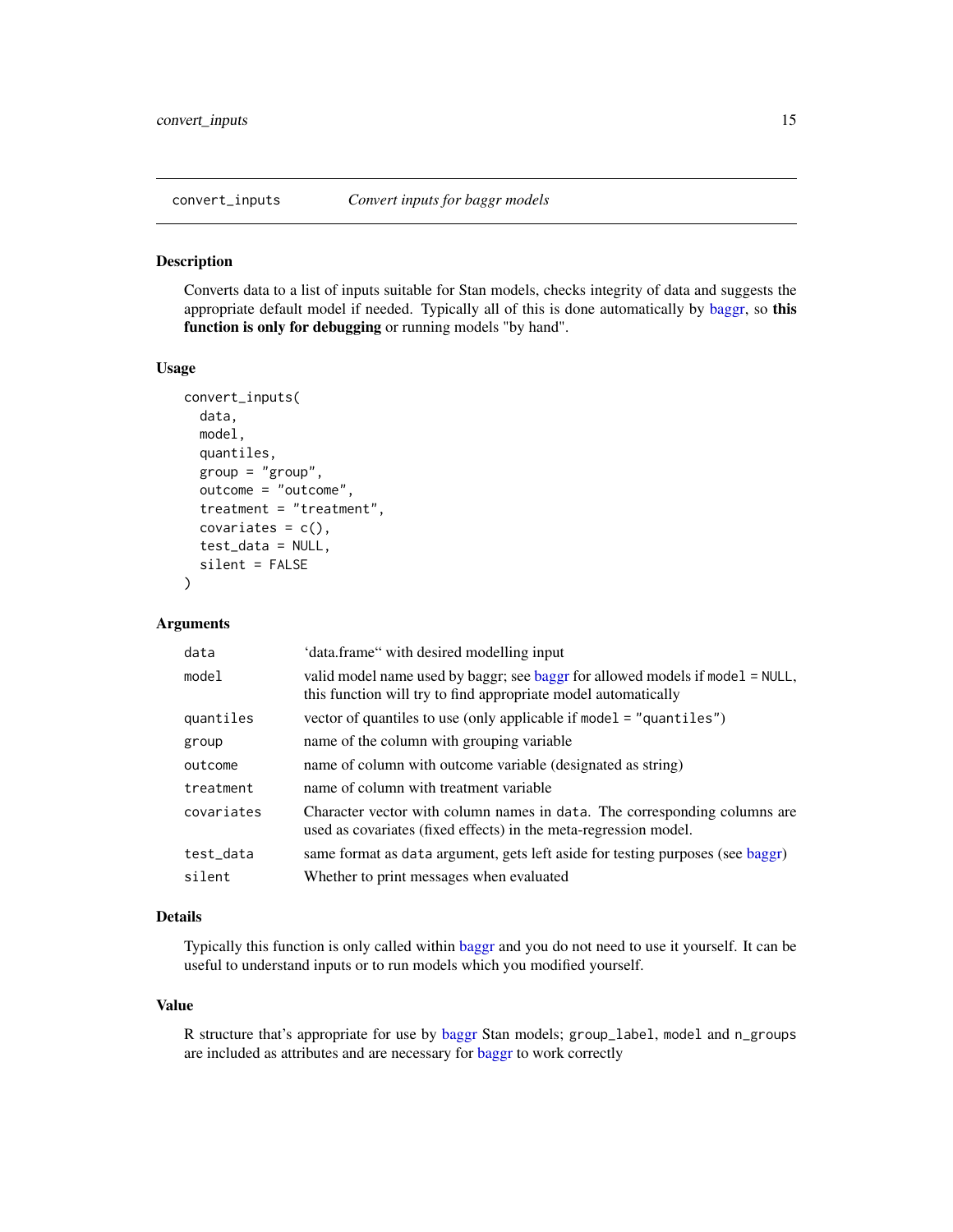#### Author(s)

Witold Wiecek

## Examples

```
# simple meta-analysis example,
# this is the formatted input for Stan models in baggr():
convert_inputs(schools, "rubin")
```
data\_spike *Spike & slab example dataset*

## Description

Spike & slab example dataset

#### Usage

data\_spike

## Format

An object of class data. frame with 1500 rows and 4 columns.

<span id="page-15-1"></span>effect\_draw *Make predictive draws from baggr model*

## Description

This function takes the samples of hyperparameters from a [baggr](#page-3-1) model (typically hypermean and hyper-SD, which you can see using [treatment\\_effect\)](#page-47-1) and draws values of new realisations of treatment effect, i.e. an additional draw from the "population of studies". This can be used for both prior and posterior draws, depending on [baggr](#page-3-1) model.

#### Usage

```
effect_draw(
  x,
 n,
  transform = NULL,
  summarv = FALSE,
 message = TRUE,
  interval = 0.95)
```
<span id="page-15-0"></span>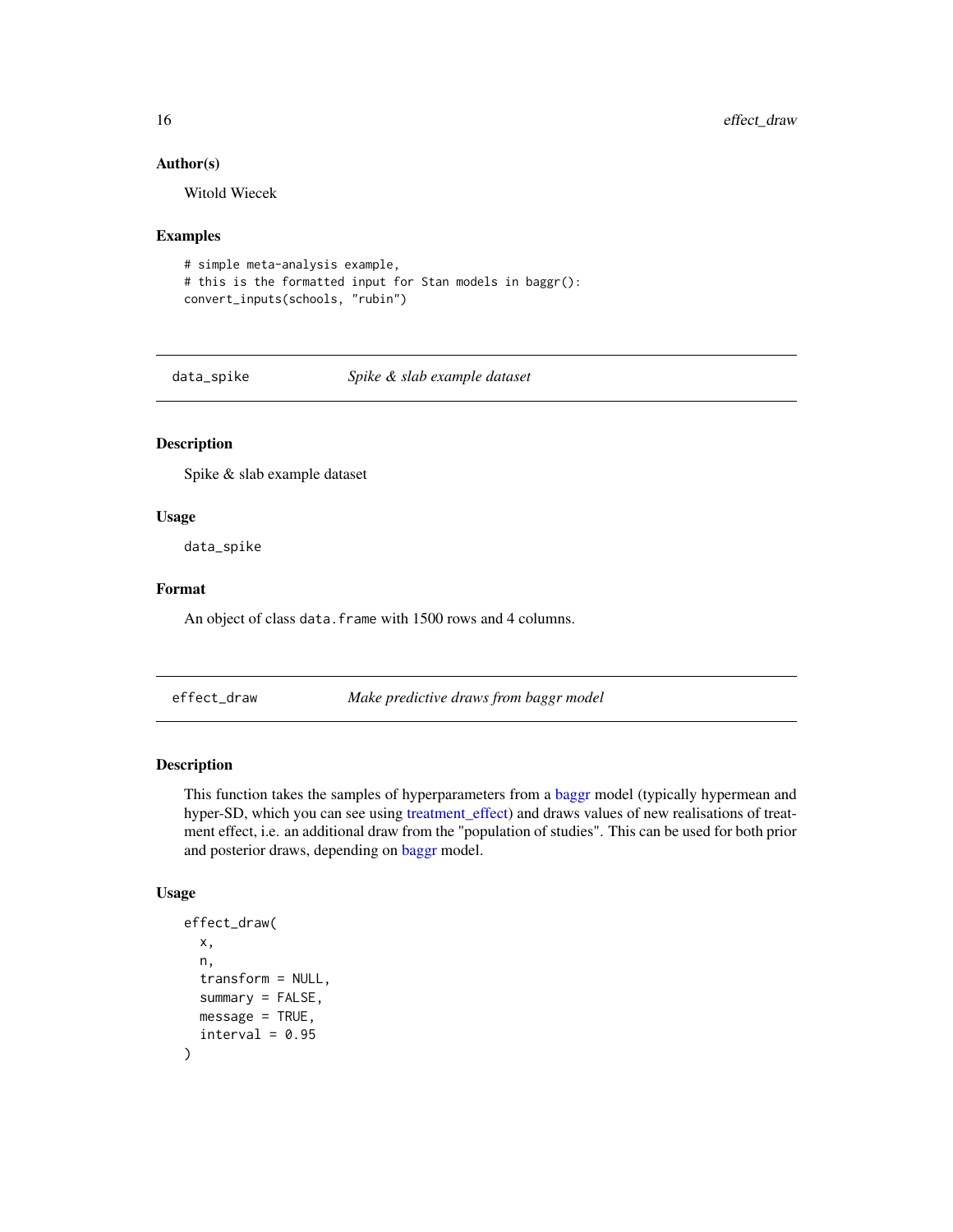## <span id="page-16-0"></span>effect\_draw 17

#### Arguments

| $\mathsf{x}$ | A baggr class object.                                                                                                  |
|--------------|------------------------------------------------------------------------------------------------------------------------|
| n            | How many values to draw? The default is as long as the number of samples in<br>the baggr object (see <i>Details</i> ). |
| transform    | a transformation (an R function) to apply to the result of a draw.                                                     |
| summary      | logical; if TRUE returns summary statistics rather than samples from the distri-<br>bution;                            |
| message      | logical; use to disable messages prompted by using with no pooling models                                              |
| interval     | uncertainty interval width (numeric between $0$ and $1$ ), if summary=TRUE                                             |

## Details

The predictive distribution can be used to "combine" heterogeneity between treatment effects and uncertainty in the mean treatment effect. This is useful both in understanding impact of heterogeneity (see Riley et al, 2011, for a simple introduction) and for study design e.g. as priors in analysis of future data (since the draws can be seen as an expected treatment effect in a hypothetical study).

The default number of samples is the same as what is returned by Stan model implemented in [baggr,](#page-3-1) (depending on such options as iter, chains, thin). If n is larger than what is available in Stan model, we draw values with replacement. This is not recommended and warning is printed in these cases.

Under default settings in [baggr,](#page-3-1) a *posterior* predictive distribution is obtained. But effect\_draw can also be used for *prior* predictive distributions when setting ppd=T in [baggr.](#page-3-1) The two outputs work exactly the same way.

## Value

A vector (with n values) for models with one treatment effect parameter, a matrix (n rows and same number of columns as number of parameters) otherwise.

#### References

Riley, Richard D., Julian P. T. Higgins, and Jonathan J. Deeks. "Interpretation of Random Effects Meta-Analyses". *BMJ 342 (10 February 2011).*.

## See Also

[treatment\\_effect](#page-47-1) returns samples of hypermean and hyper-SD which are used by this function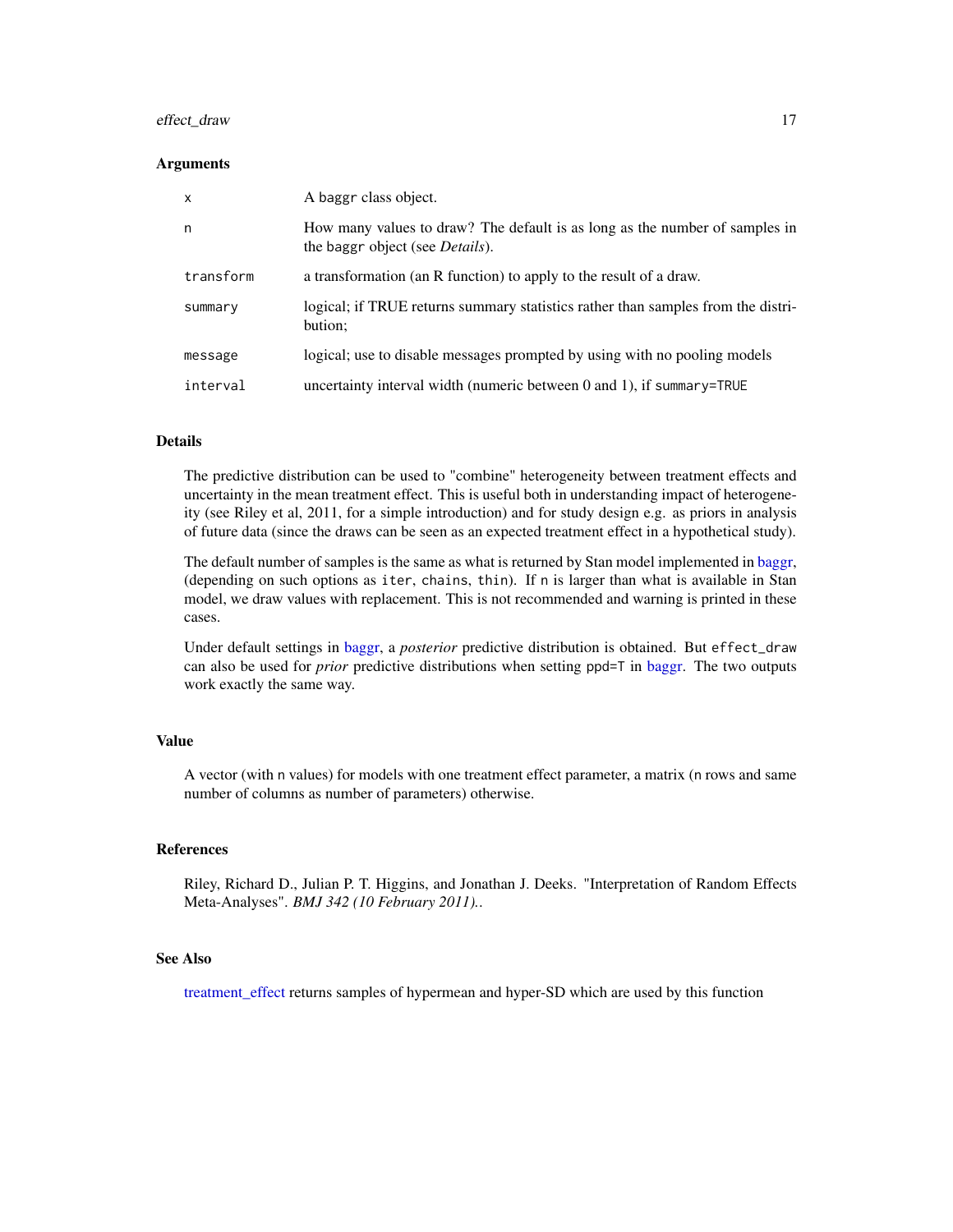This function plots values from [effect\\_draw,](#page-15-1) the predictive distribution (under default settings, *posterior* predictive), for one or more baggr objects.

#### Usage

effect\_plot(..., transform = NULL)

#### Arguments

| $\cdots$  | Object(s) of class baggr. If there is more than one, a comparison will be plotted<br>and names of objects will be used as a plot legend (see examples).                  |
|-----------|--------------------------------------------------------------------------------------------------------------------------------------------------------------------------|
| transform | a transformation to apply to the result, should be an R function; (this is com-<br>monly used when calling group_effects from other plotting or printing func-<br>tions) |

### Details

Under default settings in [baggr](#page-3-1) posterior predictive is obtained. But effect\_plot can also be used for *prior* predictive distributions when setting ppd=T in [baggr.](#page-3-1) The two outputs work exactly the same, but labels will change to indicate this difference.

## Value

A ggplot object.

## See Also

[effect\\_draw](#page-15-1) documents the process of drawing values; [baggr\\_compare](#page-7-1) can be used as a shortcut for effect\_plot with argument compare = "effects"

## Examples

```
# A single effects plot
bg1 <- baggr(schools, prior_hypersd = uniform(0, 20))
effect_plot(bg1)
# Compare how posterior depends on the prior choice
bg2 \leftarrow baggr(schools, prior_hypersd = normal(0, 5))effect_plot("Uniform prior on SD"=bg1,
            "Normal prior on SD"=bg2)
```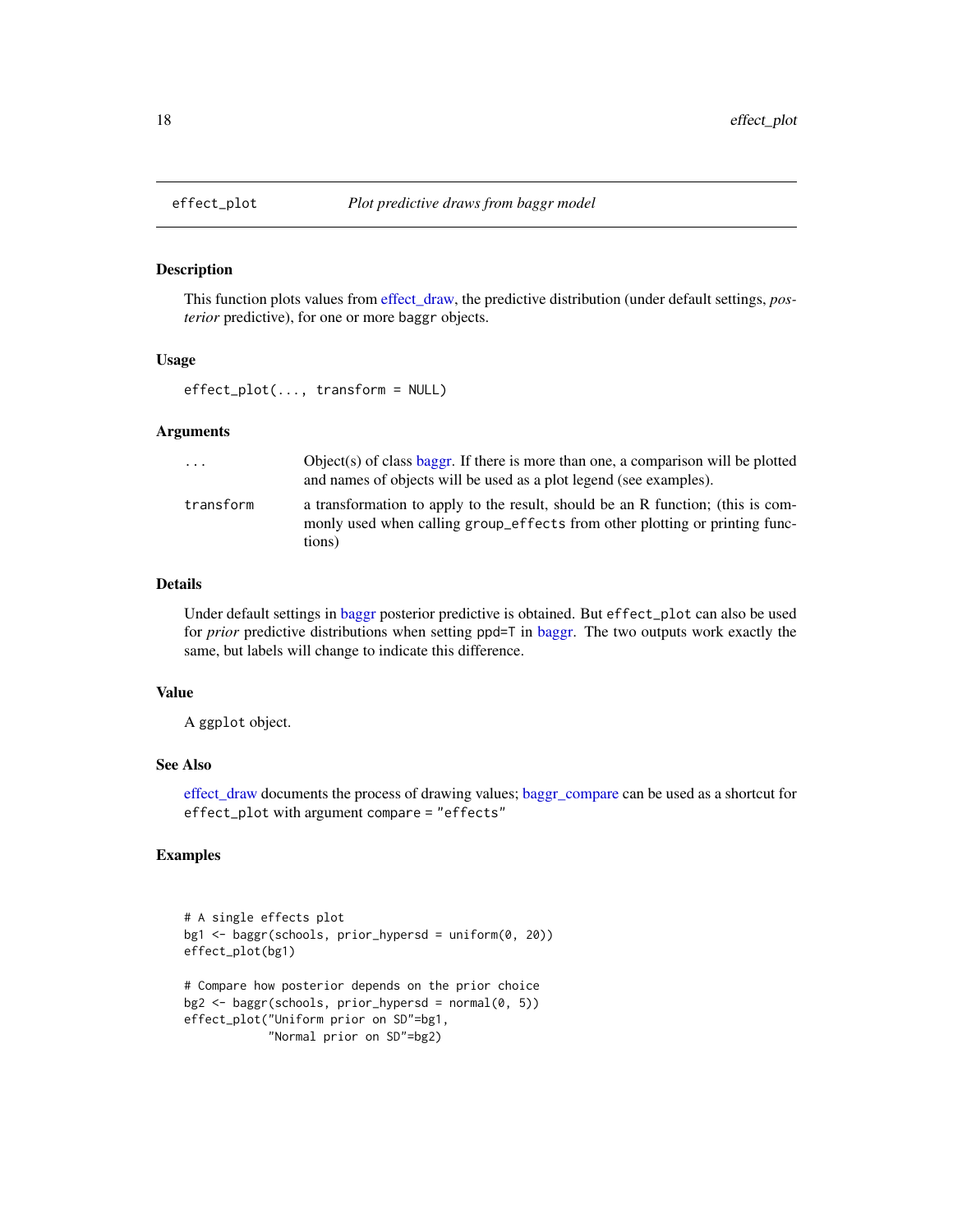```
# Compare the priors themselves (ppd=T)
bg1_ppd <- baggr(schools, prior_hypersd = uniform(0, 20), ppd=TRUE)
bg2_ppd <- baggr(schools, prior_hypersd = normal(0, 5), ppd=TRUE)
effect_plot("Uniform prior on SD"=bg1_ppd,
            "Normal prior on SD"=bg2_ppd)
```
<span id="page-18-1"></span>

fixed\_effects *Effects of covariates on outcome in baggr models*

## Description

Effects of covariates on outcome in baggr models

## Usage

```
fixed_effects(bg, summary = FALSE, transform = NULL, interval = 0.95)
```
## Arguments

| bg        | a baggr model                                                                                                                           |
|-----------|-----------------------------------------------------------------------------------------------------------------------------------------|
| summary   | logical; if TRUE returns summary statistic instead of all MCMC samples                                                                  |
| transform | a transformation (R function) to apply to the result; (this is commonly used when<br>calling from other plotting or printing functions) |
| interval  | uncertainty interval width (numeric between $0$ and $1$ ), if summary=TRUE                                                              |

## Value

A list with 2 vectors (corresponding to MCMC samples) tau (mean effect) and sigma\_tau (SD). If summary=TRUE, both vectors are summarised as mean and lower/upper bounds according to interval

#### See Also

[treatment\\_effect](#page-47-1) for overall treatment effect across groups, [group\\_effects](#page-21-1) for effects within each group, [effect\\_draw](#page-15-1) and [effect\\_plot](#page-17-1) for predicted treatment effect in new group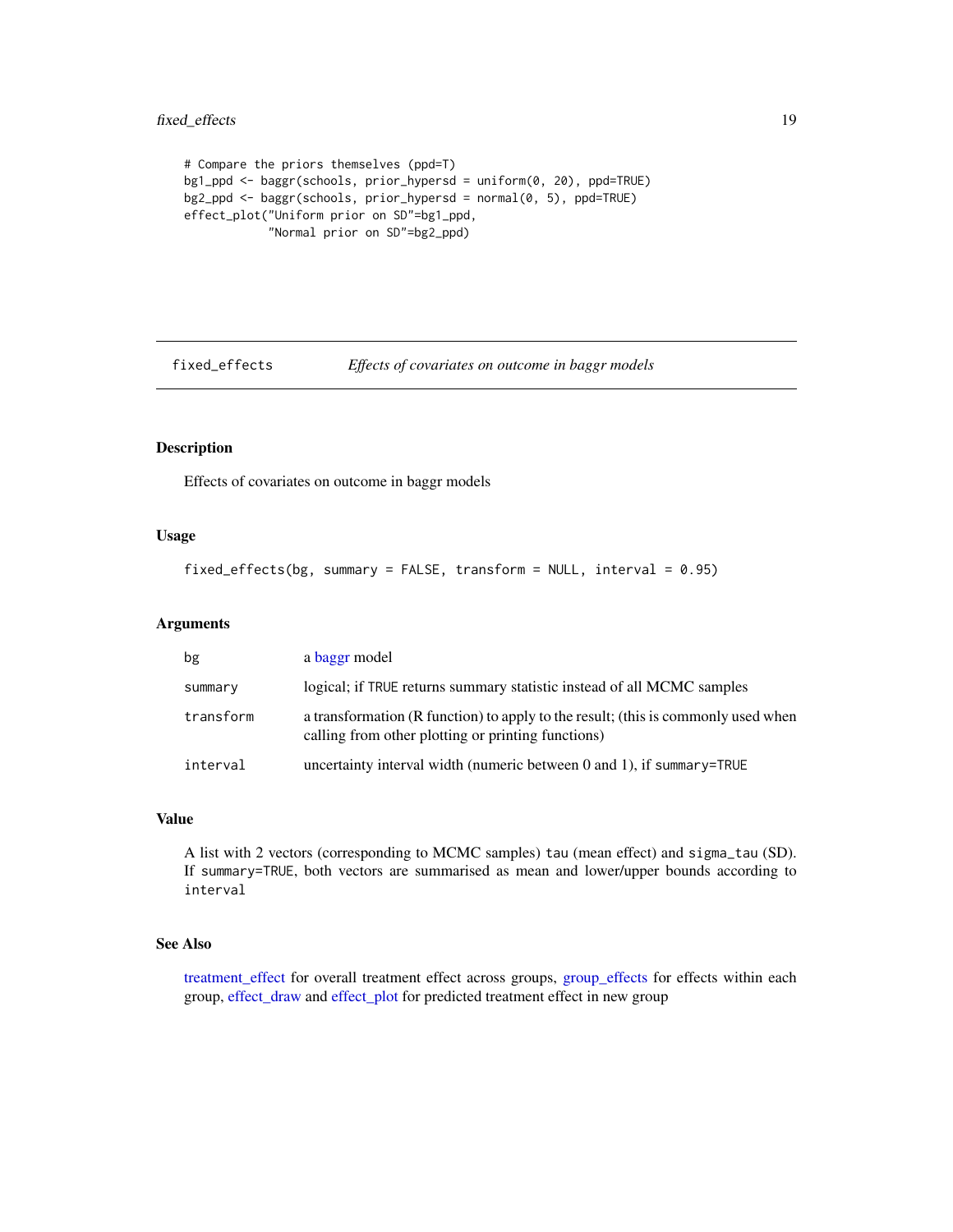<span id="page-19-1"></span><span id="page-19-0"></span>

The forest plot functionality in *baggr* is a simple interface for calling the [forestplot](#page-0-0) function. By default the forest plot displays raw (unpooled) estimates for groups and the treatment effect estimate underneath. This behaviour can be modified to display pooled group estimates.

## Usage

```
forest_plot(
  bg,
  show = c("inputs", "posterior", "both", "covariates"),
 print = show,prob = 0.95,
 digits = 3,
  ...
)
```
## Arguments

| bg       | a baggr class object                                                                                                                                                                                                                              |
|----------|---------------------------------------------------------------------------------------------------------------------------------------------------------------------------------------------------------------------------------------------------|
| show     | if "inputs", then plotted points and lines correspond to raw inputs for each<br>group; if "posterior" – to posterior distribution; you can also plot "both"<br>inputs and posteriors; if "covariates", then fixed effect coefficients are plotted |
| print    | which values to print next to the plot: values of "inputs" or "posterior"<br>means? (if show="covariates", it must be "posterior")                                                                                                                |
| prob     | width of the intervals (lines) for the plot                                                                                                                                                                                                       |
| digits   | number of digits to display when printing out mean and SD in the plot                                                                                                                                                                             |
| $\ddots$ | other arguments passed to forestplot                                                                                                                                                                                                              |

## See Also

[forestplot](#page-0-0) function and its vignette for examples; [effect\\_plot](#page-17-1) and [baggr\\_plot](#page-9-1) for non-forest plots of baggr results

#### Examples

```
bg <- baggr(schools, iter = 500)
forest_plot(bg)
forest_plot(bg, show = "posterior", print = "inputs", digits = 2)
```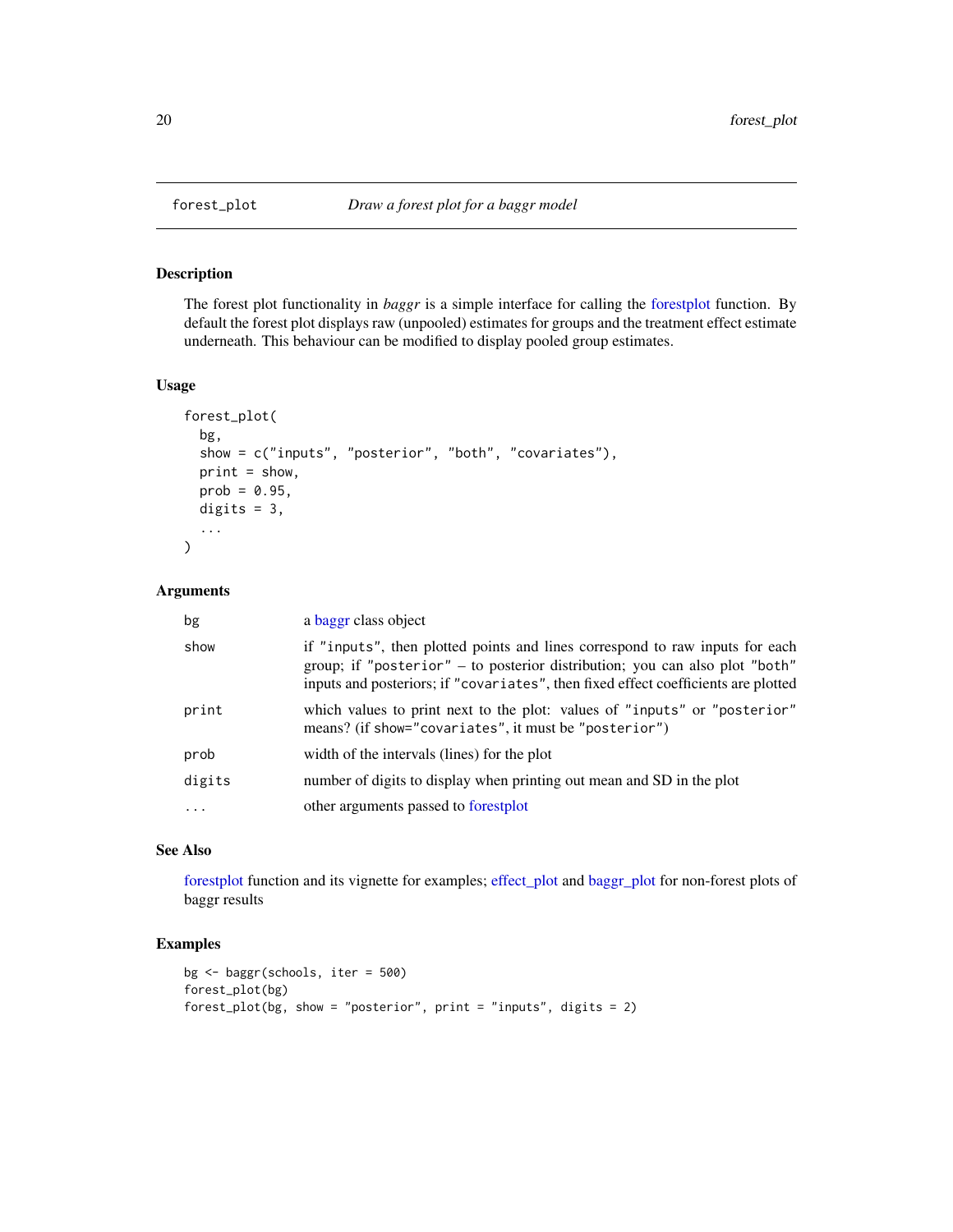<span id="page-20-0"></span>

Extract number of samples from a baggr object

## Usage

```
get_n_samples(x)
```
## Arguments

x baggr fit to get samples from

## Details

Checks for number of iterations and number of Markov chains, returns maximum number of valid samples

get\_order *Separate out ordering so we can test directly*

## Description

Separate out ordering so we can test directly

## Usage

```
get_order(df_groups, hyper)
```
## Arguments

| df_groups | data.frame of group effects used in plot.baggr_compare |
|-----------|--------------------------------------------------------|
| hyper     | show parameter estimate? same as in plot.baggr_compare |

## Details

Given a set of effects measured by models, identifies the model which has the biggest range of estimates and ranks groups by those estimates, returning the order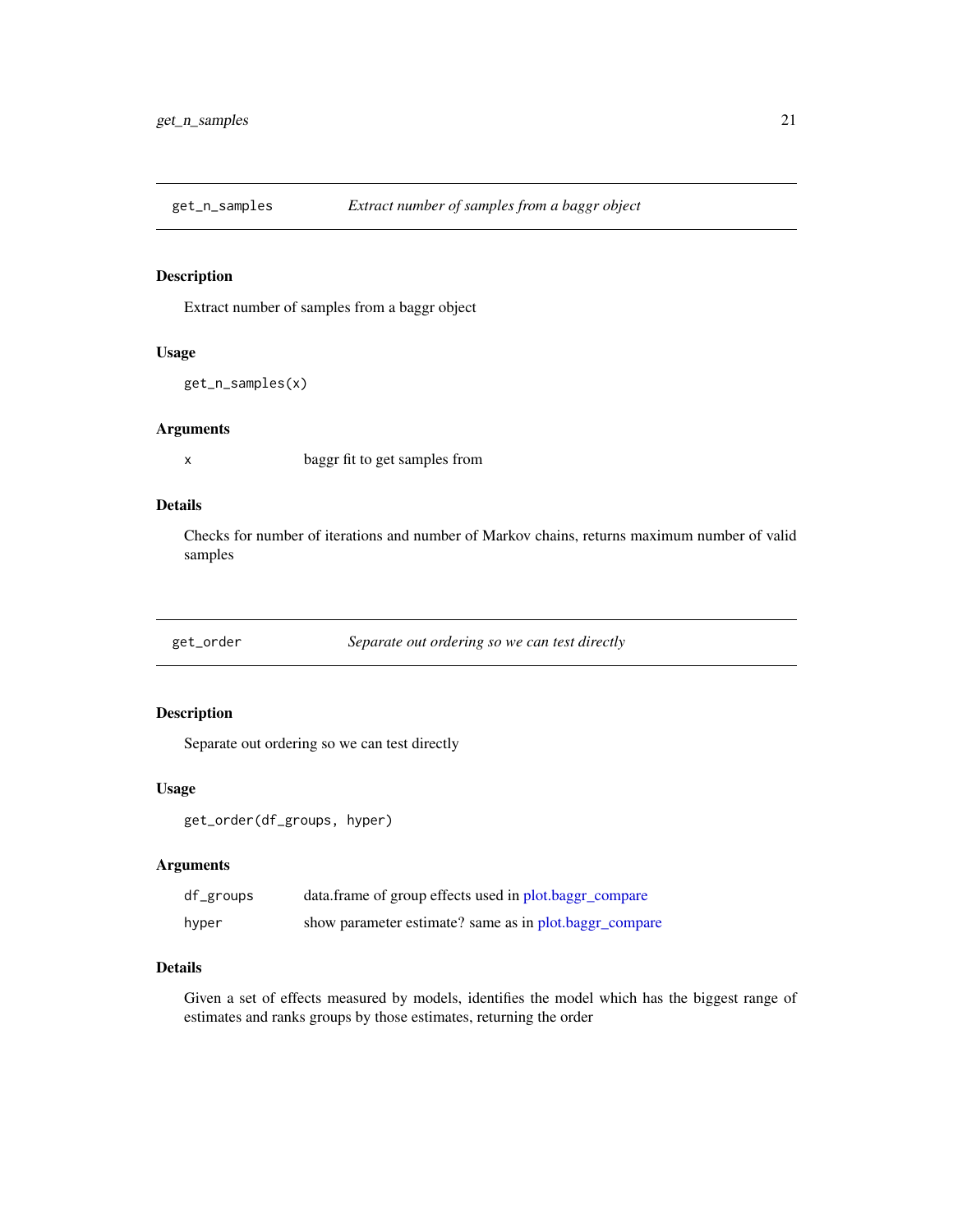<span id="page-21-1"></span><span id="page-21-0"></span>

Given a baggr object, returns the raw MCMC draws of the posterior for each group's effect or a summary of these draws. If there are no covariates in the model, this effect is a single random variable. If there are covariates, the group effect is a sum of effect of covariates (fixed effects) and the study-specific random variable (random effects). This is an internal function currently used as a helper for plotting and printing of results.

#### Usage

```
group_effects(
  bg,
  summary = FALSE,
  transform = NULL,
  interval = 0.95,
  random_only = FALSE,
  rename_int = FALSE
```
)

#### Arguments

| bg          | baggr object                                                                                                                                                             |
|-------------|--------------------------------------------------------------------------------------------------------------------------------------------------------------------------|
| summary     | logical; if TRUE returns summary statistics as explained below.                                                                                                          |
| transform   | a transformation to apply to the result, should be an R function; (this is com-<br>monly used when calling group_effects from other plotting or printing func-<br>tions) |
| interval    | uncertainty interval width (numeric between $0$ and $1$ ), if summarising                                                                                                |
| random_only | logical; for meta-regression models, should fixed effects be included in the re-<br>turned group effect?                                                                 |
| rename_int  | logical; if TRUE then rather than returning median, loci and uci columns they<br>are renamed to e.g. $50\%, 2.5\%, 97.5\%;$ this only works if summary=TRUE              |

#### Details

If summary = TRUE, the returned object contains, for each study or group, the following 5 values: the posterior medians, the lower and upper bounds of the uncertainty intervals using the central posterior credible interval of width specified in the argument interval, the posterior mean, and the posterior standard deviation.

## Value

Either an array with MCMC samples (if summary = FALSE) or a summary of these samples (if summary = TRUE). For arrays the three dimensions are: N samples, N groups and N effects (equal to 1 for the basic models).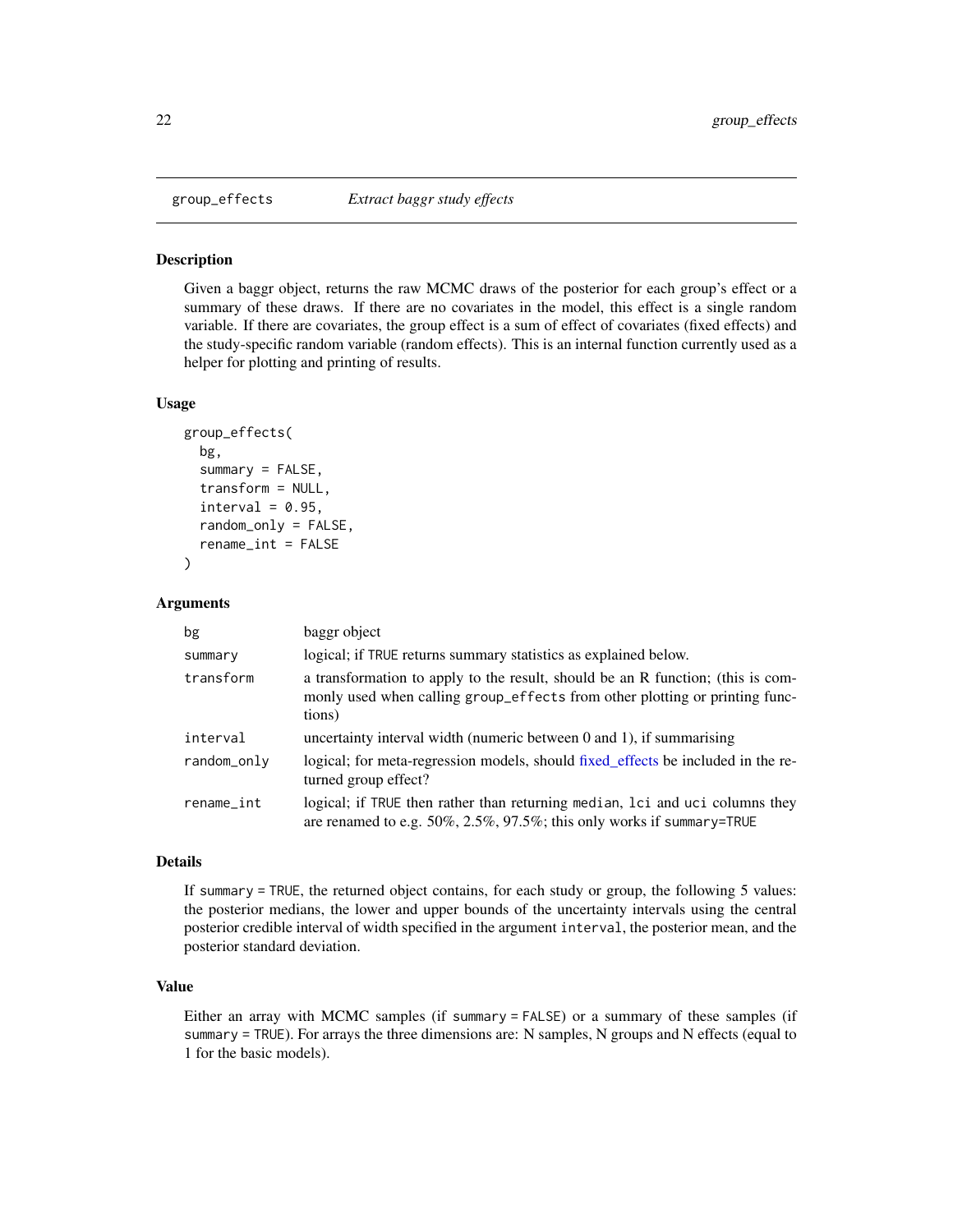## <span id="page-22-0"></span>is.baggr\_cv 23

## See Also

[fixed\\_effects](#page-18-1) for effects of covariates on outcome. To extract random effects when covariates are present, you can use either [random\\_effects](#page-44-1) or, equivalently, group\_effects(random\_only=TRUE).

#### Examples

```
fit1 <- baggr(schools)
group_effects(fit1, summary = TRUE, interval = 0.5)
```
is.baggr\_cv *Check if something is a baggr\_cv object*

#### Description

Check if something is a baggr\_cv object

## Usage

is.baggr\_cv(x)

#### Arguments

x object to check

labbe *L'Abbe plot for binary data*

#### Description

This plot shows relationship between proportions of events in control and treatment groups in binary data.

#### Usage

```
labbe(
  data,
  group = "group",plot_model = FALSE,
 labels = TRUE,shade_se = c("rr", "or", "none")\mathcal{E}
```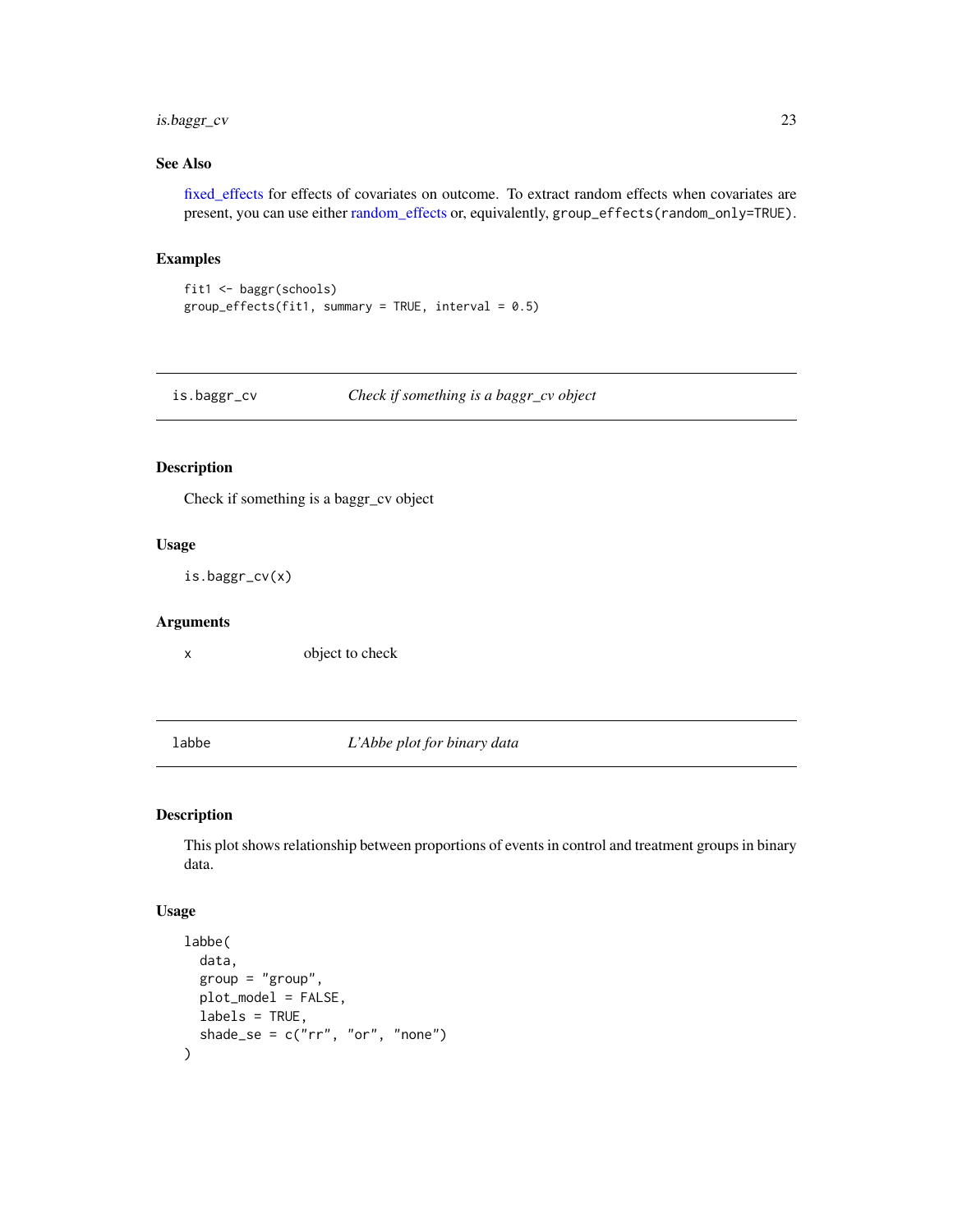#### **Arguments**

| data       | a data frame with binary data (must have columns $a, c, b/n1, d/n2$ )                                                                                                |
|------------|----------------------------------------------------------------------------------------------------------------------------------------------------------------------|
| group      | a character string specifying group names (e.g. study names), used for labels;                                                                                       |
| plot_model | if TRUE, then odds ratios and risk ratios baggr models are estimated (using de-<br>fault settings) and their mean estimates of effects are plotted as lines          |
| labels     | if TRUE, names from the group column are displayed                                                                                                                   |
| shade se   | if "none", nothing is plotted, if "or" or "rr", a shaded area corresponding to<br>inverse of effect's (OR or RR) SE is added to each data point; the default is "rr" |

#### Value

A ggplot object

#### See Also

vignette("baggr\_binary") for an illustrative example

<span id="page-23-1"></span>

Leave one group out cross-validation for baggr *models* 

#### Description

Performs exact leave-one-group-out cross-validation on a baggr model.

## Usage

```
loocv(data, return_models = FALSE, ...)
```
#### **Arguments**

| data              | Input data frame - same as for <b>baggr</b> function.                                                                                              |
|-------------------|----------------------------------------------------------------------------------------------------------------------------------------------------|
| return_models     | logical; if FALSE, summary statistics will be returned and the models discarded;<br>if TRUE, a list of models will be returned alongside summaries |
| $\cdot\cdot\cdot$ | Additional arguments passed to baggr.                                                                                                              |

## Details

The values returned by loocv() can be used to understand how excluding any one group affects the overall result, as well as how well the model predicts the omitted group. LOO-CV approaches are a good general practice for comparing Bayesian models, not only in meta-analysis.

This function automatically runs *K* baggr models, where *K* is number of groups (e.g. studies), leaving out one group at a time. For each run, it calculates *expected log predictive density* (ELPD) for that group (see Gelman et al 2013). (In the logistic model, where the proportion in control group is unknown, each of the groups is divided into data for controls, which is kept for estimation, and

<span id="page-23-0"></span>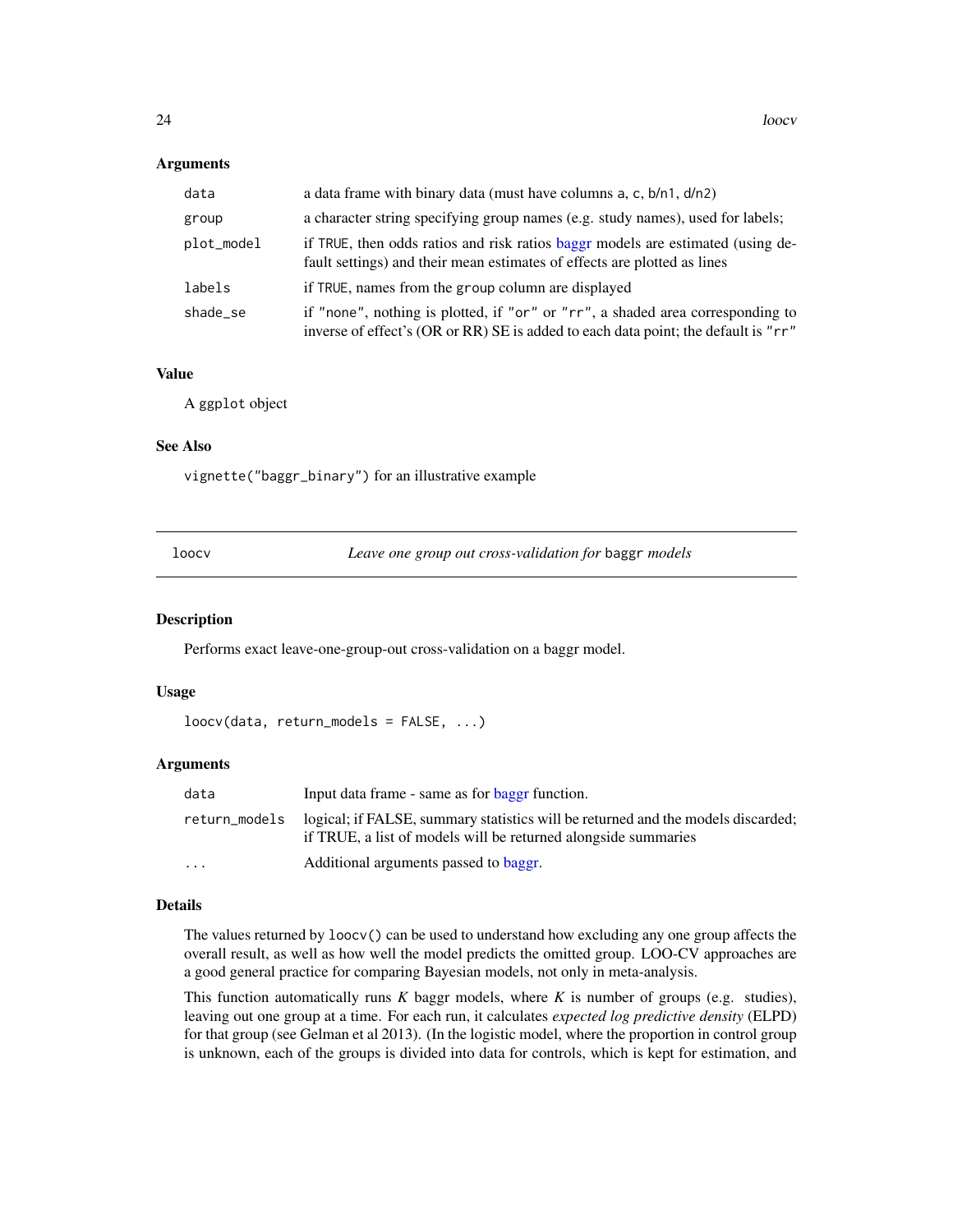#### <span id="page-24-0"></span>loo\_compare 25

data for treated units, which is not used for estimation but only for calculating predictive density. This is akin to fixing the baseline risk and only trying to infer the odds ratio.)

The main output is the cross-validation information criterion, or -2 times the ELPD summed over *K* models. (We sum the terms as we are working with logarithms.) This is related to, and often approximated by, the Watanabe-Akaike Information Criterion. When comparing models, smaller values mean a better fit. For more information on cross-validation see [this overview article](http://www.stat.columbia.edu/~gelman/research/published/waic_understand3.pdf)

For running more computation-intensive models, consider setting the mc.cores option before running loocv, e.g. options(mc.cores = 4) (by default baggr runs 4 MCMC chains in parallel). As a default, rstan runs "silently" (refresh=0). To see sampling progress, please set e.g. loocv(data,refresh  $= 500$ .

## Value

log predictive density value, an object of class baggr\_cv; full model, prior values and *lpd* of each model are also returned. These can be examined by using attributes() function.

## Author(s)

Witold Wiecek

## References

Gelman, Andrew, Jessica Hwang, and Aki Vehtari. "Understanding Predictive Information Criteria for Bayesian Models." Statistics and Computing 24, no. 6 (November 2014): 997–1016.

#### See Also

[loo\\_compare](#page-24-1) for comparison of many LOO CV results; you can print and plot output via [plot.baggr\\_cv](#page-30-1) and [print.baggr\\_cv](#page-41-1)

#### Examples

```
## Not run:
# even simple examples may take a while
cv <- loocv(schools, pooling = "partial")
print(cv) # returns the lpd value
attributes(cv) # more information is included in the object
```
## End(Not run)

<span id="page-24-1"></span>loo\_compare *Compare LOO CV models*

#### **Description**

Given multiple [loocv](#page-23-1) outputs, calculate differences in their expected log predictive density.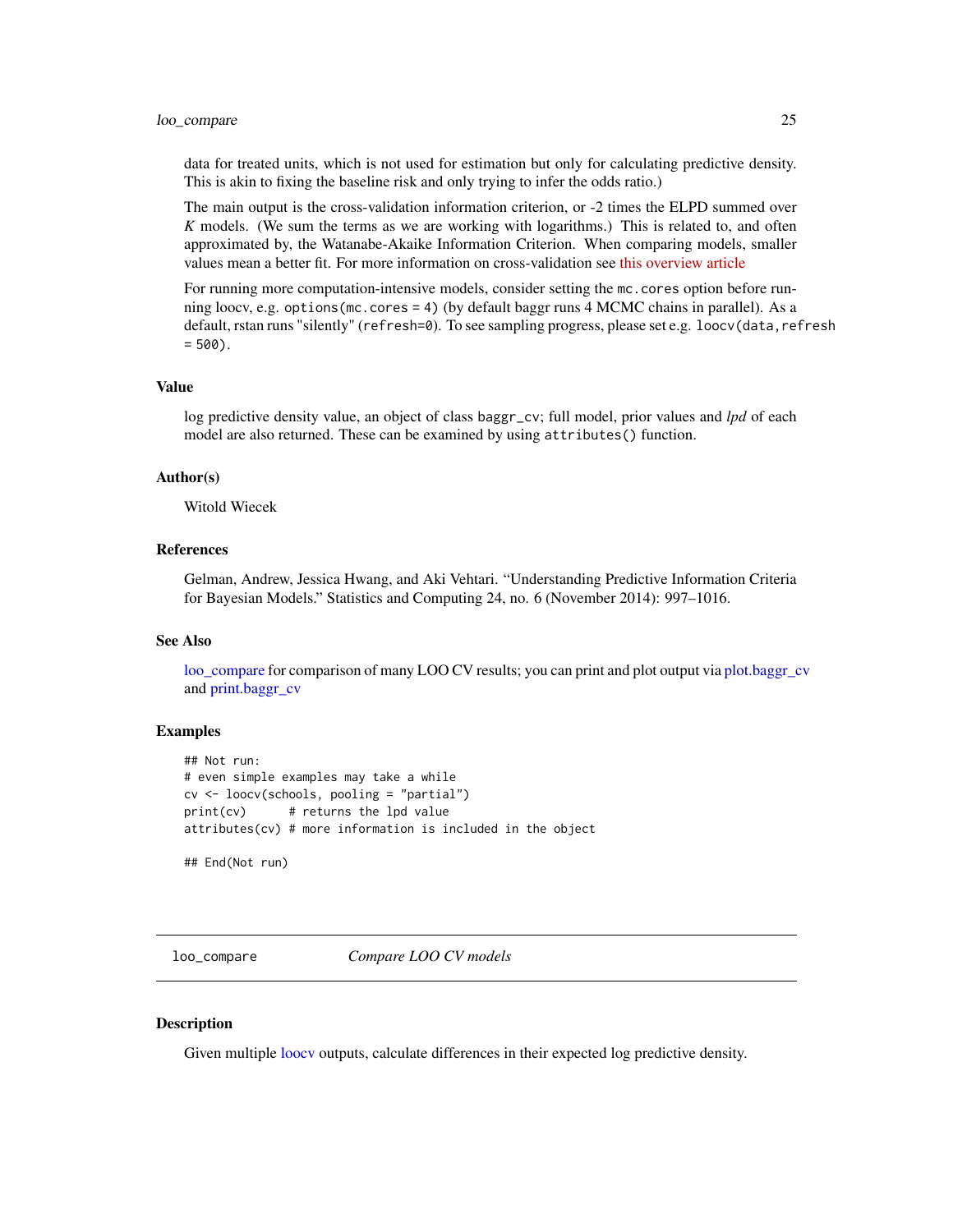#### Usage

 $loo\_compare(x, \ldots)$ 

#### **Arguments**

|         | An object of class baggr_cv or a list of such objects. |
|---------|--------------------------------------------------------|
| $\cdot$ | Additional objects of class "baggr_cv"                 |

## See Also

[loocv](#page-23-1) for fitting LOO CV objects and explanation of the procedure

#### Examples

```
## Not run:
# 2 models with more/less informative priors -- this will take a while to run
cv_1 <- loocv(schools, model = "rubin", pooling = "partial")
cv_2 <- loocv(schools, model = "rubin", pooling = "partial",
              prior_hypermean = normal(0, 5), prior_hypersd = cauchy(0,4))
loo_compare(cv_1, cv_2)
```
## End(Not run)

#### **Description**

This dataframe contains the data used in Meager (2019) to estimate hierarchical models on the data from 7 randomized controlled trials of expanding access to microcredit.

#### Usage

microcredit

#### Format

A data frame with 40267 rows, 7 study identifiers and 7 outcomes

#### Details

The columns include the group indicator which gives the name of the lead author on each of the respective studies, the value of the 6 outcome variables of most interest (consumer durables spending, business expenditures, business profit, business revenues, temptation goods spending and consumption spending) all of which are standardised to USD PPP in 2009 dollars per two weeks (these are flow variables), and finally a treatment assignment status indicator.

The dataset has not otherwise been cleaned and therefore includes NAs and other issues common to real-world datasets.

<span id="page-25-0"></span>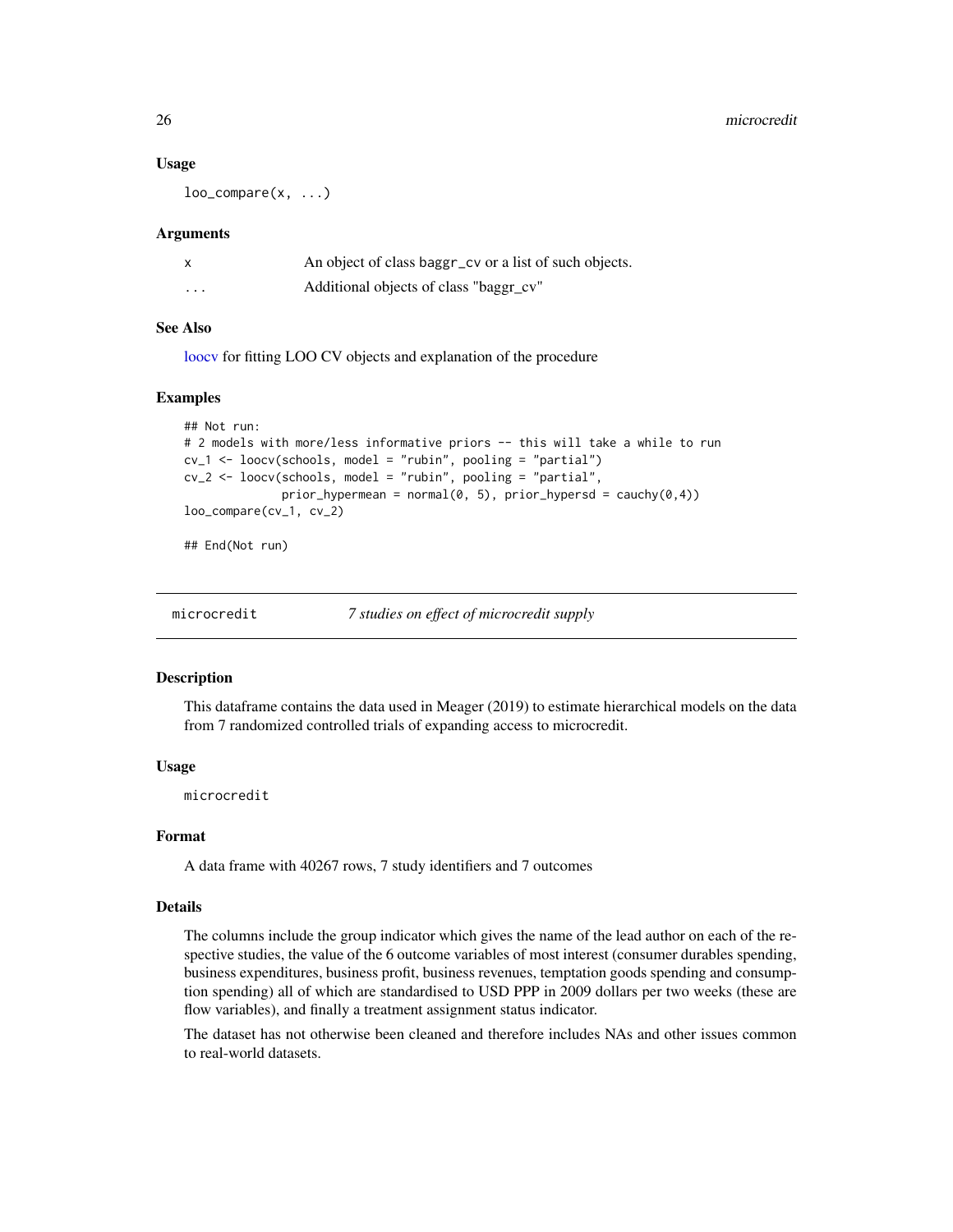#### <span id="page-26-0"></span>microcredit\_simplified 27

For more information on how and why these variables were chosen and standardised, see Meager (2019) or consult the associated code repository which includes the standardisation scripts: [link](https://bitbucket.org/rmeager/aggregate-average-impacts-microcredit/src/master/)

#### References

Meager, Rachael (2019) Understanding the average impact of microcredit expansions: A Bayesian hierarchical analysis of seven randomized experiments. American Economic Journal: Applied Economics, 11(1), 57-91.

microcredit\_simplified

*Simplified version of the microcredit dataset.*

#### **Description**

This dataframe contains the data used in Meager (2019) to estimate hierarchical models on the data from 7 randomized controlled trials of expanding access to microcredit.

#### Usage

microcredit\_simplified

## Format

A data frame with 14224 rows, 7 study identifiers and 1 outcome

#### Details

The columns include the group indicator which gives the name of the lead author on each of the respective studies, the value of the household consumption spending standardised to USD PPP in 2009 dollars per two weeks (these are flow variables), and finally a treatment assignment status indicator.

The dataset has not otherwise been cleaned and therefore includes NAs and other issues common to real data.

For more information on how and why these variables were chosen and standardised, see Meager (2019) or consult the associated code repository: [link](https://bitbucket.org/rmeager/aggregate-average-impacts-microcredit/src/master/)

This dataset includes only complete cases and only the consumption outcome variable.

#### References

Meager, Rachael (2019) Understanding the average impact of microcredit expansions: A Bayesian hierarchical analysis of seven randomized experiments. American Economic Journal: Applied Economics, 11(1), 57-91.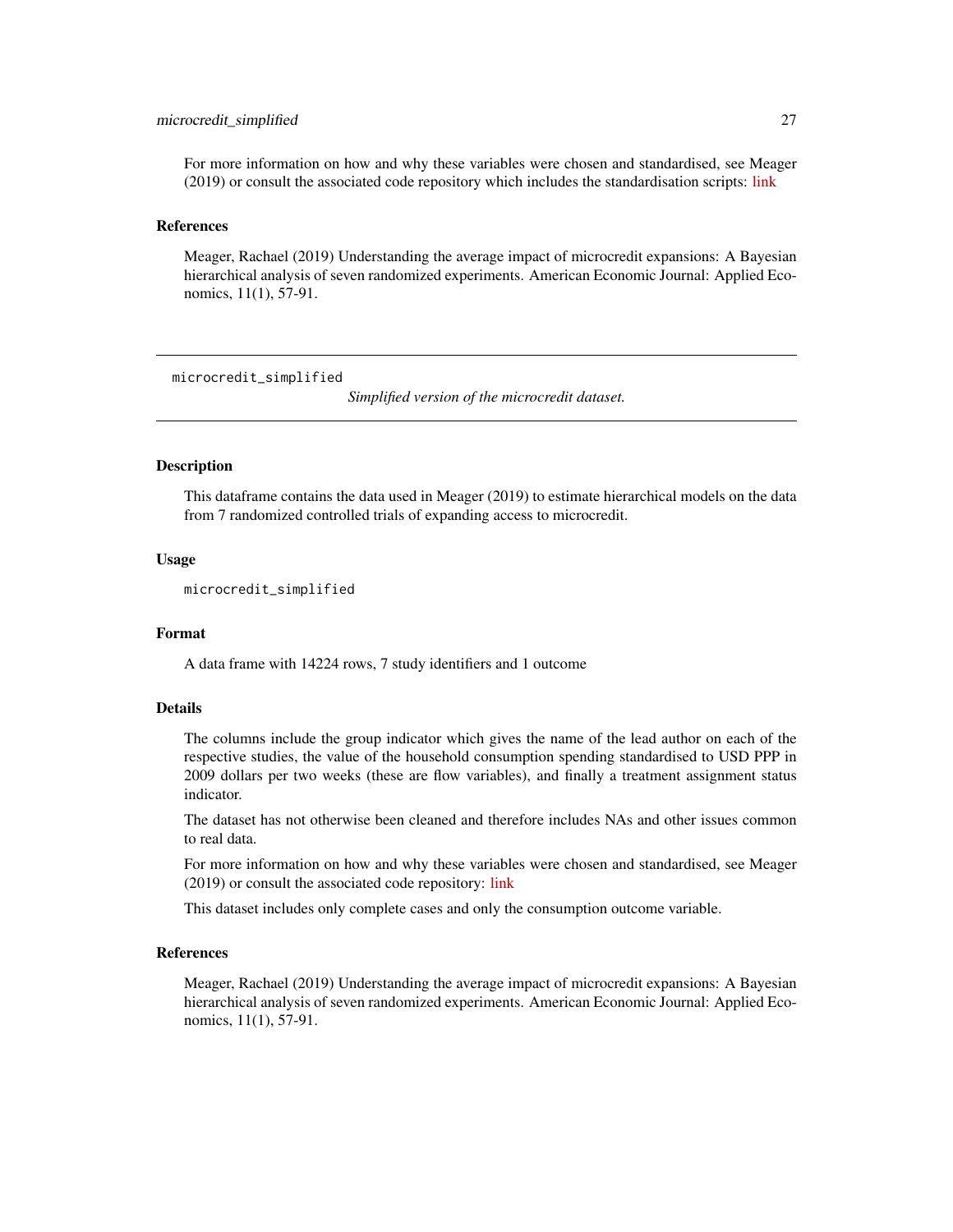<span id="page-27-0"></span>mint *"Mean and interval" function, including other summaries, calculated for matrix (by column) or vector*

## Description

This function is just a convenient shorthand for getting typical summary statistics.

## Usage

```
mint(y, int = 0.95, digits = NULL, median = FALSE, sd = FALSE)
```
## Arguments

| <b>y</b> | matrix or a vector; for matrices, mint is done by-column  |
|----------|-----------------------------------------------------------|
| int      | probability interval (default is 95 percent) to calculate |
| digits   | number of significant digits to round values by.          |
| median   | return median value?                                      |
| sd       | return SD?                                                |

## Examples

mint(rnorm(100, 12, 5))

| mutau_cor |  |
|-----------|--|
|-----------|--|

Correlation between mu and tau in a baggr model

## Description

Correlation between mu and tau in a baggr model

### Usage

```
mutau_cor(bg, summary = FALSE, interval = 0.95)
```
## Arguments

| bg       | a baggr model where model = "mutau"                                       |
|----------|---------------------------------------------------------------------------|
| summary  | logical; if TRUE returns summary statistics as explained below.           |
| interval | uncertainty interval width (numeric between $0$ and $1$ ), if summarising |

## Value

a vector of values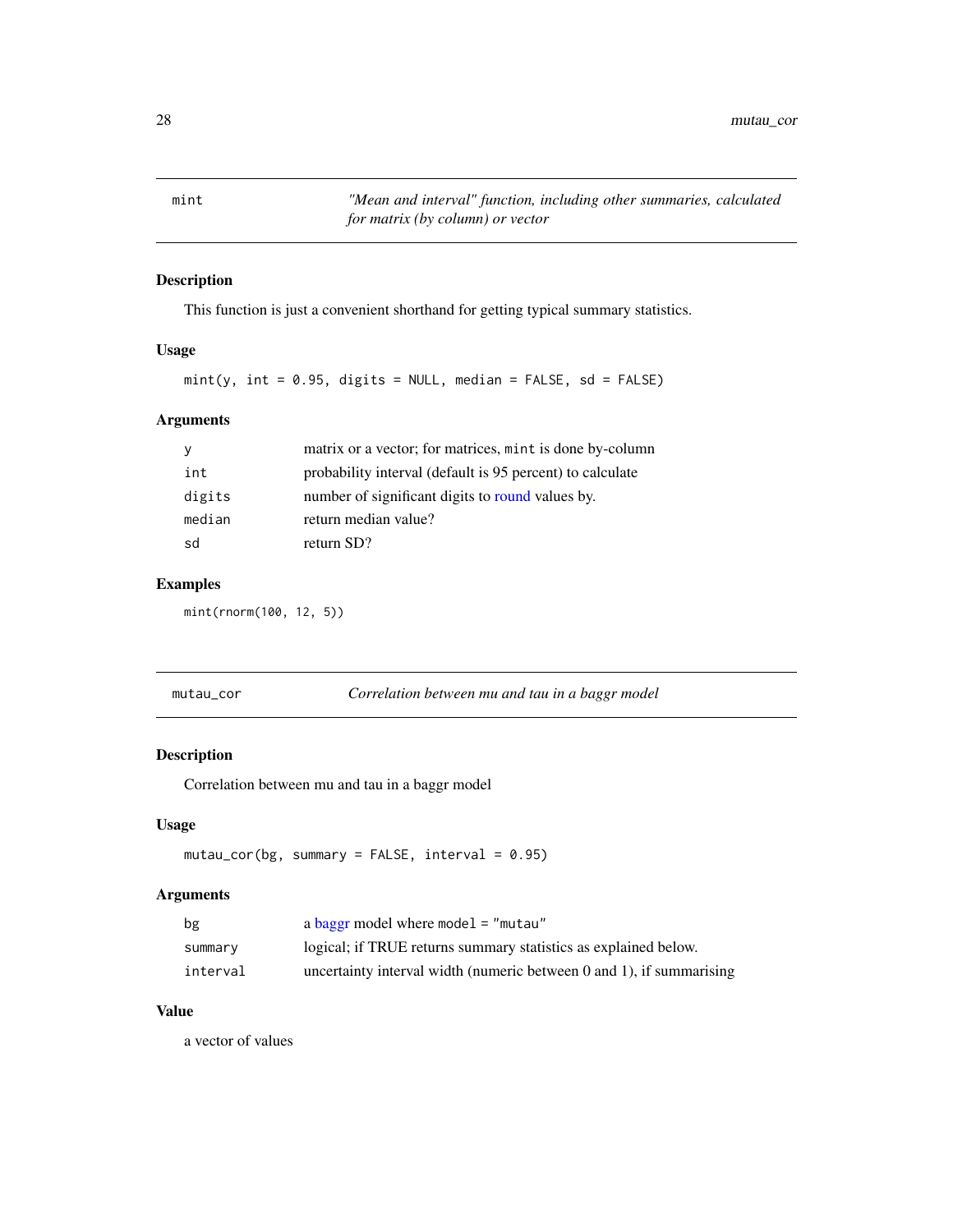<span id="page-28-0"></span>

Using generic plot() on baggr output invokes [baggr\\_plot](#page-9-1) visual. See therein for customisation options. Note that plot output is ggplot2 object.'

## Usage

## S3 method for class 'baggr'  $plot(x, \ldots)$ 

## Arguments

| X        | object of class baggr              |
|----------|------------------------------------|
| $\cdots$ | optional arguments, see baggr_plot |

## Value

ggplot2 object from baggr\_plot

## Author(s)

Witold Wiecek

<span id="page-28-1"></span>plot.baggr\_compare *Plot method for baggr\_compare models*

## Description

Allows plots that compare multiple baggr models that were passed for comparison purposes to baggr compare or run automatically by baggr\_compare

#### Usage

```
## S3 method for class 'baggr_compare'
plot(
 x,
 compare = x$compare,
  style = "areas",
  grid_models = FALSE,
 grid_parameters = TRUE,
 prob = x$prob,hyper = TRUE,
```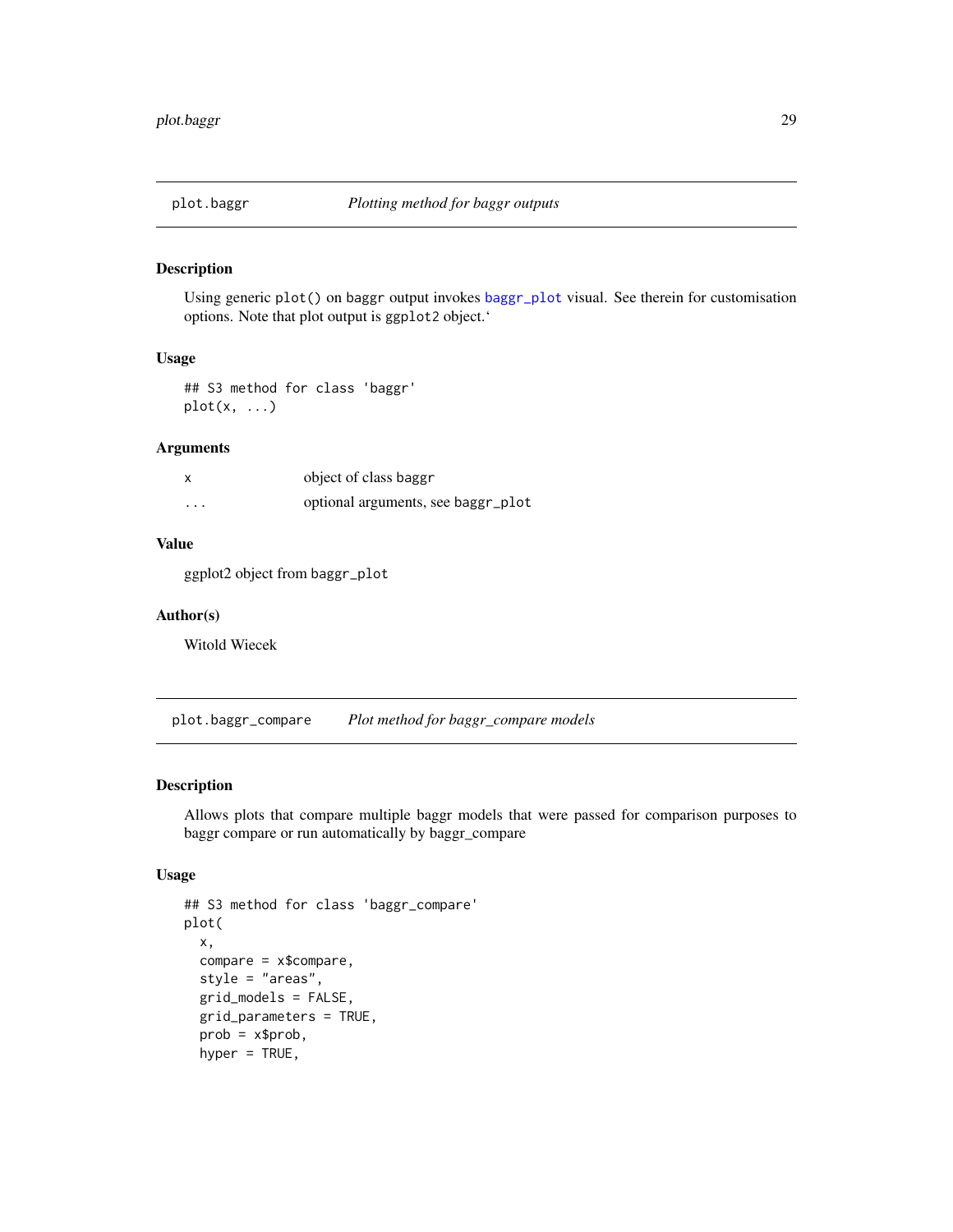```
transform = NULL,
  order = F,
  vline = FALSE,
  add_values = FALSE,
  values_digits = 2,
  values_size = 2,
  ...
\lambda
```
## Arguments

| х               | baggr_compare model to plot                                                                                                                                                                                  |
|-----------------|--------------------------------------------------------------------------------------------------------------------------------------------------------------------------------------------------------------|
| compare         | When plotting, choose between comparison of "groups" (default), "hyperpars"<br>(to omit group-specific estimates) or (predicted) "effects". The "groups" op-<br>tion is not available when what $=$ "prior". |
| style           | What kind of plot to display (if grid_models = TRUE), passed to the style ar-<br>gument in baggr_plot.                                                                                                       |
| grid_models     | If FALSE (default), generate a single comparison plot; if TRUE, display each<br>model (using individual baggr_plot's) side-by-side.                                                                          |
| grid_parameters |                                                                                                                                                                                                              |
|                 | if TRUE, uses ggp1ot-style facetting when plotting models with many parameters<br>(especially "quantiles", "sslab"); if FALSE, returns separate plot for each<br>parameter                                   |
| prob            | Width of uncertainty interval (defaults to 95%)                                                                                                                                                              |
| hyper           | Whether to plot pooled treatment effect in addition to group treatment effects<br>when compare $=$ "groups"                                                                                                  |
| transform       | a function (e.g. $exp($ ), $log($ )) to apply to the values of group (and hyper, if hy-<br>per=TRUE) effects before plotting                                                                                 |
| order           | Whether to sort by median treatment effect by group. If yes, medians from the<br>model with largest range of estimates are used for sorting. If not, groups are<br>shown alphabetically.                     |
| vline           | logical; show vertical line through 0 in the plot?                                                                                                                                                           |
| add_values      | logical; if TRUE, values will be printed next to the plot, in a style that's similar<br>to what is done for forest plots                                                                                     |
| values_digits   | number of significant digits to use when printing values,                                                                                                                                                    |
| values_size     | size of font for the values, if $add_values == TRUE$                                                                                                                                                         |
| $\cdots$        | ignored for now, may be used in the future                                                                                                                                                                   |

<span id="page-29-0"></span>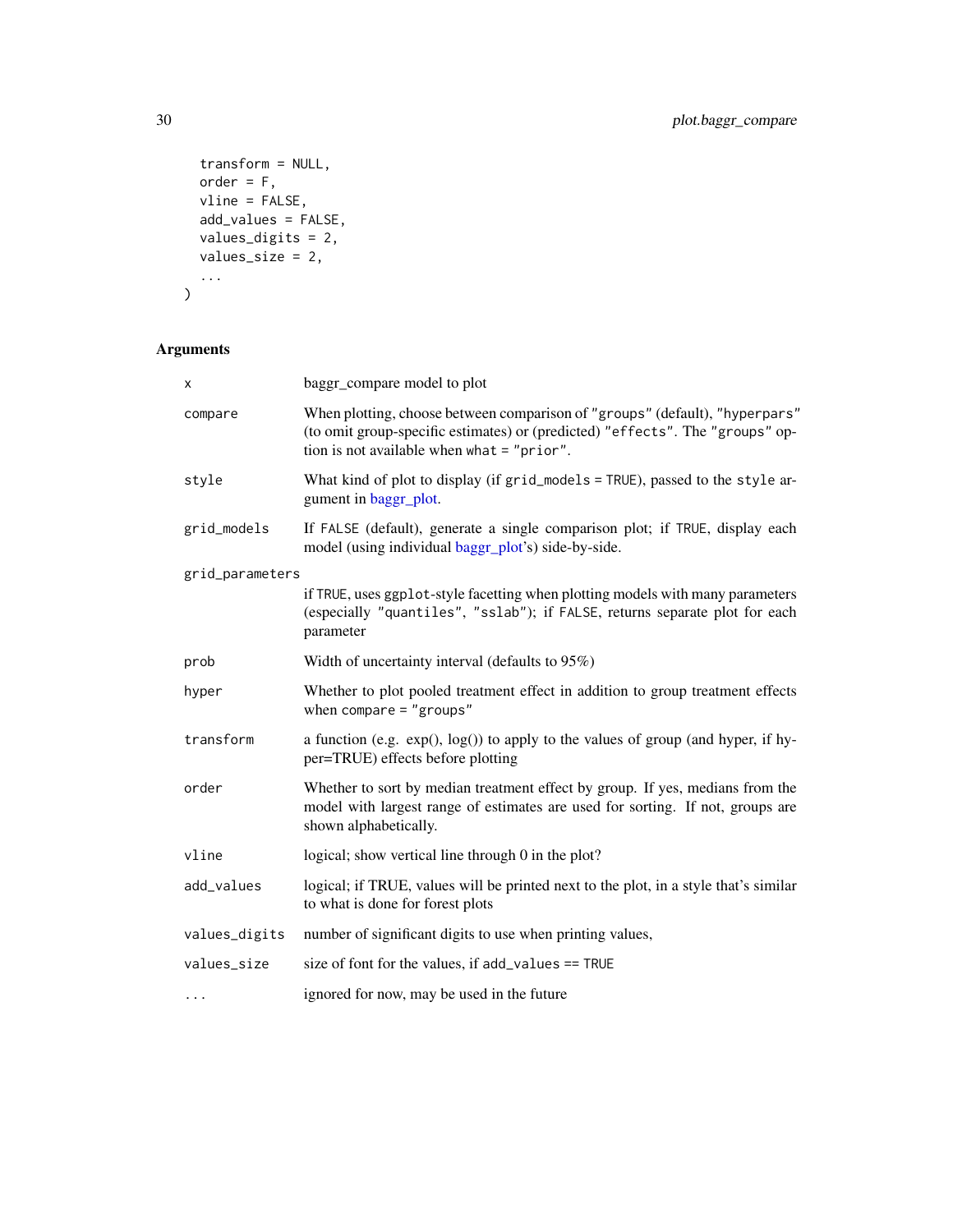<span id="page-30-1"></span><span id="page-30-0"></span>

Plotting method for results of baggr LOO analyses

## Usage

```
## S3 method for class 'baggr_cv'
plot(x, y, ..., add_values = TRUE)
```
## Arguments

| x          | output from loocy that has $return_models = TRUE$                      |
|------------|------------------------------------------------------------------------|
| V          | Unused, ignore                                                         |
| $\cdot$    | Unused, ignore                                                         |
| add_values | logical; if TRUE, values of <i>elpd</i> are printed next to each study |

## Value

ggplot2 plot in similar style to [baggr\\_compare](#page-7-1) default plots

| plot quantiles |  |
|----------------|--|
|                |  |

## Description

Plot results for baggr quantile models. Displays results facetted per group. Results are ggplot2 plots and can be modified.

## Usage

```
plot_quantiles(fit, ncol, hline = TRUE)
```
## Arguments

| fit   | an object of class baggr                                             |
|-------|----------------------------------------------------------------------|
| ncol  | number of columns for the plot; defaults to half of number of groups |
| hline | logical; plots a line through 0                                      |

## Value

ggplot2 object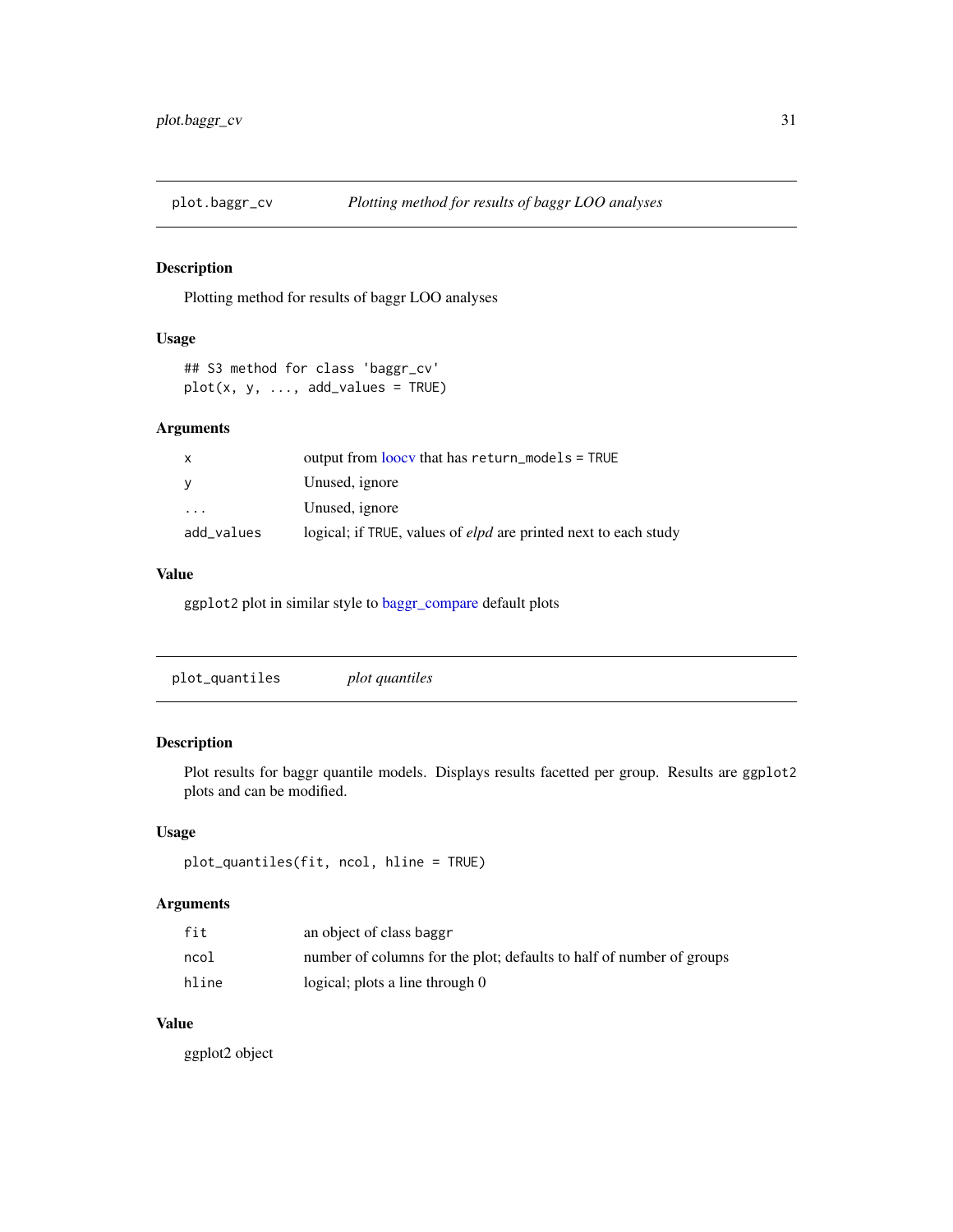#### Examples

```
## Not run:
bg <- baggr(microcredit_simplified, model = "quantiles",
            quantiles = c(0.25, 0.50, 0.75),
            iter = 1000, refresh = 0,
            outcome = "consumption")
#vanilla plot
plot_quantiles(bg)[[1]]
plot_quantiles(bg, hline = TRUE)[[2]] +
  ggplot2::coord\_cartesian(ylim = c(-2, 5)) +ggplot2::ggtitle("Works like a ggplot2 plot!")
## End(Not run)
```
pooling *Pooling metrics and related statistics for baggr*

## Description

Compute statistics relating to pooling in a given [baggr](#page-3-1) meta-analysis model returns statistics, for either the entire model or individual groups, such as pooling statistic by Gelman & Pardoe (2006), *I-squared*, *H-squared*, or study weights; heterogeneity is a shorthand for pooling(type = "total") weights is shorthand for pooling(metric = "weights")

## Usage

```
pooling(
  bg,
  metric = c("pooling", "isq", "hsq", "weights"),
  type = c("groups", "total"),
  summary = TRUE)
heterogeneity(
 bg,
 metric = c("pooling", "isq", "hsq", "weights"),
  summary = TRUE)
## S3 method for class 'baggr'
```

```
weights(object, ...)
```
#### Arguments

bg a [baggr](#page-3-1) model

<span id="page-31-0"></span>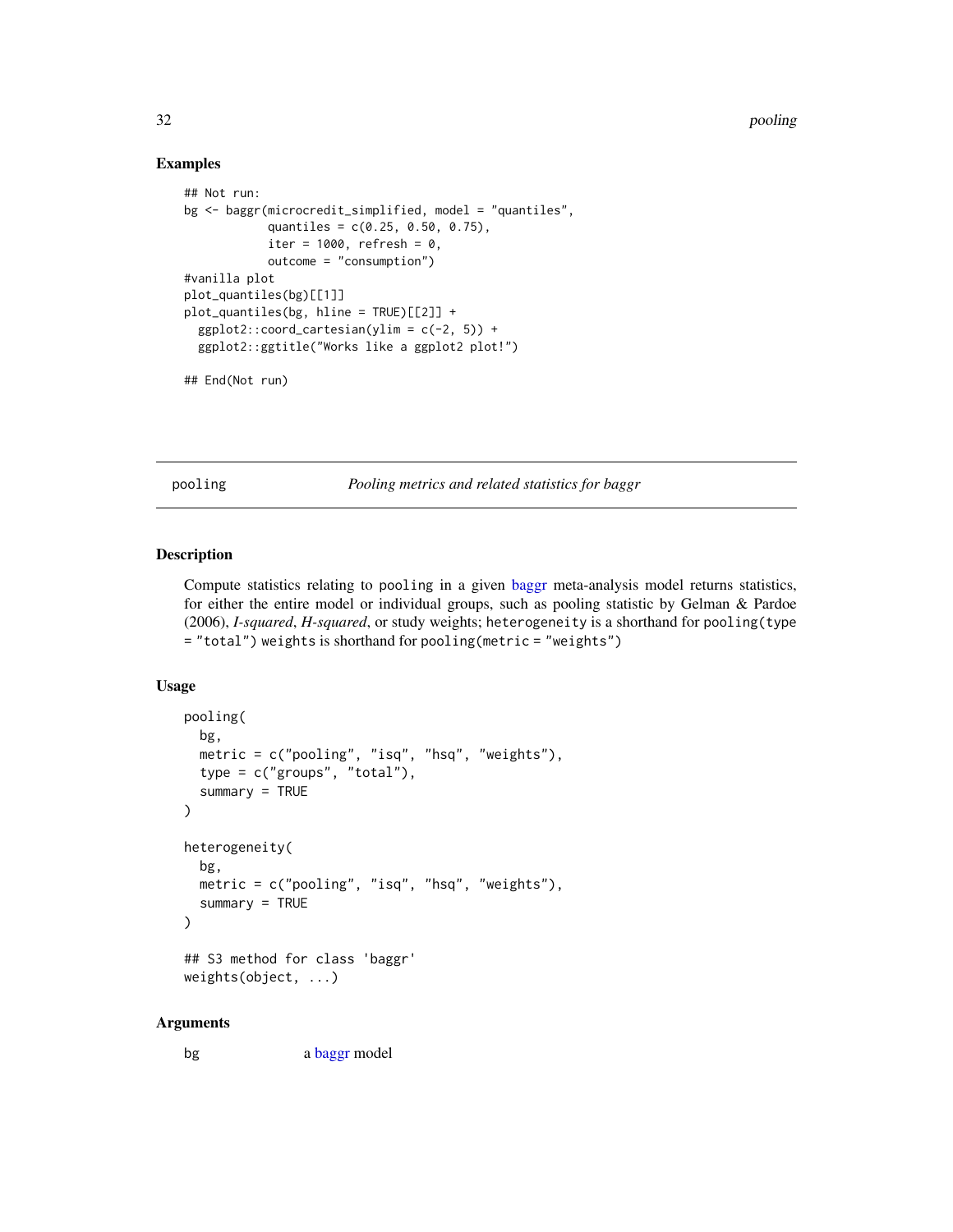#### <span id="page-32-0"></span>pooling 33

| metric    | "pooling" for Gelman & Pardoe statistic $P$ , "isq" for I-squared statistic $(I-P)$ ,<br>Higgins & Thompson, 2002) "hsq" for H squared statistic (1/P, ibid.); "weights"<br>for study weights; also see <i>Details</i> |
|-----------|------------------------------------------------------------------------------------------------------------------------------------------------------------------------------------------------------------------------|
| type      | In pooling calculation is done for each of the "groups" (default) or for "total"<br>hypereffect $(s)$ .                                                                                                                |
| summary   | logical; if FALSE a whole vector of pooling values is returned, otherwise only<br>the means and intervals                                                                                                              |
| object    | baggr model for which to calculate group (study) weights                                                                                                                                                               |
| $\ddotsc$ | Unused, please ignore.                                                                                                                                                                                                 |

#### Details

Pooling statistic (Gelman & Pardoe, 2006) describes the extent to which group-level estimates of treatment effect are "pooled" toward average treatment effect in the meta-analysis model. If pooling = "none" or "full" (which you specify when calling [baggr\)](#page-3-1), then the values are always 0 or 1, respectively. If pooling = "partial", the value is somewhere between 0 and 1. We can distinguish between pooling of individual groups and overall pooling in the model.

In many contexts, i.e. medical statistics, it is typical to report  $1-P$ , called  $I<sup>2</sup>$  (see Higgins and Thompson, 2002; sometimes another statistic,  $H^2 = 1/P$ , is used). Higher values of *I-squared* indicate higher heterogeneity; Von Hippel (2015) provides useful details for *I-squared* calculations (and some issues related to it, especially in frequentist models). See Gelman & Pardoe (2006) Section 1.1 for a short explanation of how  $R^2$  statistic relates to the pooling metric.

#### Group pooling

This is the calculation done by pooling() if type = "groups" (default). In a partial pooling model (see [baggr](#page-3-1) and above), group  $k$  (e.g. study) has standard error of treatment effect estimate,  $se_k$ . The treatment effect (across *k* groups) is variable across groups, with hyper-SD parameter  $\sigma(\tau)$ .

The quantity of interest is ratio of variation in treatment effects to the total variation. By convention, we subtract it from 1, to obtain a *pooling metric P*.

$$
p = 1 - (\sigma(\tau)^2 / (\sigma(\tau)^2 + s e_k^2))
$$

- If  $p < 0.5$ , the variation across studies is higher than variation within studies.
- Values close to 1 indicate nearly full pooling. Variation across studies dominates.
- Values close to 0 indicate no pooling. Variation within studies dominates.

Note that, since  $\sigma_{\tau}^2$  is a Bayesian parameter (rather than a single fixed value), *P* is also a parameter. It is typical for *P* to have very high dispersion, as in many cases we cannot precisely estimate  $\sigma_{\tau}$ . To obtain samples from the distribution of *P* (rather than summarised values), set summary=FALSE.

#### Study weights

Contributions of each group (e.g. each study) to the mean meta-analysis estimate can be calculated by calculating for each study *w\_k* the inverse of sum of group-specific SE squared and betweenstudy variation. To obtain weights, this vector (across all studies) has to be normalised to 1, i.e. *w\_k/sum(w\_k)* for each *k*.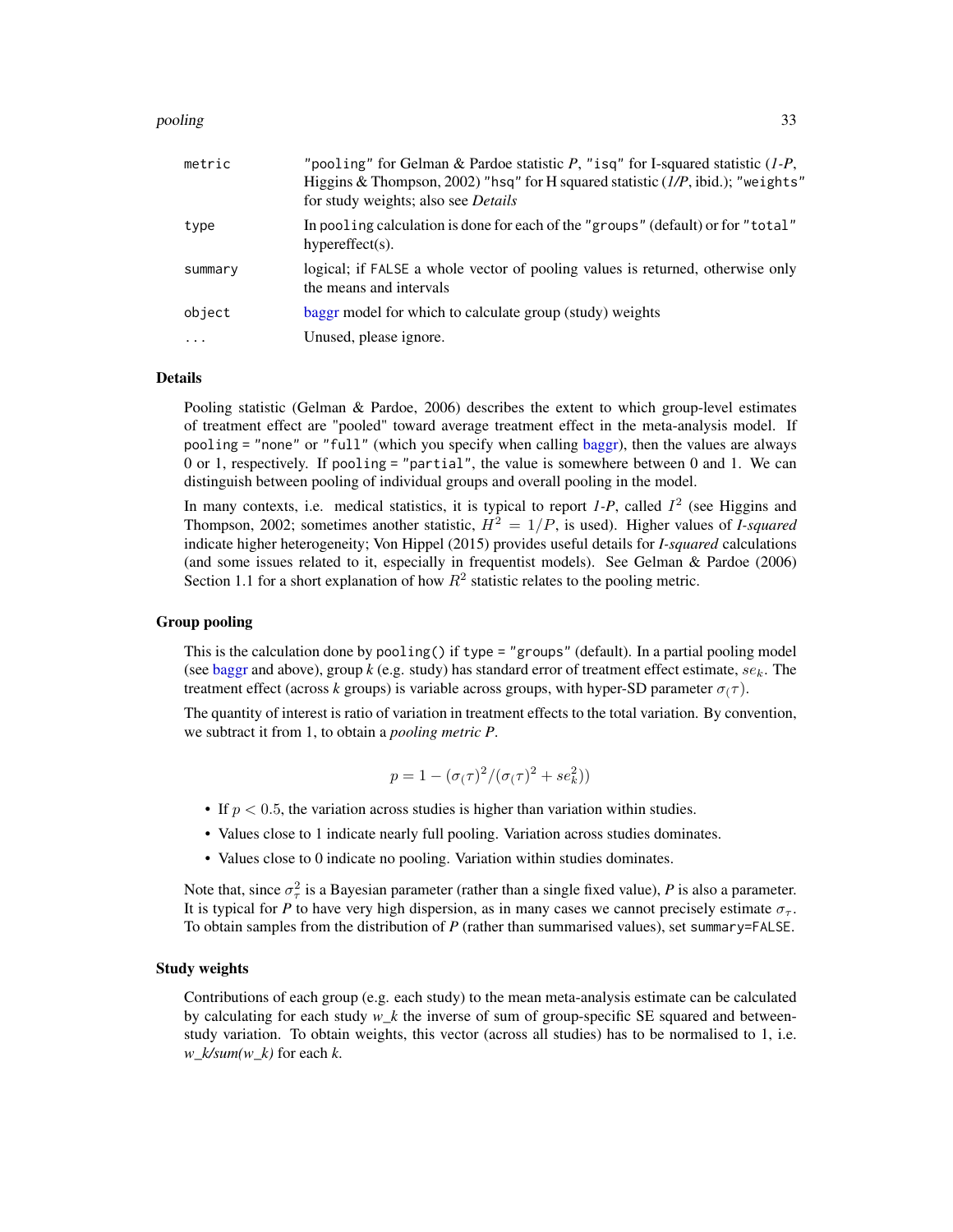<span id="page-33-0"></span>SE is typically treated as a fixed quantity (and usually reported on the reported point estimate), but between-study variance is a model parameter, hence the weights themselves are also random variables.

## Overall pooling in the model

Typically researchers want to report a single measure from the model, relating to heterogeneity across groups. This is calculated by either pooling(mymodel,type = "total") or simply heterogeneity(mymodel)

Formulae for the calculations below are provided in main package vignette and almost analogous to the group calculation above, but using mean variance across all studies. In other words, pooling *P* is simply ratio of the expected within-study variance term to total variance.

To obtain such single estimate we need to substitute average variability of group-specific treatment effects and then calculate the same way we would calculate  $p$ . By default we use the mean across  $k$  se<sup>2</sup><sub>k</sub> values. Typically, implementations of  $I^2$  in statistical packages use a different calculation for this quantity, which may make *I*'s not comparable when different studies have different SE's.

Same as for group-specific estimates, *P* is a Bayesian parameter and its dispersion can be high.

#### Value

Matrix with mean and intervals for chosen pooling metric, each row corresponding to one metaanalysis group.

#### References

Gelman, Andrew, and Iain Pardoe. "Bayesian Measures of Explained Variance and Pooling in Multilevel (Hierarchical) Models." *Technometrics 48, no. 2 (May 2006): 241-51*.

Higgins, Julian P. T., and Simon G. Thompson. "Quantifying Heterogeneity in a Meta-Analysis." *Statistics in Medicine, vol. 21, no. 11, June 2002, pp. 1539-58*.

Hippel, Paul T von. "The Heterogeneity Statistic I2 Can Be Biased in Small Meta-Analyses." *BMC Medical Research Methodology 15 (April 14, 2015).*

pp\_check.baggr *Posterior predictive checks for baggr model*

#### <span id="page-33-1"></span>**Description**

Performs posterior predictive checks with the bayesplot package.

#### Usage

```
## S3 method for class 'baggr'
pp\_check(x, type = "dens\_overlap", samples = 40)
```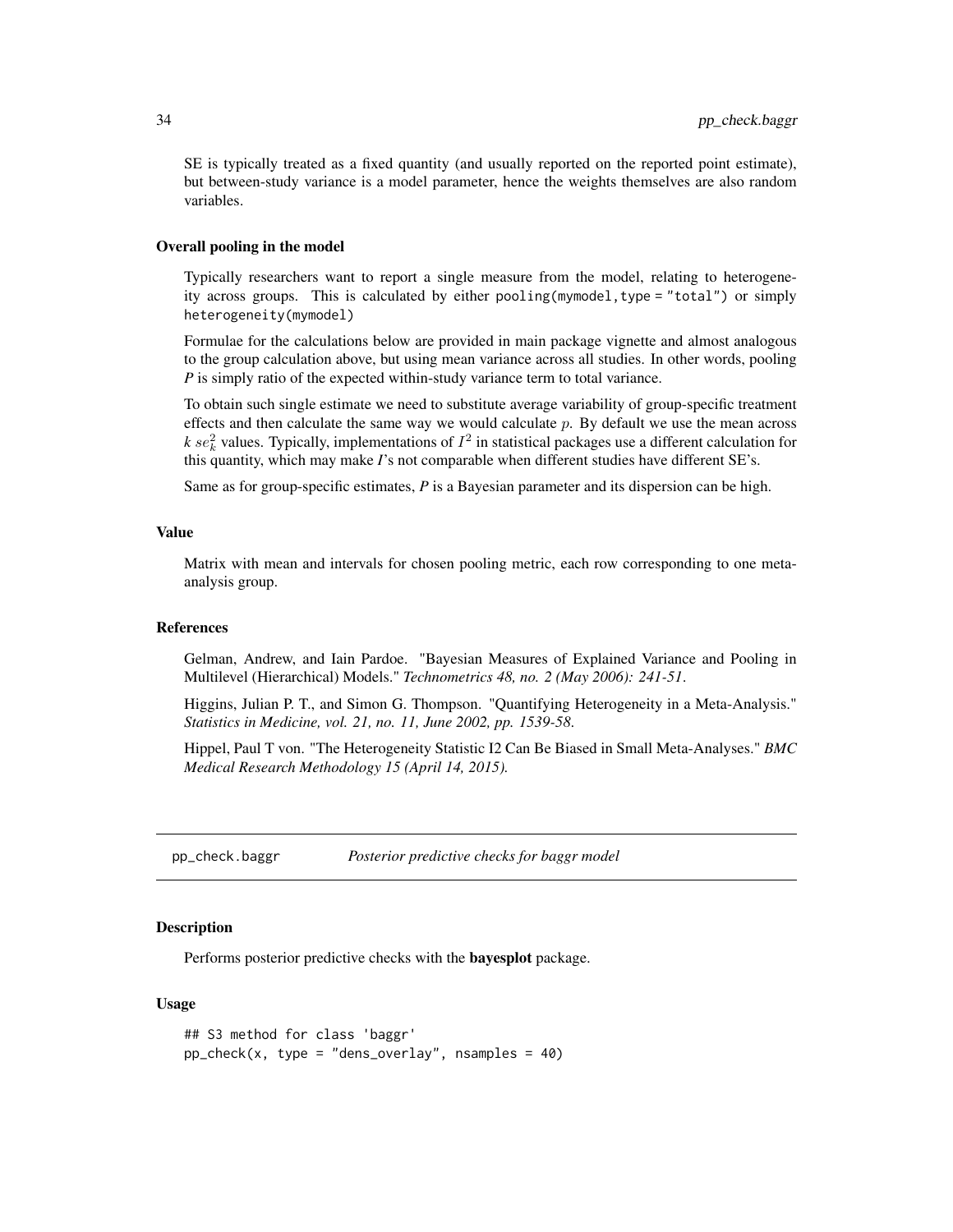## <span id="page-34-0"></span>predict.baggr 35

## Arguments

| x        | Model to check                         |
|----------|----------------------------------------|
| type     | type of pp_check. For a list see here. |
| nsamples | number of samples to compare           |

## Details

For a detailed explanation of each of the ppc functions, see the [PPC](#page-0-0) documentation of the bayesplot package.

predict.baggr *Predict method for baggr objects*

## Description

Predict method for baggr objects

## Usage

```
## S3 method for class 'baggr'
predict(object, nsamples, newdata = NULL, allow_new_levels = TRUE, ...)
```
## Arguments

| object           | model to predict from                                                                                                                                                             |  |
|------------------|-----------------------------------------------------------------------------------------------------------------------------------------------------------------------------------|--|
| nsamples         | Number of samples to draw from the posterior. Cannot exceed the number of<br>samples in the fitted model.                                                                         |  |
| newdata          | optional, new data to predict observations from                                                                                                                                   |  |
| allow_new_levels |                                                                                                                                                                                   |  |
|                  | whether to allow the model to make predictions about unobserved groups. With-<br>out additional group-level information the model will use the unconditional,<br>pooled estimate. |  |
| $\ddotsc$        | other arguments to pass to predict function (currently not used)                                                                                                                  |  |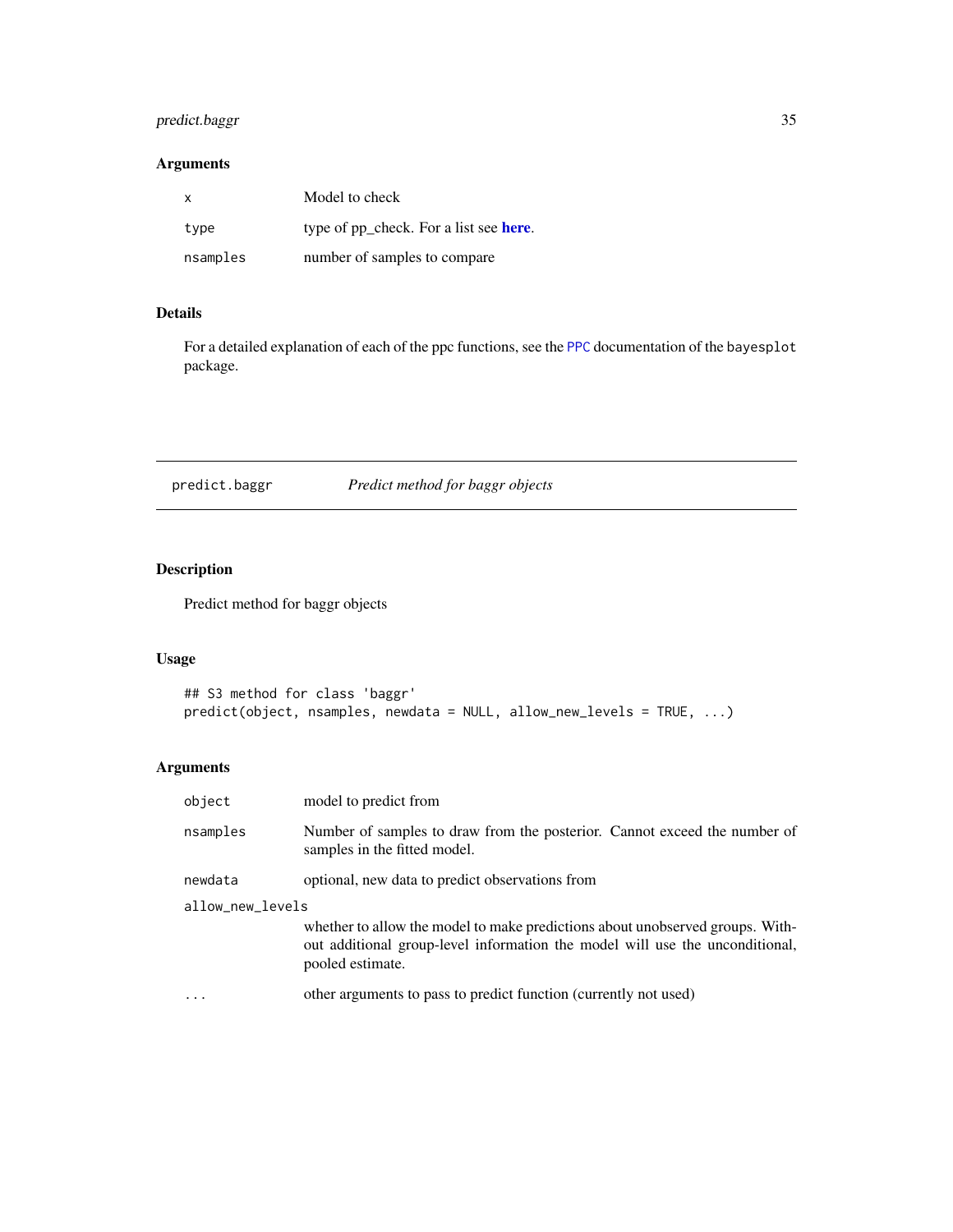<span id="page-35-0"></span>

Predict function for the mu & tau model

## Usage

```
predict_mutau(x, nsamples, newdata = NULL, allow_new_levels = TRUE)
```
## Arguments

| X                | model to predict from                          |  |
|------------------|------------------------------------------------|--|
| nsamples         | number of samples to predict                   |  |
| newdata          | new data to predict, defaults to NULL          |  |
| allow_new_levels |                                                |  |
|                  | allow the predictive of new, unobserved groups |  |

predict\_quantiles *Predict function for the quantiles model*

## Description

Predict function for the quantiles model

## Usage

```
predict_quantiles(x, nsamples, newdata = NULL, allow_new_levels = TRUE)
```
## Arguments

| X                | model to predict from                          |  |
|------------------|------------------------------------------------|--|
| nsamples         | number of samples to predict                   |  |
| newdata          | new data to predict, defaults to NULL          |  |
| allow_new_levels |                                                |  |
|                  | allow the predictive of new, unobserved groups |  |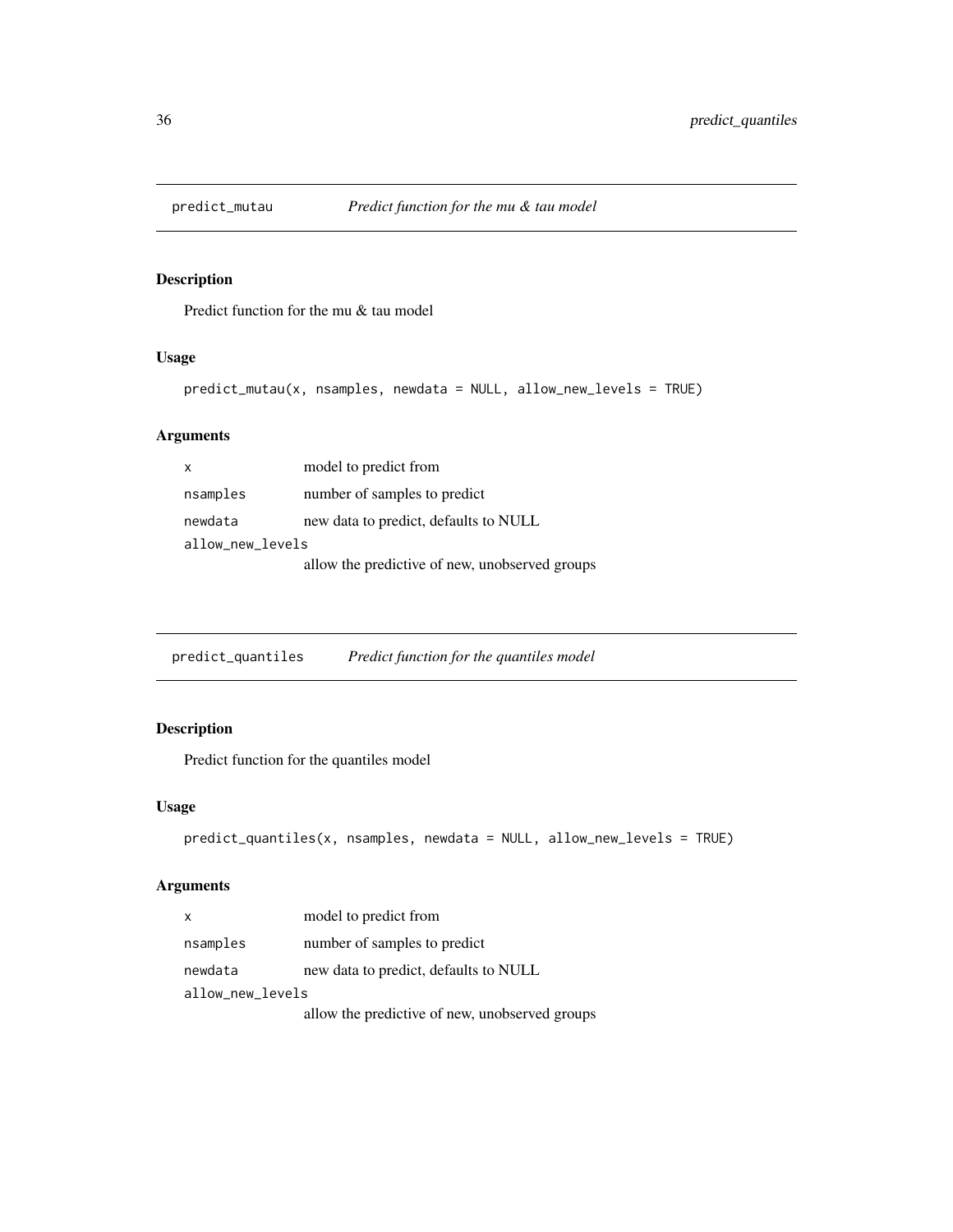<span id="page-36-0"></span>

Predict function for the rubin model

## Usage

```
predict_rubin(x, nsamples, newdata = NULL, allow_new_levels = TRUE)
```
## Arguments

| x                | model to predict from                          |  |
|------------------|------------------------------------------------|--|
| nsamples         | number of samples to predict                   |  |
| newdata          | new data to predict, defaults to NULL          |  |
| allow_new_levels |                                                |  |
|                  | allow the predictive of new, unobserved groups |  |

predict\_unknown *Predict method for model that is unknown or not implemented*

## Description

Predict method for model that is unknown or not implemented

## Usage

predict\_unknown(x)

## Arguments

x baggr model to generate predictions from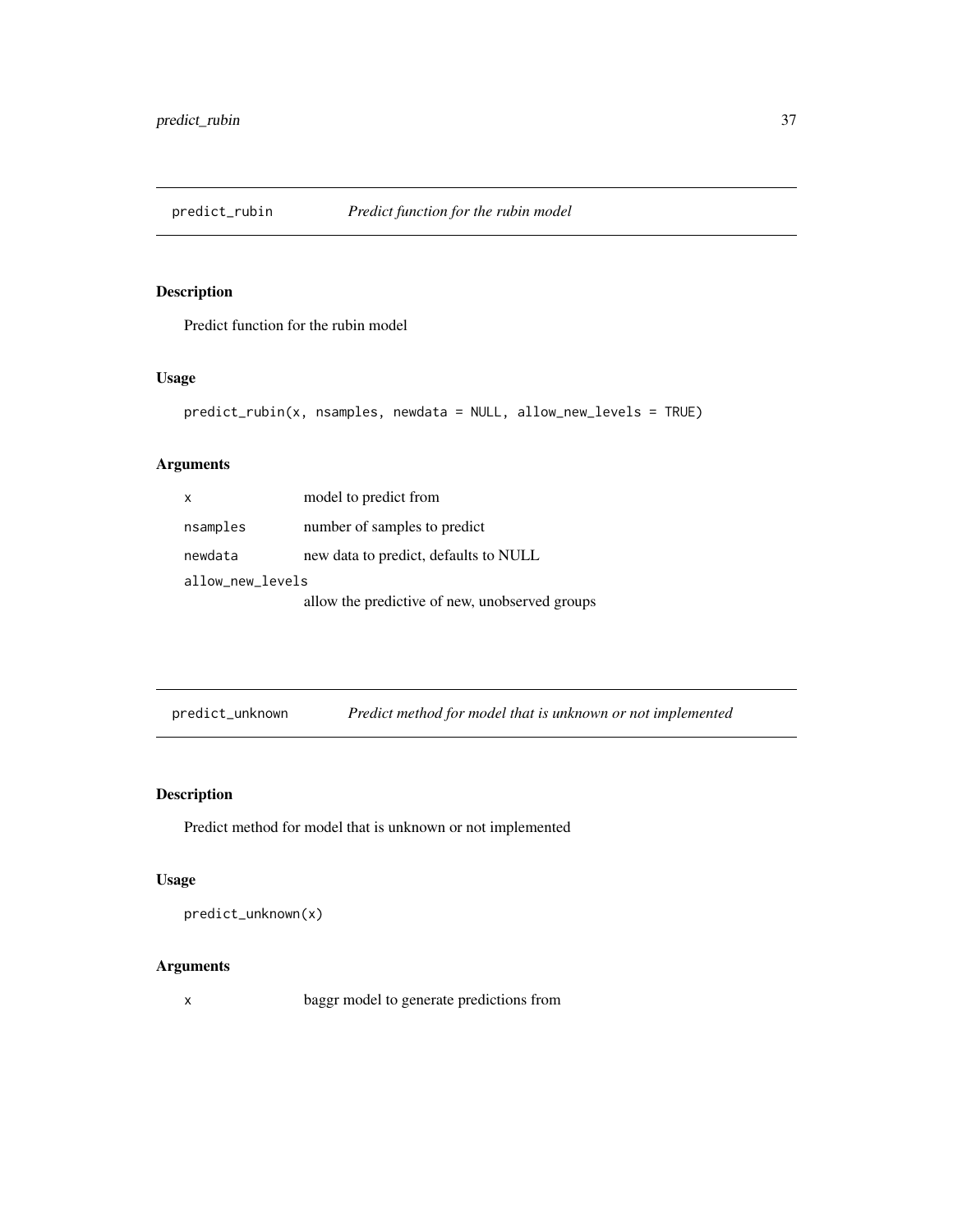Allows for one-way conversion from full to summary data or for calculation of effects for binary data. Input must be pre-formatted appropriately.

## Usage

```
prepare_ma(
 data,
 effect = c("mean", "logOR", "logRR", "RD"),
 rare_event_correction = 0.25,
 correction_type = c("single", "all"),
 log = FALSE,
  cfb = FALSE,summarise = TRUE,
  treatment = "treatment",
 baseline = NULL,
  group = "group",
 outcome = "outcome",
 pooling = FALSE
\mathcal{E}
```
## Arguments

| data                  | either a data frame of individual-level observations with columns for outcome<br>(numeric), treatment (values 0 and 1) and group (numeric, character or factor);<br>or, a data frame with binary data (must have columns $a$ , c, $b/n1$ , $d/n2$ ).                                             |  |
|-----------------------|--------------------------------------------------------------------------------------------------------------------------------------------------------------------------------------------------------------------------------------------------------------------------------------------------|--|
| effect                | what effect to calculate? a mean (and SE) of outcome in groups or (for binary<br>data) logOR (odds ratio), logRR (risk ratio), RD (risk difference);                                                                                                                                             |  |
| rare_event_correction |                                                                                                                                                                                                                                                                                                  |  |
|                       | This correction is used when working with binary data (effect logOR or logRR)<br>The value of correction is added to all cells in either some or all rows (groups),<br>depending on correction_type. Using corrections may bias results but is the<br>only alternative to avoid infinite values. |  |
| correction_type       |                                                                                                                                                                                                                                                                                                  |  |
|                       | If "single" then rare event correction is only applied to the particular rows that<br>have 0 cells, if "all", then to all studies                                                                                                                                                                |  |
| log                   | logical; log-transform the outcome variable?                                                                                                                                                                                                                                                     |  |
| cfb                   | logical; calculate change from baseline? If yes, the outcome variable is taken as<br>a difference between values in outcome and baseline columns                                                                                                                                                 |  |
| summarise             | logical; TRUE by default, but you can disable it to obtain converted (e.g. logged)<br>data with columns renamed                                                                                                                                                                                  |  |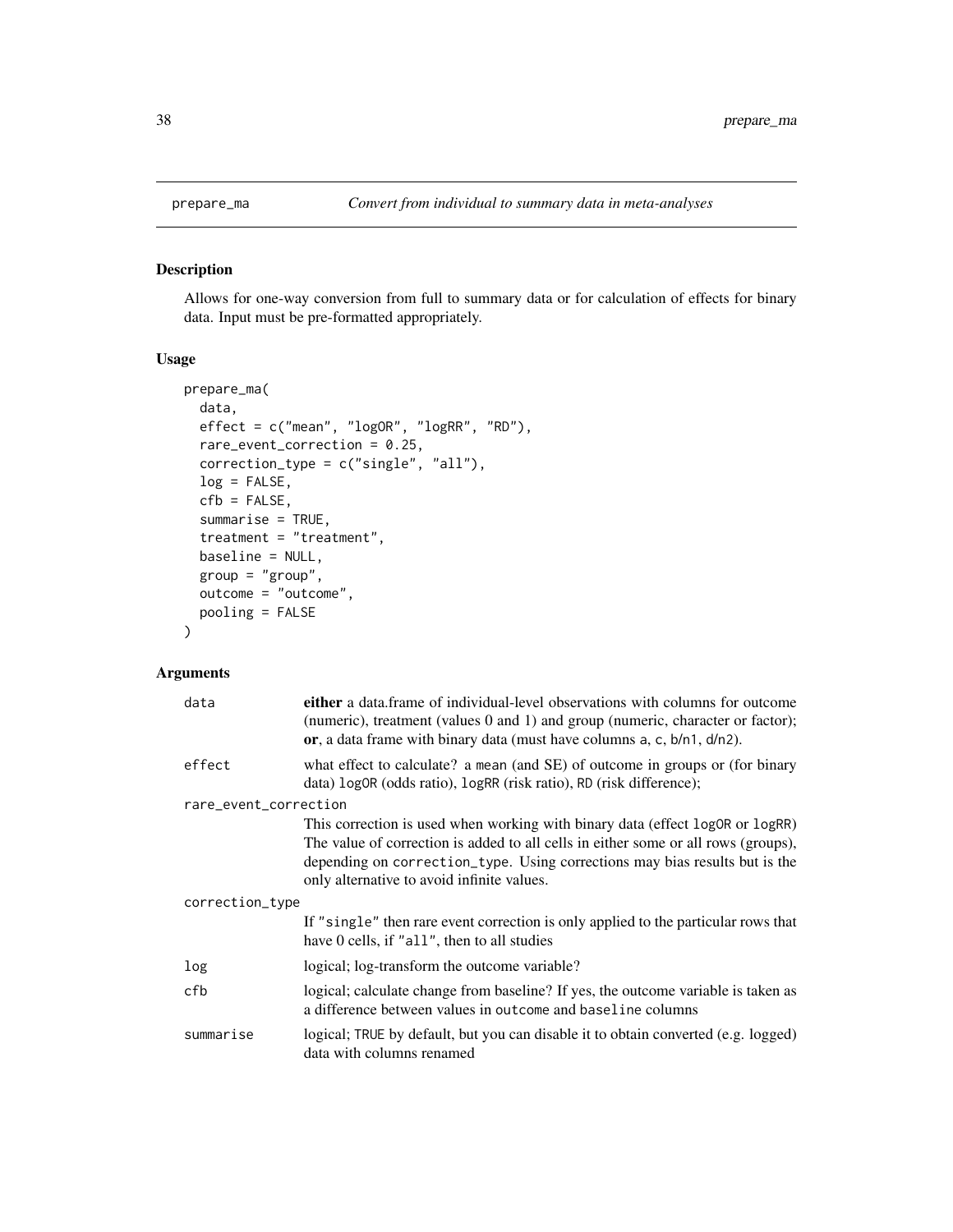## <span id="page-38-0"></span>prepare\_ma 39

| treatment | name of column with treatment variable    |
|-----------|-------------------------------------------|
| baseline  | name of column with baseline variable     |
| group     | name of the column with grouping variable |
| outcome   | name of column with outcome variable      |
| pooling   | Internal use only, please ignore          |

#### **Details**

The conversions done by this function are not typically needed and may happen automatically when data is given to [baggr.](#page-3-1) However, this function can be used to explicitly convert from full to reduced (summarised) data without analysing it in any model. It can be useful for examining your data and generating summary tables.

If multiple operations are performed, they are taken in this order:

- 1. conversion to log scale,
- 2. calculating change from baseline,
- 3. summarising data (using appropriate effect)

## Value

- If you summarise: a data.frame with columns for group, tau and se.tau (for effect = "mean", also baseline means; for "logRR" or "logOR" also a, b, c, d, which correspond to typical contingency table notation, that is:  $a =$  events in exposed;  $b =$  no events in exposed, c  $=$  events in unexposed,  $d =$  no events in unexposed).
- If you do not summarise data, individual level data will be returned, but some columns may be renamed or transformed (see the arguments above).

## Author(s)

Witold Wiecek

## See Also

[convert\\_inputs](#page-14-1) for how any type of data is (internally) converted into a list of Stan inputs; vignette baggr\_binary for more details about rare event corrections

#### Examples

```
# Example of working with binary outcomes data
# Make up some individual-level data first:
df_rare <- data.frame(group = paste("Study", LETTERS[1:5]),
                     a = c(0, 2, 1, 3, 1), c = c(2, 2, 3, 3, 5),n1i = c(120, 300, 110, 250, 95),
                     n2i = c(120, 300, 110, 250, 95))
df_rare_ind <- binary_to_individual(df_rare)
# Calculate ORs; default rare event correction will be applied
prepare_ma(df_rare_ind, effect = "logOR")
```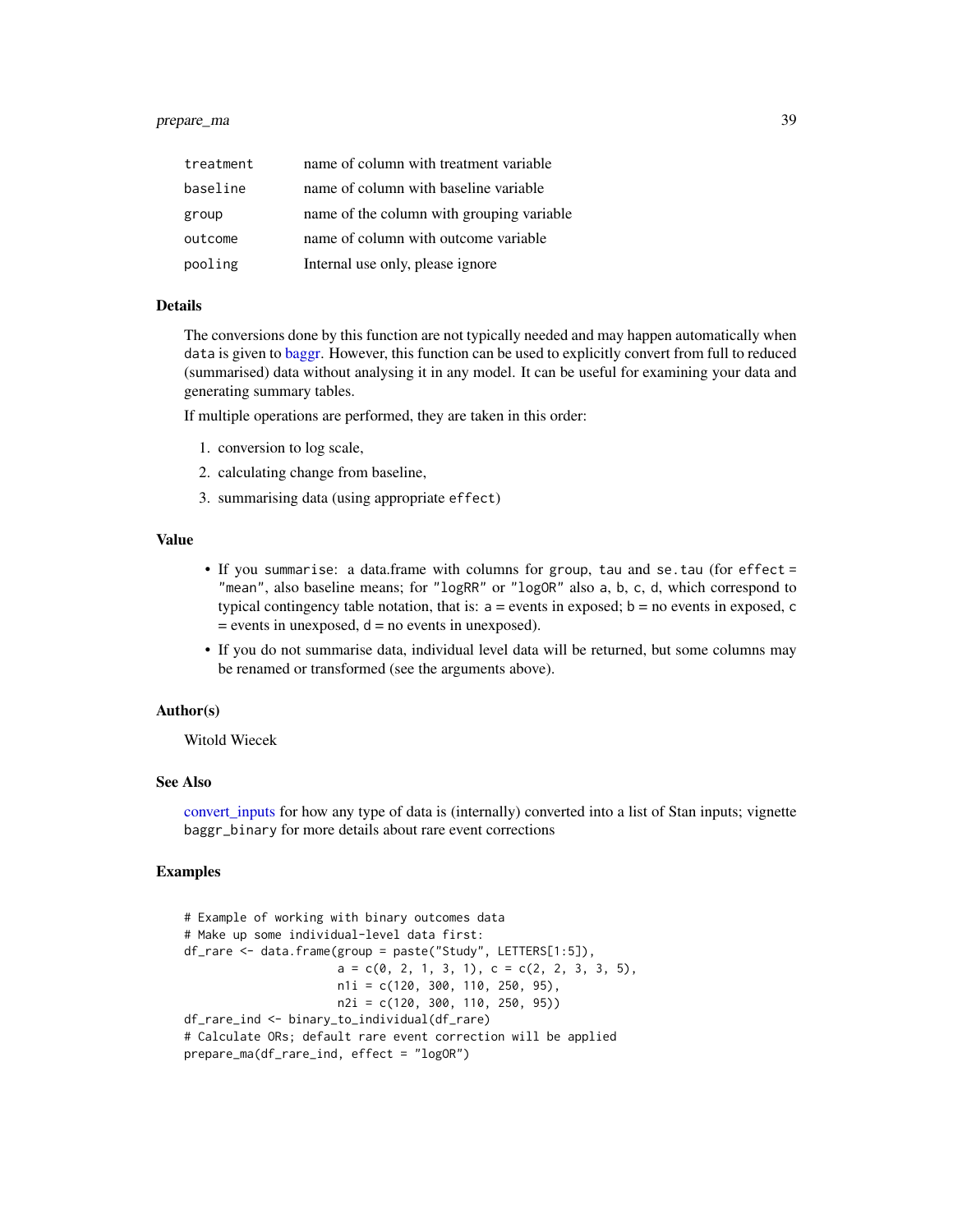```
# Add 0.5 to all rows
prepare_ma(df_rare_ind, effect = "logOR",
           correction_type = "all",
           rare_event_correction = 0.5)
```
prepare\_prior *Prepare prior values for Stan models in baggr*

## Description

This is an internal function called by [baggr.](#page-3-1) You can use it for debugging or to run modified models. It extracts and prepares priors passed by the user. Then, if any necessary priors are missing, it sets them automatically and notifies user about these automatic choices.

#### Usage

```
prepare_prior(
  prior,
  data,
  stan_data,
  model,
 pooling,
  covariates,
  quantiles = c(),
  silent = FALSE
)
```
## Arguments

| prior      | prior argument passed from baggr call                                                              |
|------------|----------------------------------------------------------------------------------------------------|
| data       | data another argument in baggr                                                                     |
| stan_data  | list of inputs that will be used by sampler this is already pre-obtained through<br>convert inputs |
| model      | same as in baggr                                                                                   |
| pooling    | same as in baggr                                                                                   |
| covariates | same as in baggr                                                                                   |
| quantiles  | same as in baggr                                                                                   |
| silent     | same as in baggr                                                                                   |

## Value

A named list with prior values that can be appended to stan\_data and passed to a Stan model.

<span id="page-39-0"></span>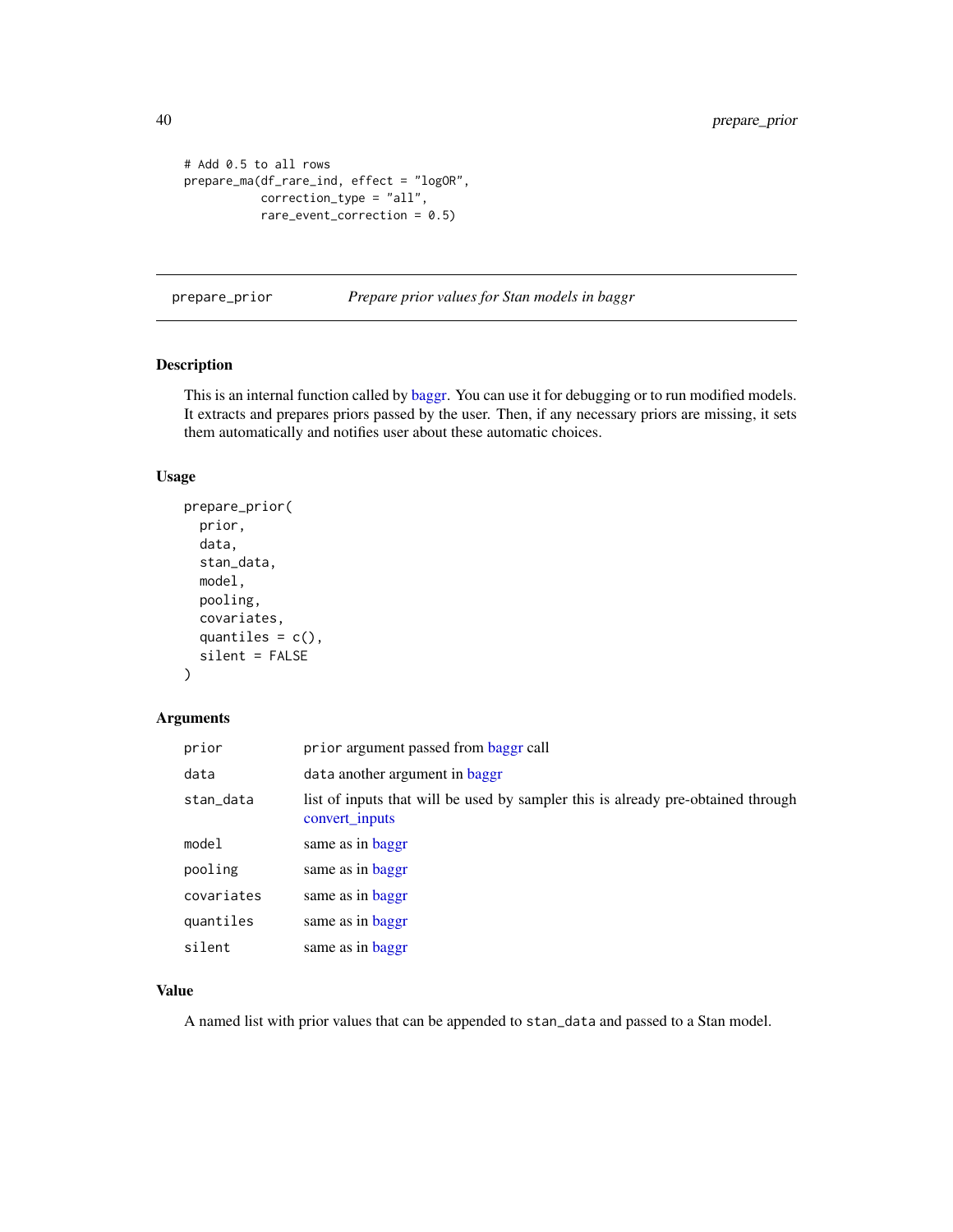<span id="page-40-0"></span>

This prints a concise summary of the main [baggr](#page-3-1) model features. More info is included in the summary of the model and its attributes.

## Usage

```
## S3 method for class 'baggr'
print(x, exponent = FALSE, digits = 2, prob = 0.95, group, fixed = TRUE, ...)
```
## Arguments

| X                       | object of class baggr                                                                                      |
|-------------------------|------------------------------------------------------------------------------------------------------------|
| exponent                | if TRUE, results (for means) are converted to exp scale                                                    |
| digits                  | Number of significant digits to print.                                                                     |
| prob                    | Width of uncertainty interval (defaults to $95\%$ )                                                        |
| group                   | logical; print group effects? If unspecified, they are printed only if less than 20<br>groups are present  |
| fixed                   | logical: print fixed effects?                                                                              |
| $\cdot$ $\cdot$ $\cdot$ | currently unused by this package: further arguments passed to or from other<br>methods (print requirement) |

<span id="page-40-1"></span>print.baggr\_compare *Print method for baggr\_compare models*

#### Description

Print method for baggr\_compare models

#### Usage

```
## S3 method for class 'baggr_compare'
print(x, digits, ...)
```
## Arguments

| x       | baggr compare model                               |
|---------|---------------------------------------------------|
| digits  | number of significant digits for effect estimates |
| $\cdot$ | other parameters passed to print                  |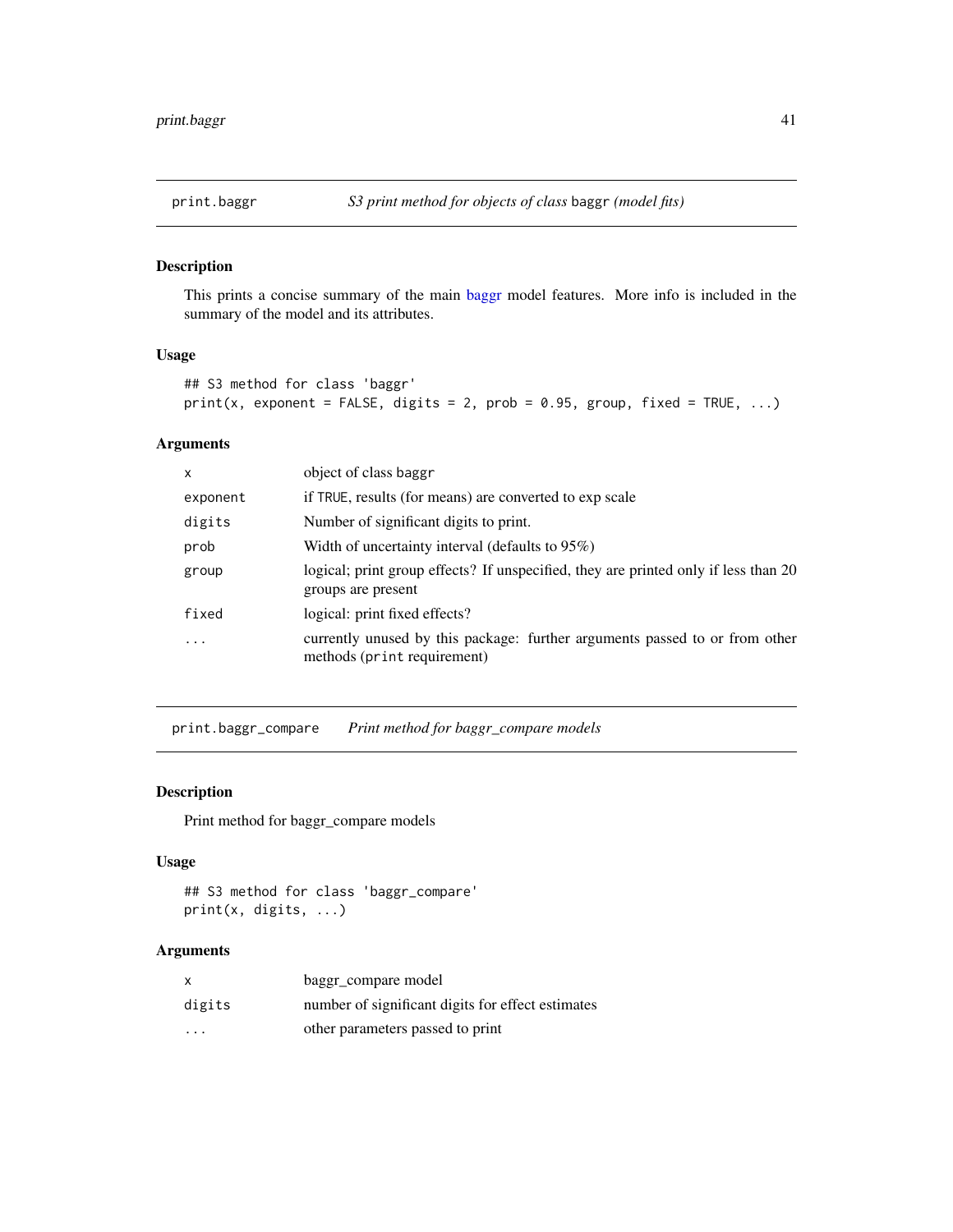<span id="page-41-1"></span><span id="page-41-0"></span>print.baggr\_cv *Print baggr cv objects nicely*

## Description

Print baggr cv objects nicely

## Usage

## S3 method for class 'baggr\_cv' print(x, digits =  $3, ...$ )

## Arguments

| X                       | baggr_cv object obtained from loocy to print |
|-------------------------|----------------------------------------------|
| digits                  | number of digits to print                    |
| $\cdot$ $\cdot$ $\cdot$ | Unused, ignore                               |

print.compare\_baggr\_cv

*Print baggr\_cv comparisons*

## Description

Print baggr\_cv comparisons

## Usage

```
## S3 method for class 'compare_baggr_cv'
print(x, digits = 3, ...)
```
## Arguments

| x                       | baggr_cv comparison to print            |
|-------------------------|-----------------------------------------|
| digits                  | number of digits to print               |
| $\cdot$ $\cdot$ $\cdot$ | additional arguments for s3 consistency |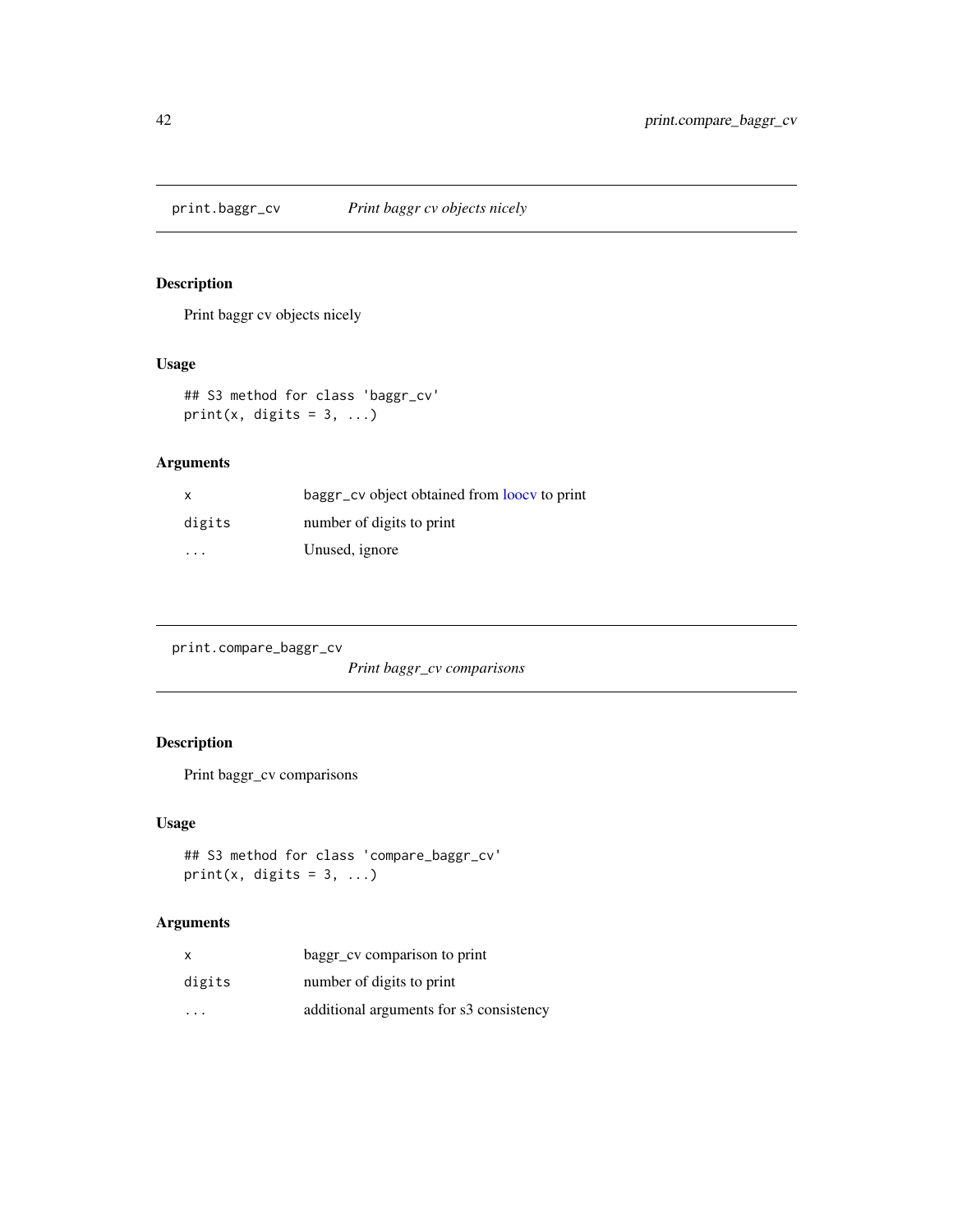<span id="page-42-0"></span>

Used for printing nicely formatted outputs when reporting results etc.

## Usage

```
print_dist(dist)
```
## Arguments

dist distribution name, one of [priors](#page-42-1)

#### Value

Character string like normal (0,10^2).

<span id="page-42-1"></span>priors *Prior distributions in baggr*

## <span id="page-42-2"></span>Description

This page provides a list of all available distributions that can be used to specify priors in [baggr\(\)](#page-3-1). These convenience functions are designed to allow the user to write the priors in the most "natural" way when implementing them in baggr. Apart from passing on the arguments, their only other role is to perform a rudimentary check if the distribution is specified correctly.

#### Usage

```
multinormal(location, Sigma)
lkj(shape, order = NULL)
normal(location, scale)
lognormal(mu, sigma)
student_t(nu, mu, sigma)
cauchy(location, scale)
uniform(lower, upper)
```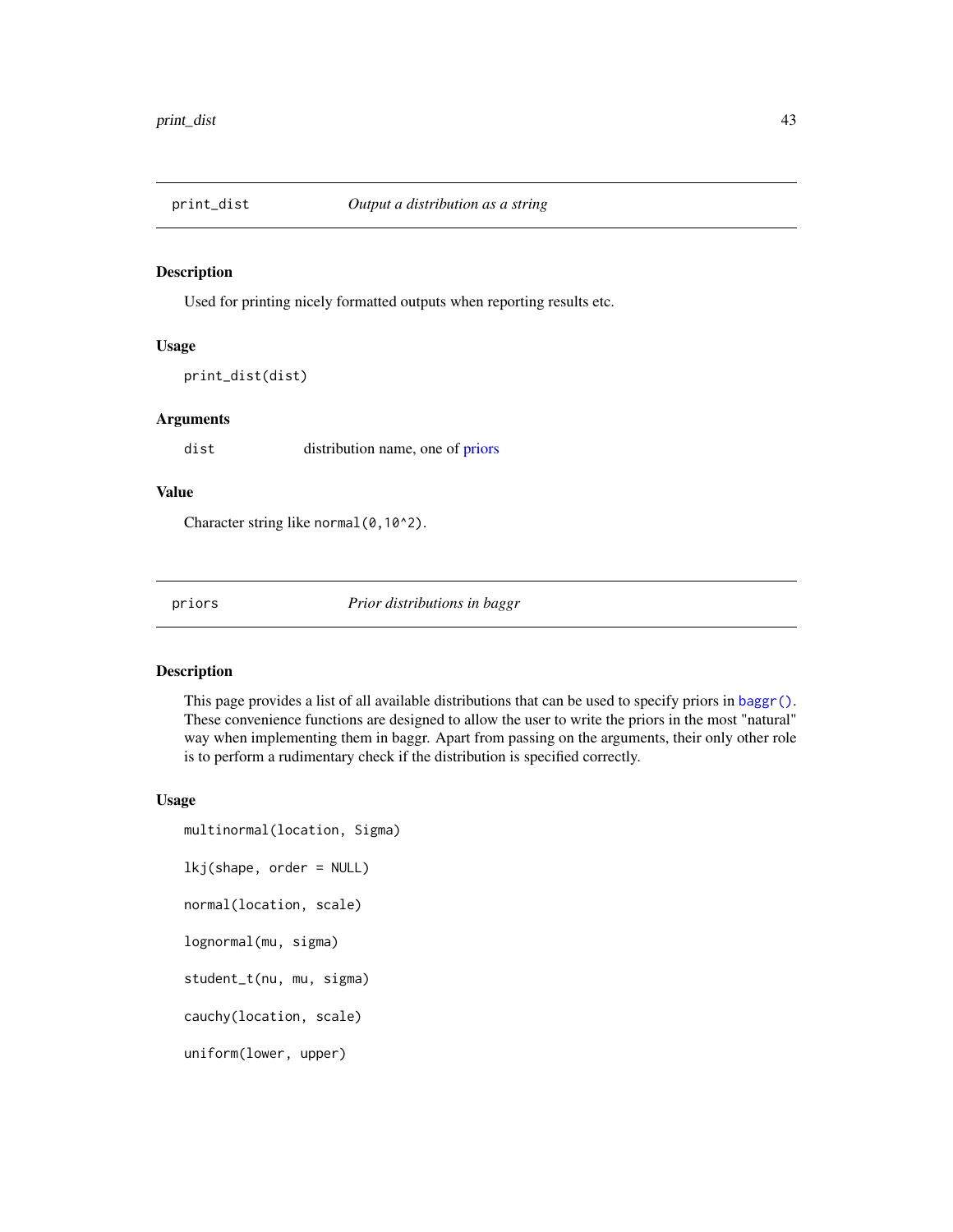#### <span id="page-43-0"></span>Arguments

| location | Mean for normal and multivariate normal (in which case location is a vector),<br>and median for Cauchy distributions |
|----------|----------------------------------------------------------------------------------------------------------------------|
| Sigma    | Variance-covariance matrix for multivariate normal.                                                                  |
| shape    | Shape parameter for LKJ                                                                                              |
| order    | Order of LKJ matrix (typically it does not need to be specified, as it is inferred<br>directly in the model)         |
| scale    | SD for Normal, scale for Cauchy                                                                                      |
| mu       | mean of $ln(X)$ for lognormal or location for Student's generalised $T$                                              |
| sigma    | SD of $ln(X)$ for lognormal or scale for Student's generalised T                                                     |
| nu       | degrees of freedom for Student's generalised T                                                                       |
| lower    | Lower bound for Uniform                                                                                              |
| upper    | Upper bound for Uniform                                                                                              |

## Details

The prior choice in [baggr](#page-3-1) is done via distinct arguments for each type of prior, e.g. prior\_hypermean, or a named list of several passed to prior. See the examples below.

Notation for priors is "plain-text", in that you can write the distributions as normal(5,10), uniform(0,100) etc.

Different parameters admit different priors (see [baggr](#page-3-1) for explanations of what the different prior\_ arguments do):

- prior\_hypermean, prior\_control, and prior\_beta will take "normal", "uniform", "lognormal", and "cauchy" input for scalars. For a vector hypermean (see "mutau" model), it will take any of these arguments and apply them independently to each component of the vector, or it can also take a "multinormal" argument (see the example below).
- prior\_hypersd, prior\_control\_sd, and prior\_sigma will take "normal", "uniform", and "lognormal" but negative parts of the distribution are truncated
- prior\_hypercor allows "lkj" input (see Lewandowski *et al.*)

## Author(s)

Witold Wiecek, Rachael Meager

## References

Lewandowski, Daniel, Dorota Kurowicka, and Harry Joe. "Generating Random Correlation Matrices Based on Vines and Extended Onion Method." *Journal of Multivariate Analysis* 100, no. 9 (October 1, 2009): 1989-2001.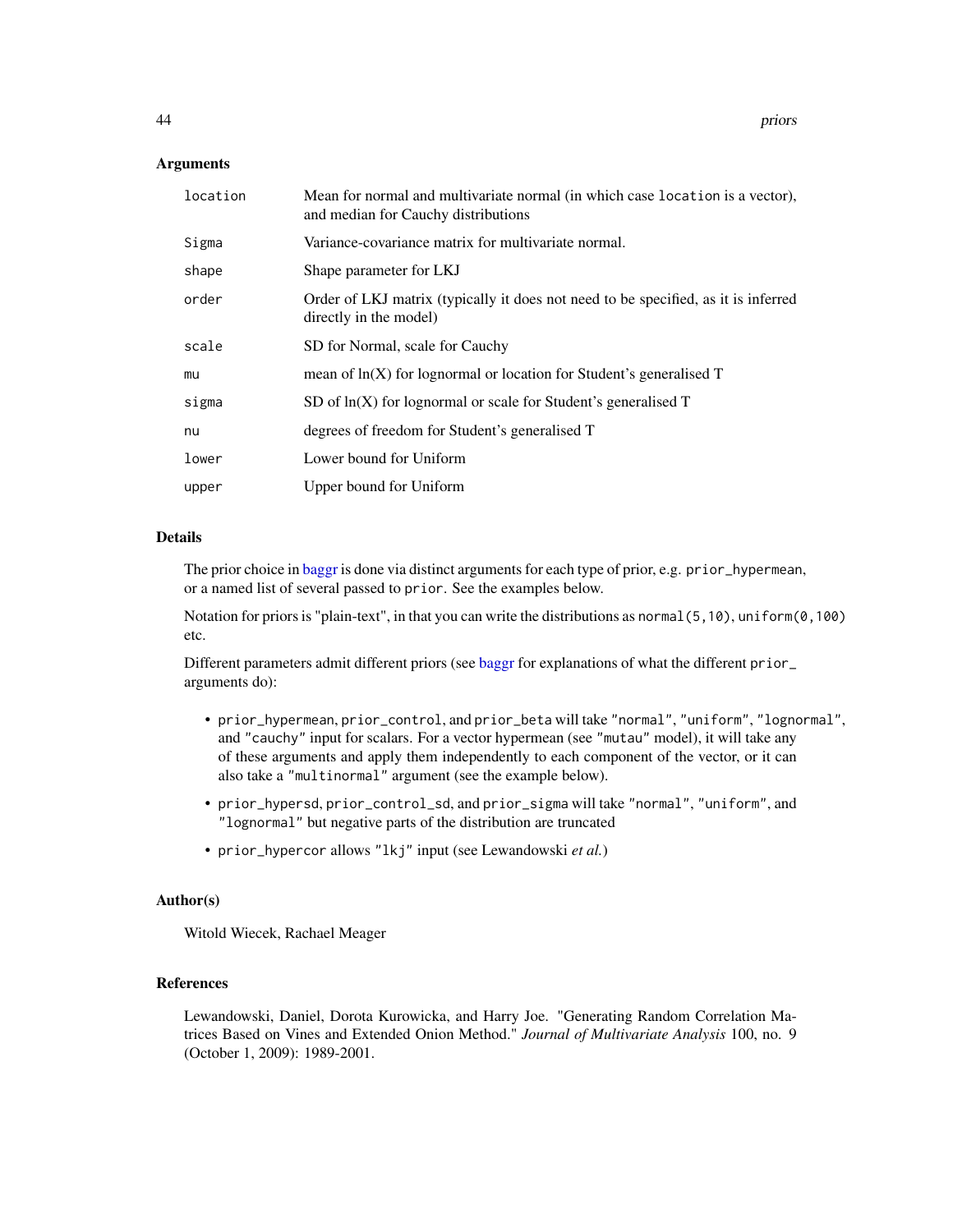## <span id="page-44-0"></span>random\_effects 45

#### Examples

```
# (these are not the recommended priors -- for syntax illustration only)
# change the priors for 8 schools:
baggr(schools, model = "rubin", pooling = "partial",
      prior_{hypermean} = normal(5, 5),
      prior_{hypersd} = normal(0, 20)# passing priors as a list
custom_priors <- list(hypercor = lkj(1), hypersd = normal(0,10),
                      hypermean = multinormal(c(0,0), matrix(c(10,3,3,10), 2, 2)))
microcredit_summary_data <- prepare_ma(microcredit, outcome = "consumption")
baggr(microcredit_summary_data, model = "mutau",
      pooling = "partial", prior = custom_priors)
```
<span id="page-44-1"></span>random\_effects *Extract random effects from a baggr model*

## Description

This is a shortcut for writing group\_effects(random\_only=TRUE,...)

#### Usage

```
random_effects(...)
```
#### Arguments

|  | arguments passed to group_effects |  |  |  |
|--|-----------------------------------|--|--|--|
|--|-----------------------------------|--|--|--|

rubin\_data *Make model matrix for the rubin data*

#### Description

Make model matrix for the rubin data

#### Usage

```
rubin_data(x, newdata = NULL, allow_new_levels = TRUE)
```
#### Arguments

```
x model to get data from
newdata new data to use with model
allow_new_levels
```
whether to allow for unobserved groups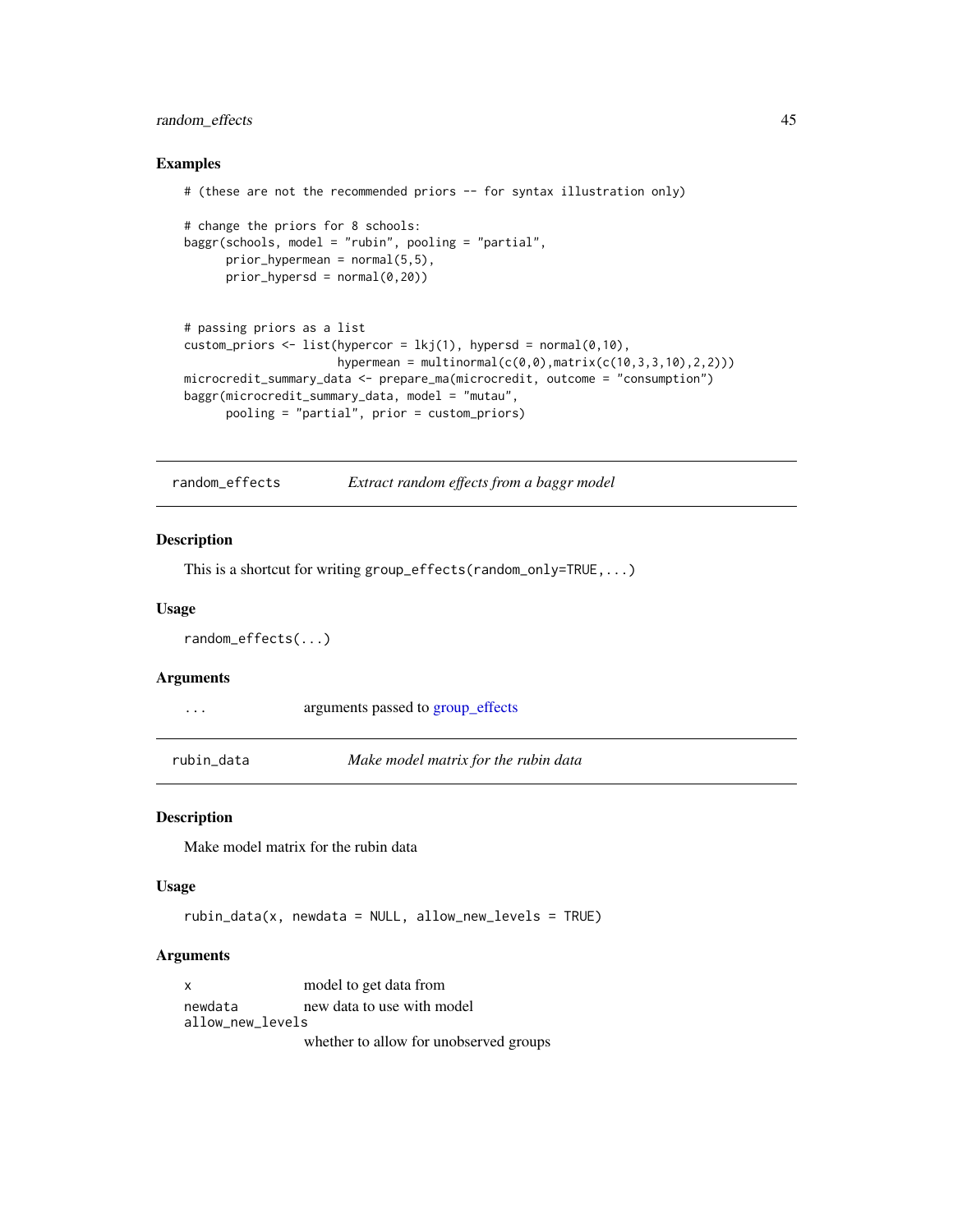<span id="page-45-0"></span>

A classic example of aggregate level continuous data in Bayesian hierarchical modelling. This dataframe contains a column of estimated treatment effects of an SAT prep program implemented in 8 different schools in the US, and a column of estimated standard errors.

#### Usage

schools

## Format

An object of class data. frame with 8 rows and 3 columns.

## Details

See Gelman et al (1995), Chapter 5, for context and applied example.

#### References

Gelman, Andrew, John B. Carlin, Hal S. Stern, and Donald B. Rubin. Bayesian Data Analysis. Taylor & Francis, 1995.

set\_prior\_val *Add prior values to Stan input for baggr*

## Description

Add prior values to Stan input for baggr

## Usage

```
set_prior_val(target, name, prior, p = 1)
```
## Arguments

| target | list object (Stan input) to which prior will be added                                                                                         |
|--------|-----------------------------------------------------------------------------------------------------------------------------------------------|
| name   | prior name, like hypermean, hypersd, hypercor                                                                                                 |
| prior  | one of prior distributions allowed by baggr like normal                                                                                       |
| Ŋ      | number of repeats of the prior, <i>i.e.</i> when P <i>i.i.d.</i> priors are set for P dimensional<br>parameter as in "mu & tau" type of model |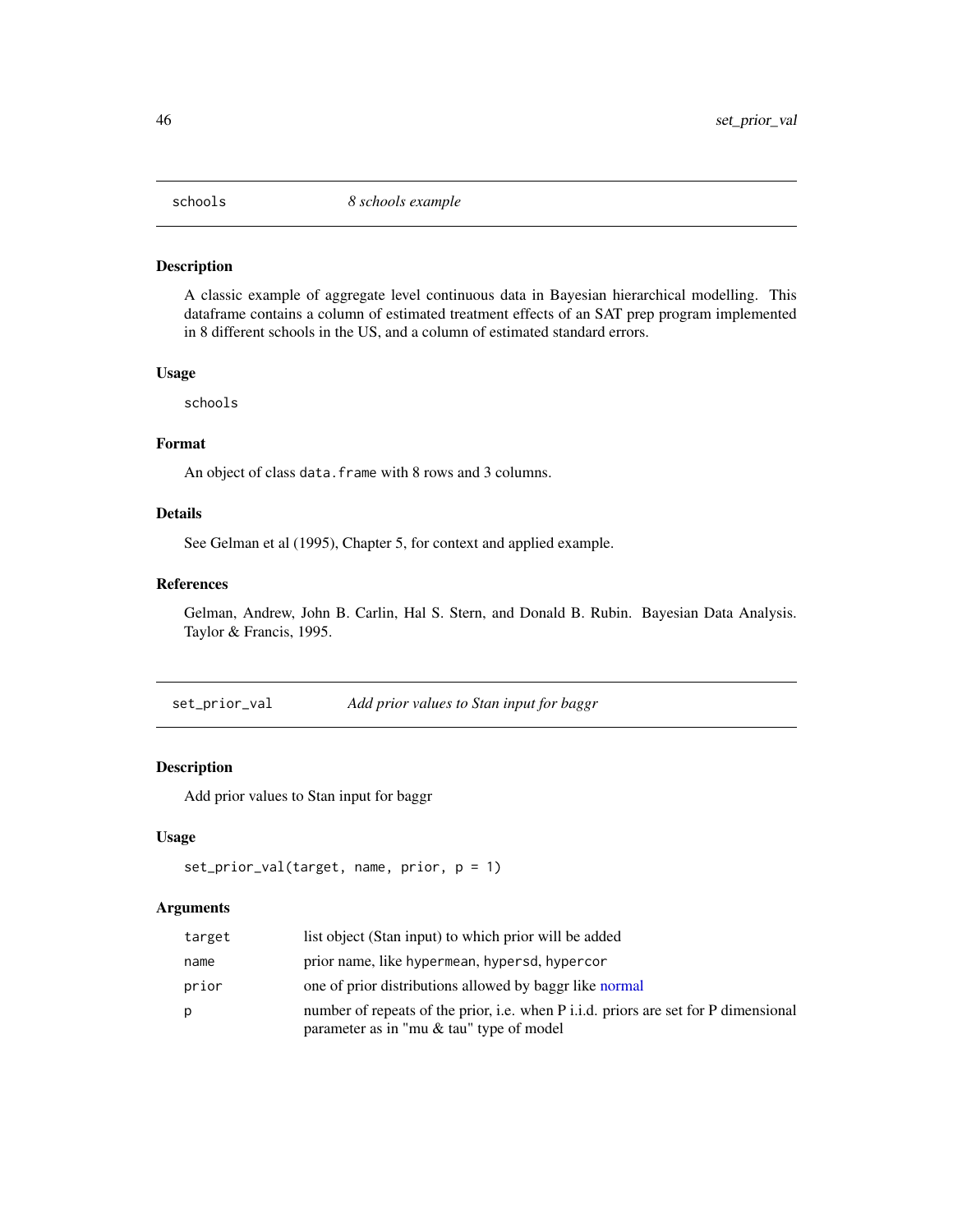<span id="page-46-0"></span>single\_comp\_plot *Plot single comparison ggplot in* baggr\_compare *style*

## Description

Plot single comparison ggplot in baggr\_compare style

## Usage

```
single_comp_plot(
 df,
 title = "",
  legend = "top",ylab = "",grid = F,points = FALSE,
 add_values = FALSE,
 values_digits = 2,
 values_size = 2.5
)
```
## Arguments

| df            | data.frame with columns group, median, lci, uci, model (character or factor<br>listing compared models) and, optionally, parameter (character or factor with<br>name of parameter) |
|---------------|------------------------------------------------------------------------------------------------------------------------------------------------------------------------------------|
| title         | ggtitle argument passed to ggplot                                                                                                                                                  |
| legend        | legend. position argument passed to ggplot                                                                                                                                         |
| ylab          | Y axis label                                                                                                                                                                       |
| grid          | logical; if TRUE, facets the plot by values in the parameter column                                                                                                                |
| points        | you can optionally specify a (numeric) column that has values of points to be<br>plotted next to intervals                                                                         |
| add_values    | logical; if TRUE, values will be printed next to the plot, in a style that's similar to<br>what is done for forest plots                                                           |
| values_digits | number of significant digits to use when printing values,                                                                                                                          |
| values_size   | size of font for the values, if $add\_values == TRUE$                                                                                                                              |

## Value

a ggplot2 object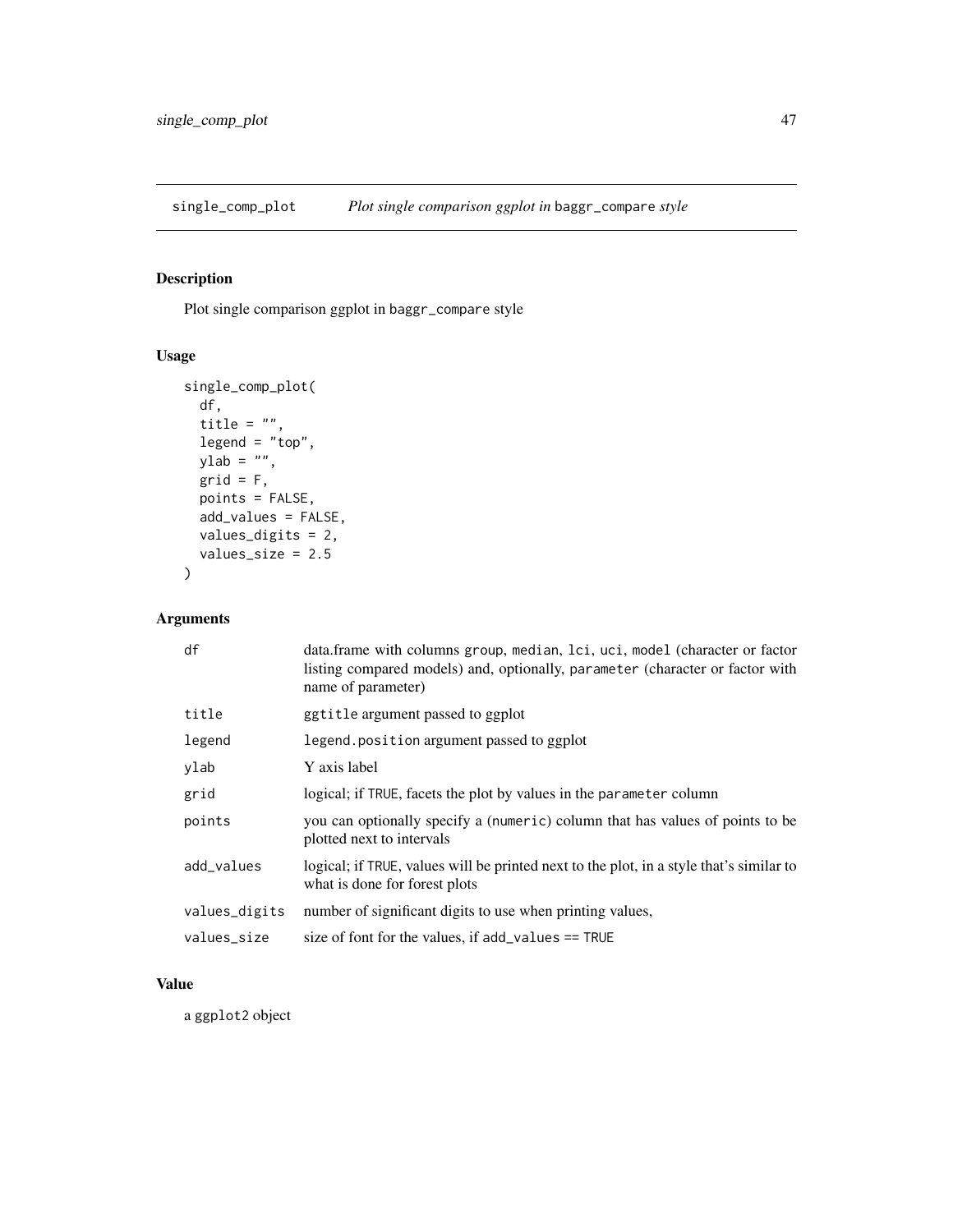<span id="page-47-0"></span>stop\_not\_implemented *Stop with informative error*

## Description

Stop with informative error

## Usage

stop\_not\_implemented()

<span id="page-47-1"></span>treatment\_effect *Average treatment effect in a baggr model*

## Description

Average treatment effect in a baggr model

## Usage

```
treatment_effect(
 bg,
  summary = FALSE,
  transform = NULL,
 interval = 0.95,message = TRUE
```
## )

## Arguments

| bg        | a baggr model                                                                                                                                                             |
|-----------|---------------------------------------------------------------------------------------------------------------------------------------------------------------------------|
| summary   | logical; if TRUE returns summary statistics as explained below.                                                                                                           |
| transform | a transformation to apply to the result, should be an R function; (this is com-<br>monly used when calling treatment_effect from other plotting or printing<br>functions) |
| interval  | uncertainty interval width (numeric between $0$ and $1$ ), if summarising                                                                                                 |
| message   | logical; use to disable messages prompted by using with no pooling models                                                                                                 |

## Value

A list with 2 vectors (corresponding to MCMC samples) tau (mean effect) and sigma\_tau (SD). If summary=TRUE, both vectors are summarised as mean and lower/upper bounds according to interval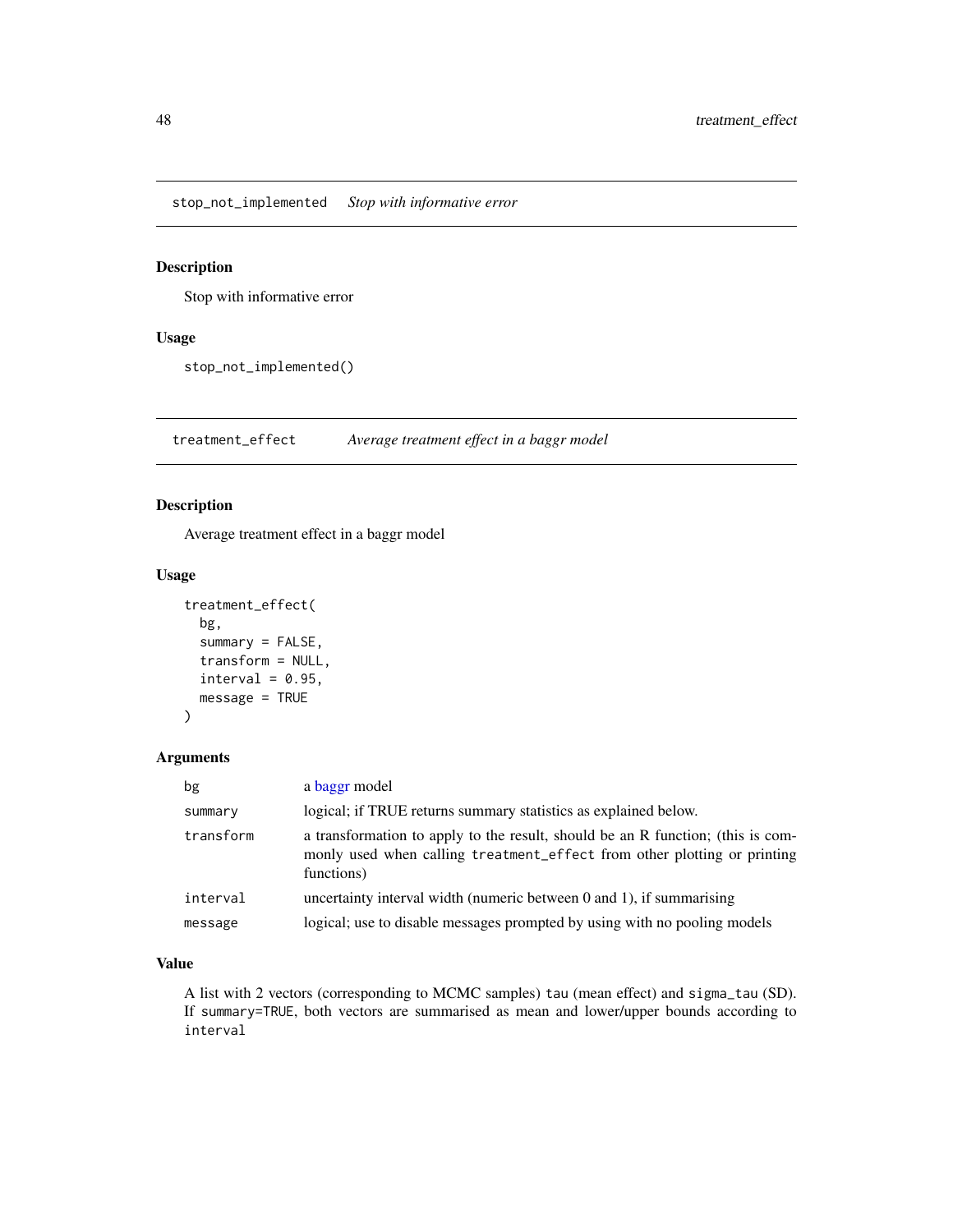# <span id="page-48-0"></span>**Index**

∗ datasets chicks, [14](#page-13-0) data\_spike, [16](#page-15-0) microcredit, [26](#page-25-0) microcredit\_simplified, [27](#page-26-0) schools, [46](#page-45-0) baggr, *[3](#page-2-0)*, [4,](#page-3-0) *[8,](#page-7-0) [9](#page-8-0)*, *[13](#page-12-0)*, *[15–](#page-14-0)[20](#page-19-0)*, *[24](#page-23-0)*, *[28](#page-27-0)*, *[32,](#page-31-0) [33](#page-32-0)*, *[39](#page-38-0)[–41](#page-40-0)*, *[44](#page-43-0)*, *[48](#page-47-0)* baggr(), *[43](#page-42-0)* baggr-package, [3,](#page-2-0) *[4](#page-3-0)* baggr\_compare, *[5](#page-4-0)*, *[7](#page-6-0)*, [8,](#page-7-0) *[18](#page-17-0)*, *[31](#page-30-0)* baggr\_plot, *[7](#page-6-0)*, [10,](#page-9-0) *[20](#page-19-0)*, *[29,](#page-28-0) [30](#page-29-0)* baggr\_theme\_get *(*baggr\_theme\_set*)*, [12](#page-11-0) baggr\_theme\_replace *(*baggr\_theme\_set*)*, [12](#page-11-0) baggr\_theme\_set, [12](#page-11-0) baggr\_theme\_update *(*baggr\_theme\_set*)*, [12](#page-11-0) bayesplot::bayesplot\_theme\_get, *[12](#page-11-0)* bayesplot::bayesplot\_theme\_get(), *[12](#page-11-0)* bayesplot::MCMC-intervals, *[11](#page-10-0)* binary\_to\_individual, [13](#page-12-0) cauchy *(*priors*)*, [43](#page-42-0) chicks, [14](#page-13-0) convert\_inputs, [15,](#page-14-0) *[39,](#page-38-0) [40](#page-39-0)* data\_spike, [16](#page-15-0) effect\_draw, *[7](#page-6-0)*, [16,](#page-15-0) *[18,](#page-17-0) [19](#page-18-0)* effect\_plot, *[7](#page-6-0)*, *[11](#page-10-0)*, [18,](#page-17-0) *[19,](#page-18-0) [20](#page-19-0)* fixed\_effects, *[7](#page-6-0)*, [19,](#page-18-0) *[22,](#page-21-0) [23](#page-22-0)* forest\_plot, *[11](#page-10-0)*, [20](#page-19-0) forestplot, *[20](#page-19-0)* get\_n\_samples, [21](#page-20-0)

get\_order, [21](#page-20-0) ggplot2::theme\_get(), *[12](#page-11-0)* group\_effects, *[7](#page-6-0)*, *[19](#page-18-0)*, [22,](#page-21-0) *[45](#page-44-0)*

here, *[35](#page-34-0)* heterogeneity *(*pooling*)*, [32](#page-31-0) is.baggr\_cv, [23](#page-22-0) labbe, [23](#page-22-0) lkj *(*priors*)*, [43](#page-42-0) lognormal *(*priors*)*, [43](#page-42-0) loo\_compare, *[25](#page-24-0)*, [25](#page-24-0) loocv, *[7](#page-6-0)*, [24,](#page-23-0) *[25,](#page-24-0) [26](#page-25-0)*, *[31](#page-30-0)*, *[42](#page-41-0)* microcredit, [26](#page-25-0) microcredit\_simplified, [27](#page-26-0) mint, [28](#page-27-0) multinormal *(*priors*)*, [43](#page-42-0) mutau\_cor, [28](#page-27-0) normal, *[46](#page-45-0)* normal *(*priors*)*, [43](#page-42-0) plot.baggr, [29](#page-28-0) plot.baggr\_compare, *[9](#page-8-0)*, *[21](#page-20-0)*, [29](#page-28-0) plot.baggr\_cv, *[25](#page-24-0)*, [31](#page-30-0) plot\_quantiles, [31](#page-30-0) pooling, [32](#page-31-0) pp\_check, *[7](#page-6-0)* pp\_check *(*pp\_check.baggr*)*, [34](#page-33-0) pp\_check.baggr, [34](#page-33-0) PPC, *[35](#page-34-0)* predict.baggr, [35](#page-34-0) predict\_mutau, [36](#page-35-0) predict\_quantiles, [36](#page-35-0) predict\_rubin, [37](#page-36-0) predict\_unknown, [37](#page-36-0) prepare\_ma, *[6](#page-5-0)*, *[14](#page-13-0)*, [38](#page-37-0) prepare\_prior, [40](#page-39-0) print.baggr, [41](#page-40-0) print.baggr\_compare, *[9](#page-8-0)*, [41](#page-40-0) print.baggr\_cv, *[25](#page-24-0)*, [42](#page-41-0) print.compare\_baggr\_cv, [42](#page-41-0) print\_dist, [43](#page-42-0)